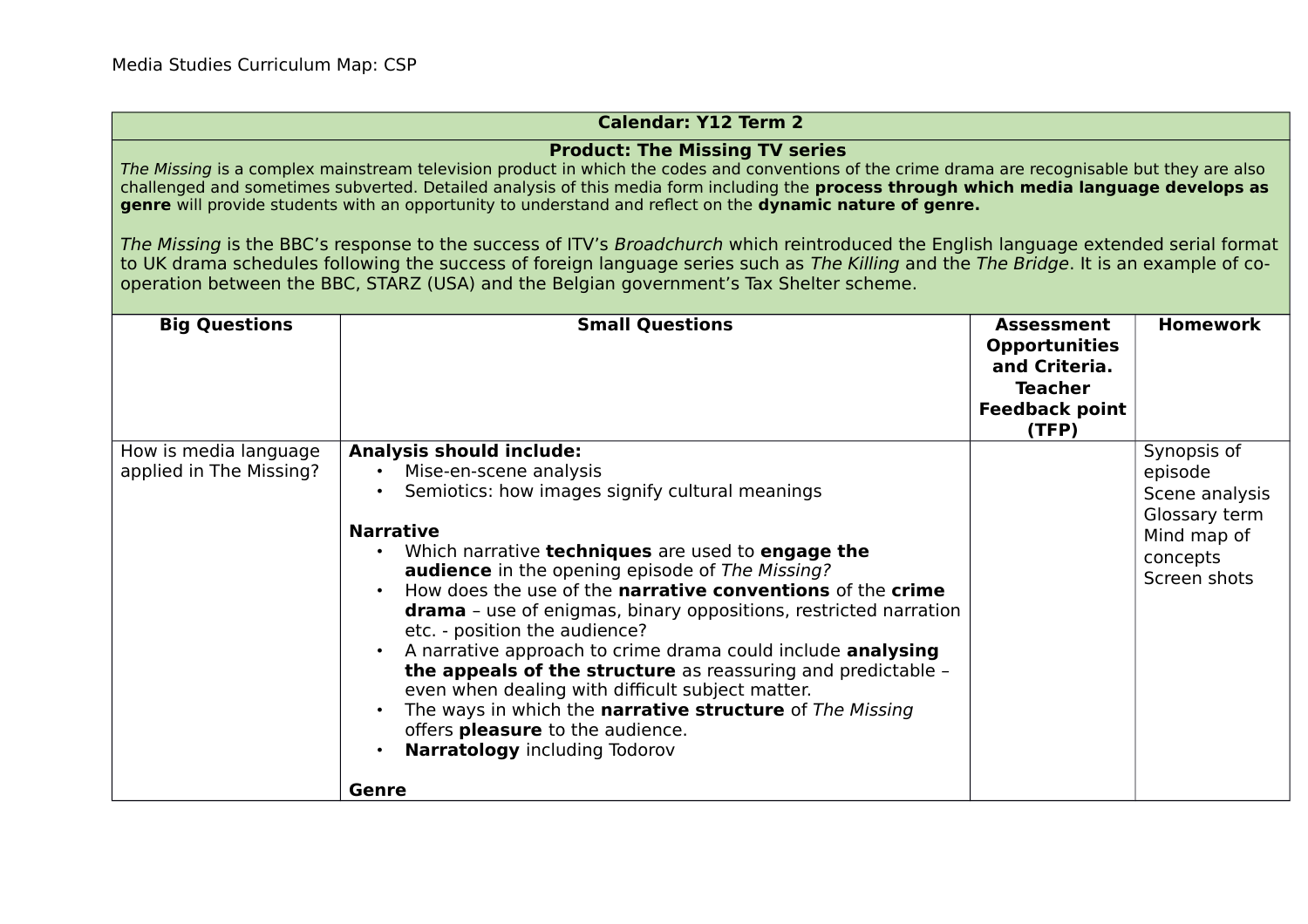|                                                                                                                                              | Conventions of the TV mini-series and the way in which this<br>form is used to appeal to audiences; how it is distinct from, but<br>related to series and serials.<br>Definition of the series as belonging to the drama and crime<br>genres<br>Analysing the current popularity of the crime genre - how might<br>it work as metaphor for society?<br>The relationship between Genre and Myth<br><b>Genre theory including Neale</b>                                                                                                                                                                                                                                                            |                                                                         |
|----------------------------------------------------------------------------------------------------------------------------------------------|--------------------------------------------------------------------------------------------------------------------------------------------------------------------------------------------------------------------------------------------------------------------------------------------------------------------------------------------------------------------------------------------------------------------------------------------------------------------------------------------------------------------------------------------------------------------------------------------------------------------------------------------------------------------------------------------------|-------------------------------------------------------------------------|
| How does The Missing<br>provides a range of<br>representational areas<br>to explore; gender, the<br>family, place, issues,<br>events, class? | Negative and positive use of stereotypes<br>Opportunities for discussion of performative identities in the<br>representation of gender in The Missing - Judith Butler<br>Feminist debates - Violence and the representation of gender.<br>$\bullet$<br>This could include the controversy around using violent crime<br>against women as popular entertainment<br>Representations of family and their ideological significance<br>Representation of place - northern Europe and Middle East<br>Analysis of how the representations convey values, attitudes<br>and beliefs about the world<br>Theories of representation including Hall<br>Feminist theories including bell hooks and Van Zoonen | Revisit<br>knowledge on<br>representation<br>theory                     |
| Why are industry issues<br>important to The<br>Missing?                                                                                      | The regulatory framework of contemporary media, with the<br>focus on PSB in the UK<br>New Pictures and Two Brothers Pictures, STARZ and Film<br>Flanders provide a case study for the specialised nature of<br>media production, distribution and circulation within a<br>transnational and global context.<br>Understanding of how media products are <b>shaped</b> by the<br>processes of production, distribution and circulation?<br>Cultural industries including Hesmondhalgh                                                                                                                                                                                                              | Review<br>Hesmondhalgh<br>Case studies on<br>TV production<br>companies |
| How are issues                                                                                                                               | The production, distribution and exhibition of The Missing<br>$\bullet$                                                                                                                                                                                                                                                                                                                                                                                                                                                                                                                                                                                                                          | Revision notes                                                          |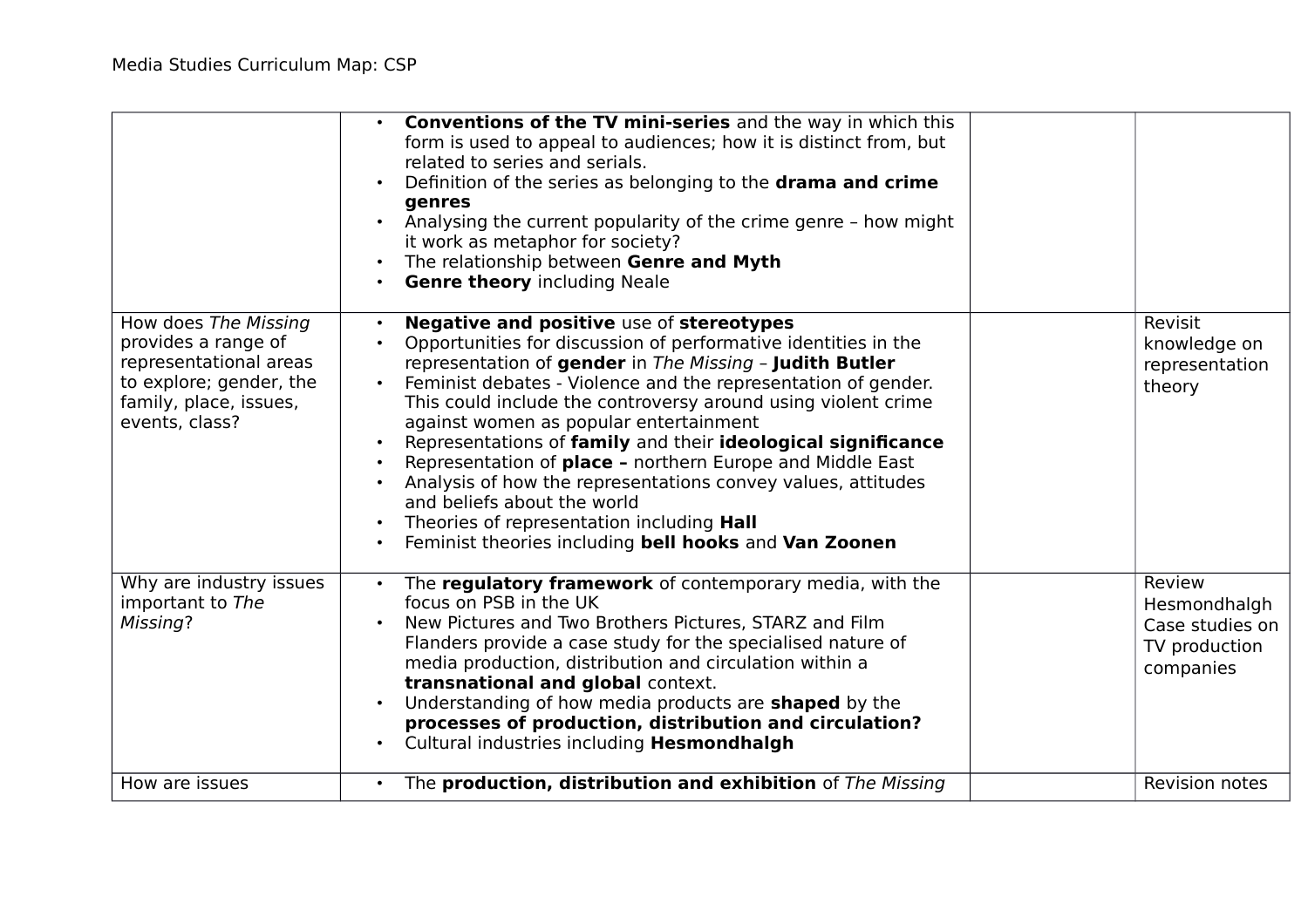| surrounding audience<br>significant for The<br>Missing?                                                      | shows how audiences can be reached, both on a national and<br>global scale, through different media technologies and<br>platforms, moving from the national to transnational through<br>broadcast and digital technologies.<br>The way in which different audience interpretations reflect<br>social, cultural and historical circumstances is evident in the<br>analysis of The Missing which is explicitly linked to<br>contemporary issues.<br>The advertising campaigns (trailers, websites at home and<br>abroad) for the series demonstrate how media <b>producers</b><br>target, attract and potentially construct audiences.<br>Cultivation theory including Gerbner<br>Reception theory including <b>Hall</b><br>Issues of audience are also relevant throughout the other theoretical<br>frameworks. In media language, the use of different formal structures<br>to position the audience to receive and interpret meaning is central,<br>while the study of representations has at its heart the reinforcement of<br>social and cultural values for audiences. The study of institutions is<br>also indivisibly linked to the need to define and attract specific<br>audiences. |                                     | on Gerbner and<br>Hall |
|--------------------------------------------------------------------------------------------------------------|---------------------------------------------------------------------------------------------------------------------------------------------------------------------------------------------------------------------------------------------------------------------------------------------------------------------------------------------------------------------------------------------------------------------------------------------------------------------------------------------------------------------------------------------------------------------------------------------------------------------------------------------------------------------------------------------------------------------------------------------------------------------------------------------------------------------------------------------------------------------------------------------------------------------------------------------------------------------------------------------------------------------------------------------------------------------------------------------------------------------------------------------------------------------------------------------|-------------------------------------|------------------------|
| What are the social,<br>political, economic<br>and cultural contexts<br>that have impacted<br>on The Missing | The Missing's parallel storylines, set in the past and present<br>foregrounds the Iraq war and the political debates and controversies<br>about the British involvement in it. The role of popular culture in<br>examining past history is relevant here. The institution of the army<br>frequently operates as a microcosm of wider social and cultural<br>contexts in the exploration of changing expectations of gender roles as<br>well its relationship to family structures. Values and ideologies of<br>different cultures are represented through different religious and<br>ethnic beliefs. The economic context can be explored through patterns<br>of ownership and production and how the product is marketed<br>nationally and globally.                                                                                                                                                                                                                                                                                                                                                                                                                                       | Media Two<br>Television 25<br>marks |                        |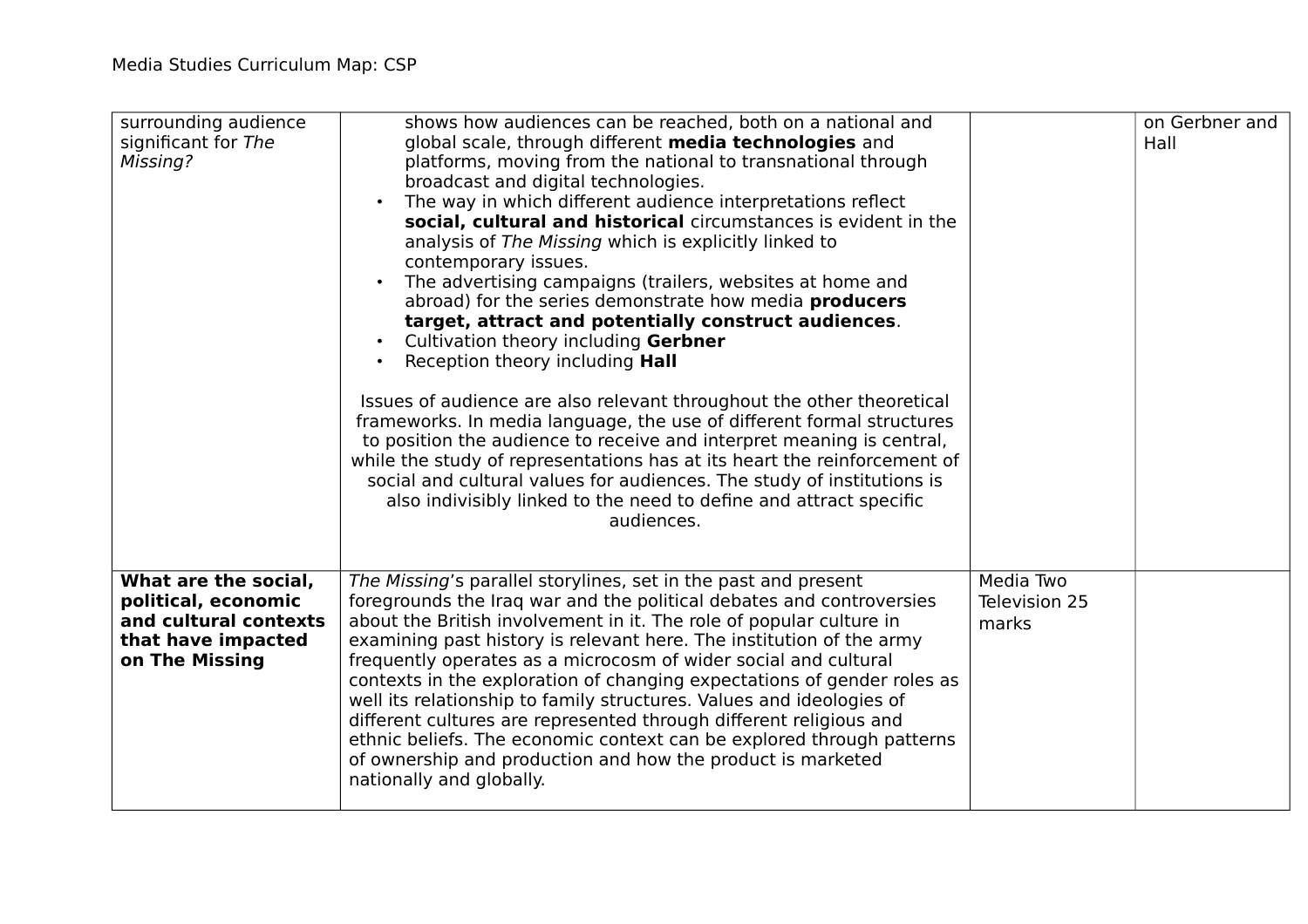## **Calendar: Y13 Term 1**

## **Product: Witnesses TV series**

The series is visually interesting, constructing a stylised representation of 'real' places which transmit meanings about characters, places and issues. A detailed analysis of different aspects of mise-en-scene will provide students with a strong foundation to build on in terms of analysing representations, ideological meanings and audience positioning.

Witnesses is part of a recent trend - which really started with BBC4's showing of The Killing - for foreign language series to perform well critically and commercially with particular UK audiences. Witnesses, as an example of French **Public Service Broadcasting** provides the opportunity to study PSB in a different national context. Broadcast on Channel 4 in the UK, Witnesses was also part of the new online channel 'Walter Presents' providing an example of the influence of new technology and convergence on media industries.

| <b>Big Questions</b>                              | <b>Small Questions</b>                                                                                                                                                                                                                                                                                                                                                                                                                                                                                                                                                                                                                     | <b>Assessment</b><br><b>Opportunities and</b><br>Criteria. Teacher<br><b>Feedback point</b><br>(TFP) | <b>Homework</b>                                                                                         |
|---------------------------------------------------|--------------------------------------------------------------------------------------------------------------------------------------------------------------------------------------------------------------------------------------------------------------------------------------------------------------------------------------------------------------------------------------------------------------------------------------------------------------------------------------------------------------------------------------------------------------------------------------------------------------------------------------------|------------------------------------------------------------------------------------------------------|---------------------------------------------------------------------------------------------------------|
| How is media<br>language applied in<br>Witnesses? | <b>Analysis should include:</b><br>Mise-en-scene analysis<br>$\bullet$<br>Semiotics: how images signify cultural meanings<br>$\bullet$<br>Postmodernism: Use of pastiche and bricolage<br>$\bullet$<br><b>Narrative</b><br>How does the use of the <b>narrative conventions</b> of the<br>$\bullet$<br><b>crime drama</b> - use of enigmas, binary oppositions,<br>restricted and omniscient narration etc -- position the<br>audience?<br>A narrative approach to crime drama could include<br>$\bullet$<br>analysing the appeals of the structure as reassuring<br>and predictable - even when dealing with difficult subject<br>matter. |                                                                                                      | Synopsis of<br>episode<br>Scene<br>analysis<br>Glossary term<br>Mind map of<br>concepts<br>Screen shots |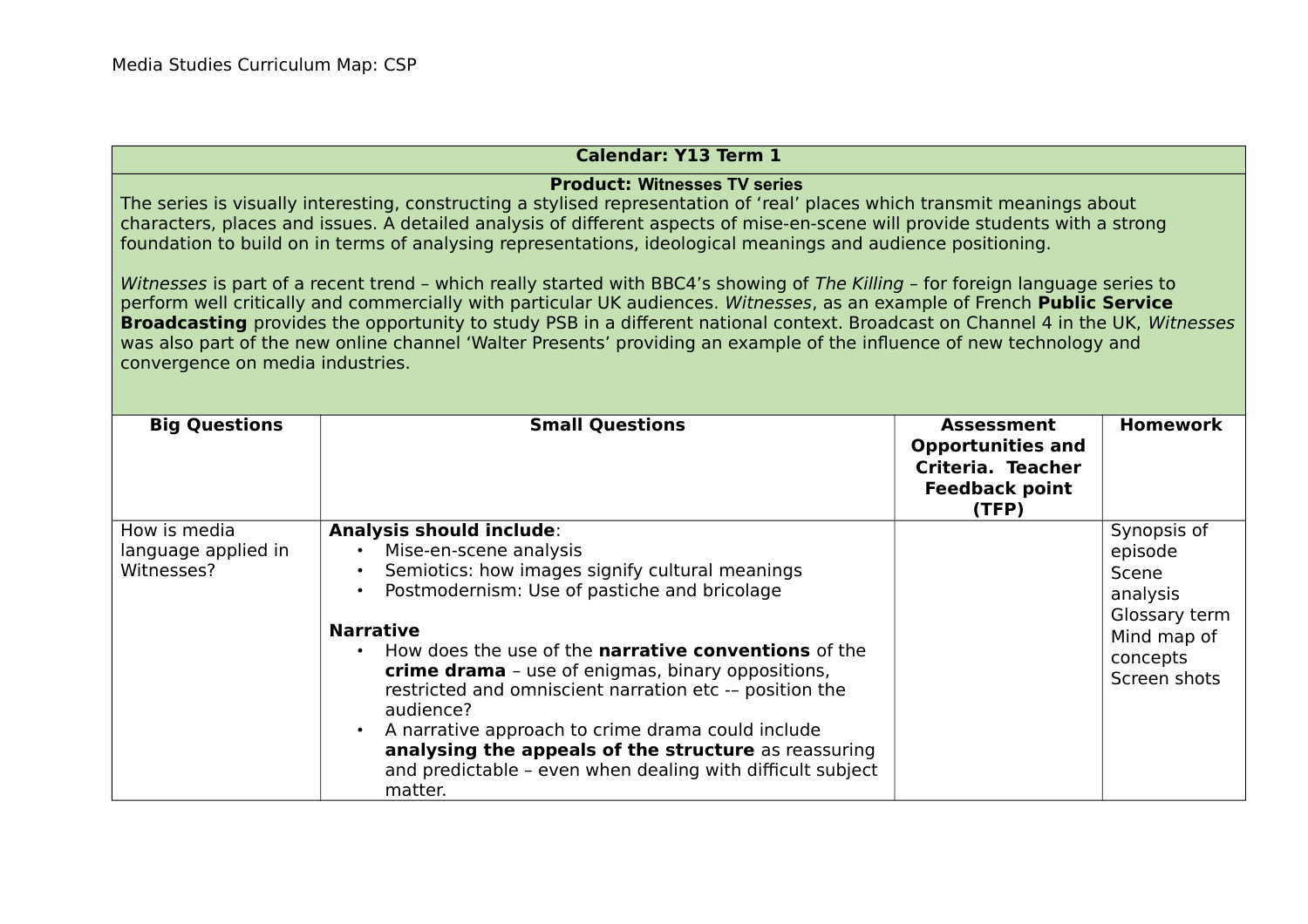|                                                                | The narrative of Witnesses can be defined as<br>postmodern in its self-reflexive style - particularly in<br>its narrative about the family.<br><b>Narratology</b> including Todorov<br><b>Genre</b><br><b>Conventions of the TV mini-series and the way in</b><br>$\bullet$<br>which this form is used to appeal to audiences; how it is<br>distinct from, but related to series and serials.<br>Definition of the series as belonging to the <b>drama and</b><br>crime genres<br>Analysing the current popularity of the crime genre - how<br>might it work as metaphor for society?<br><b>Genre theory including Neale</b>                                                                                                                                                                                                                                                                                                                                                                                    |  |
|----------------------------------------------------------------|-----------------------------------------------------------------------------------------------------------------------------------------------------------------------------------------------------------------------------------------------------------------------------------------------------------------------------------------------------------------------------------------------------------------------------------------------------------------------------------------------------------------------------------------------------------------------------------------------------------------------------------------------------------------------------------------------------------------------------------------------------------------------------------------------------------------------------------------------------------------------------------------------------------------------------------------------------------------------------------------------------------------|--|
| What representational<br>issues are important<br>in Witnesses? | Representation of national and regional identity<br>(Northern France)<br>Representation of gender: The woman as detective, the<br>male boss, gender stereotypes etc.<br>Feminist debates - Violence and the representation of<br>gender. This could include the controversy around using<br>violent crime against women as popular entertainment<br>Analysis of how the representations convey values,<br>attitudes and beliefs about the world<br>Theories of representation including Hall<br>Feminist theories including bell hooks and Van Zoonen<br>Witnesses provides a range of representational areas to explore<br>from the national and regional to family structures and gender<br>roles. All of the areas tend to overlap with representations of<br>nation signified through aspects of ethnicity, religion and class,<br>while the reinforcement and subversion of gender stereotypes<br>allow students to consider how representations reflect social,<br>cultural and historical circumstances: |  |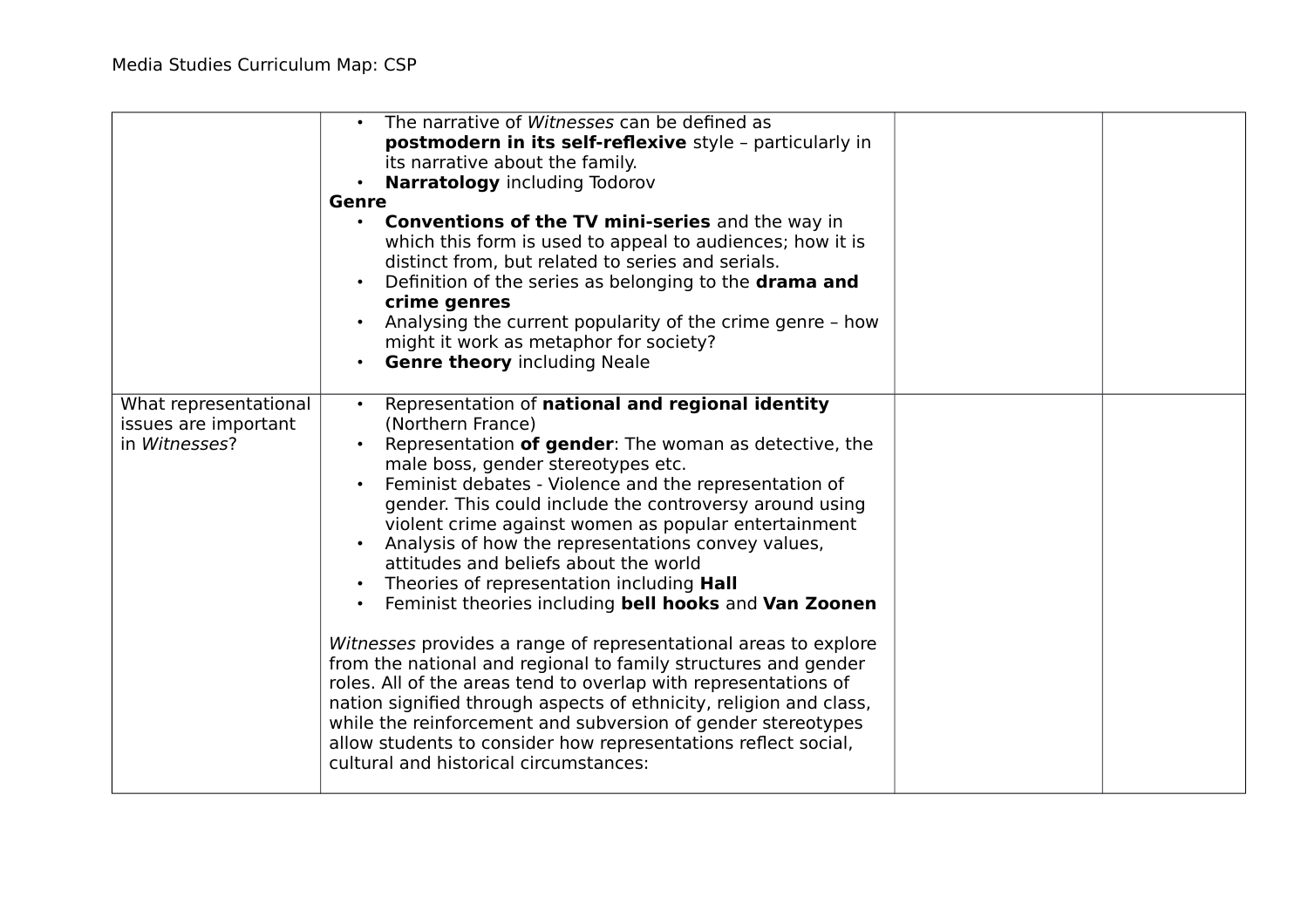| What industry issues<br>are important for<br><b>Witnesses?</b><br>How are issues | What is the regulatory framework of contemporary<br>media, with the focus on PSB in the UK and France?<br>How does Walter Presents and Kudos productions<br>provides a case study for the specialised nature of media<br>production, distribution and circulation within a<br><b>transnational and global context?</b><br>How can you apply Cultural industries including<br><b>Hesmondhalgh?</b> | Marshall McLuhan<br>'Global Village'<br>Technologies act to<br>create a global<br>community'.<br>How does Witnesses<br>demonstrate the<br>change nature to<br>television production?<br>$(12 \text{ marks})$<br><b>TFP</b> How does the<br>production and<br>distribution of<br>Witness acknowledge<br>the shift in television<br>programming to a<br>more transnational<br>approach? (20 marks) | Create a mind<br>map about the<br>impact of<br>globalisation.<br>Use Media<br>Fact Sheet 92<br>and your own<br>research on<br>the idea of a<br>'global<br>village'. Take<br>note of and<br>highlight key<br>vocabulary<br>and ideas.<br>Read the<br>article about<br>Walter<br>Presents and<br>create a<br>mind map<br>explaining<br>how he is<br>changing the<br>face of TV |
|----------------------------------------------------------------------------------|---------------------------------------------------------------------------------------------------------------------------------------------------------------------------------------------------------------------------------------------------------------------------------------------------------------------------------------------------------------------------------------------------|--------------------------------------------------------------------------------------------------------------------------------------------------------------------------------------------------------------------------------------------------------------------------------------------------------------------------------------------------------------------------------------------------|------------------------------------------------------------------------------------------------------------------------------------------------------------------------------------------------------------------------------------------------------------------------------------------------------------------------------------------------------------------------------|
| surrounding audience<br>significant for The<br>Witnesses?                        | The production, distribution and exhibition of<br>Witnesses shows how audiences can be reached, both on<br>a national and global scale, through different media<br>technologies and platforms, moving from the national to<br>transnational through broadcast and digital technologies.                                                                                                           |                                                                                                                                                                                                                                                                                                                                                                                                  | <b>Revision notes</b><br>on Gerbner<br>and Hall                                                                                                                                                                                                                                                                                                                              |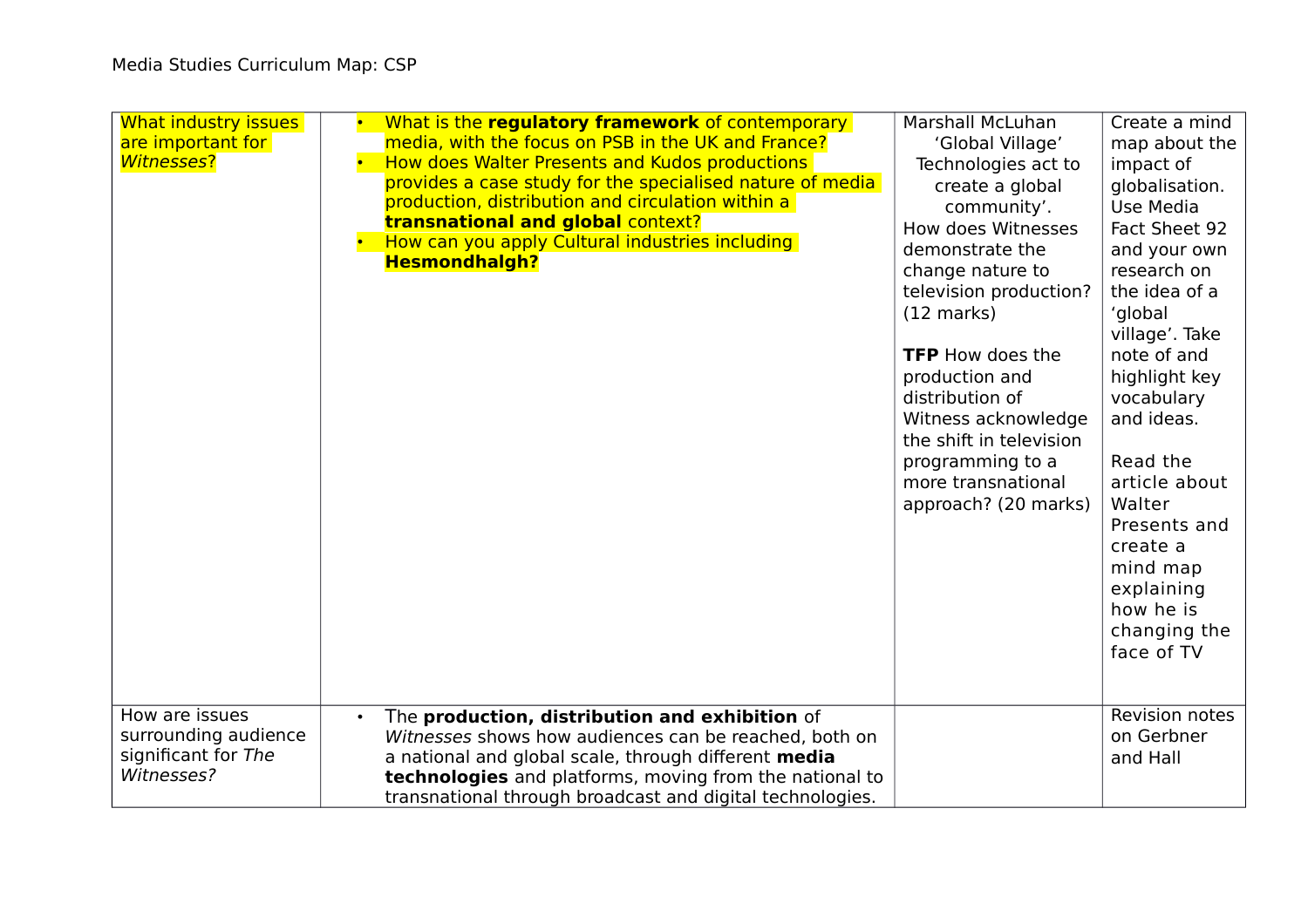|                                                                                                                       | The way in which different audience interpretations<br>reflect social, cultural and historical circumstances is<br>evident in the analysis of the series which are explicitly<br>linked to contemporary issues.<br>The advertising campaigns (trailers, websites at home<br>$\bullet$<br>and abroad) for the series demonstrate how media<br>producers target, attract and potentially construct<br>audiences.<br>Cultivation theory including Gerbner<br>Reception theory including <b>Hall</b><br>Issues of audience are also relevant throughout the other<br>theoretical frameworks. In media language, the use of different<br>formal structures to position the audience to receive and<br>interpret meaning is central, while the study of representations<br>has at its heart the reinforcement of social and cultural values<br>for audiences. The study of institutions is also indivisibly linked<br>to the need to define and attract specific audiences. |                                         |  |
|-----------------------------------------------------------------------------------------------------------------------|-----------------------------------------------------------------------------------------------------------------------------------------------------------------------------------------------------------------------------------------------------------------------------------------------------------------------------------------------------------------------------------------------------------------------------------------------------------------------------------------------------------------------------------------------------------------------------------------------------------------------------------------------------------------------------------------------------------------------------------------------------------------------------------------------------------------------------------------------------------------------------------------------------------------------------------------------------------------------|-----------------------------------------|--|
| <b>What are the</b><br>social, political,<br>economic and<br>cultural contexts<br>that have impacted<br>on Witnesses? | Witnesses is part of cultural phenomenon of the early twenty -<br>first century which for the first time saw TV series not in the<br>English language become part of mainstream UK broadcasting.<br>That these series were dominated by the crime genre was part<br>of a wider cultural phenomenon which saw the crime genre<br>become the key form for exploring social and cultural contexts.<br>The series used the genre to explore - amongst other themes -<br>society's fear of and desire for violence, social isolation and<br>changing gender roles. The debate around the representation of<br>violence against women has become particularly controversial<br>and is part of the political context of the series. The economic<br>context can be explored through patterns of ownership and<br>production and how the product is marketed nationally and<br>globally.                                                                                      | <b>Media Two</b><br>Television 25 marks |  |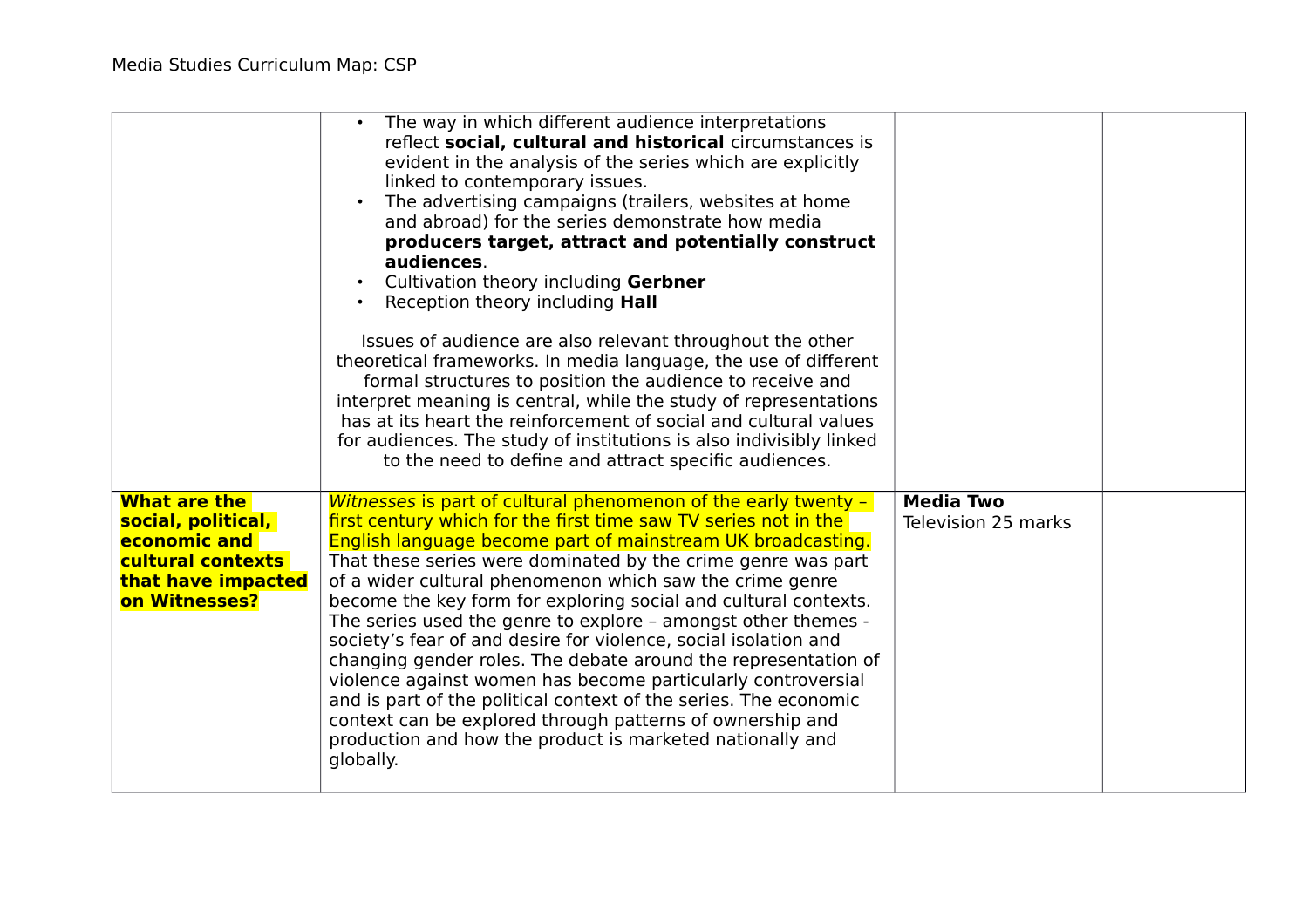| <b>Calendar: Y12 Term 3</b>                                                                                                                                        |                                                                                                                                                                                                                                                                                                                                                                                                                                                                                                                                                                                                                                                                                                                                                                                                                                                                                                                               |                                                                                                      |                                                                                                         |
|--------------------------------------------------------------------------------------------------------------------------------------------------------------------|-------------------------------------------------------------------------------------------------------------------------------------------------------------------------------------------------------------------------------------------------------------------------------------------------------------------------------------------------------------------------------------------------------------------------------------------------------------------------------------------------------------------------------------------------------------------------------------------------------------------------------------------------------------------------------------------------------------------------------------------------------------------------------------------------------------------------------------------------------------------------------------------------------------------------------|------------------------------------------------------------------------------------------------------|---------------------------------------------------------------------------------------------------------|
| <b>Product:</b><br>Teen Vogue website http://www.teenvogue.com/<br>Facebook page https://www.facebook.com/teenvogue/<br>Twitter feed https://twitter.com/TeenVogue |                                                                                                                                                                                                                                                                                                                                                                                                                                                                                                                                                                                                                                                                                                                                                                                                                                                                                                                               |                                                                                                      |                                                                                                         |
| <b>Big Questions</b>                                                                                                                                               | <b>Small Questions</b>                                                                                                                                                                                                                                                                                                                                                                                                                                                                                                                                                                                                                                                                                                                                                                                                                                                                                                        | <b>Assessment</b><br><b>Opportunities and</b><br>Criteria. Teacher<br><b>Feedback point</b><br>(TFP) | <b>Homework</b>                                                                                         |
| How can media<br>language be applied<br>to Teen Vogue?                                                                                                             | How are the codes and conventions of a website used in<br>$\bullet$<br>the product? How are these conventions used to influence<br>meaning?<br>The website should be analysed in terms of:<br>$\bullet$<br>the composition of the images, positioning, layout,<br>typography, language and mode of address<br>The application of a semiotic approach will aid the<br>analysis of the way in which the website creates a<br>narrative about the world it is constructing - often to do<br>with age, beauty and social and political issues.<br>The genre conventions of websites will be studied and<br>$\bullet$<br>the genre approach should also include reference to the<br>content of lifestyle websites.<br><b>Narrative</b> in the context of online material can refer to<br>the way that the images and the selection of stories<br>construct a narrative about the world - one which is likely<br>to be ideological. |                                                                                                      | Synopsis of<br>website<br>Scene<br>analysis<br>Glossary term<br>Mind map of<br>concepts<br>Screen shots |
| What representation<br>issue are raised by<br>Teen Vogue?                                                                                                          | Representation of particular groups (age, gender, race),<br>construction of a young female identity.<br>Who is constructing the representation and to what<br>purpose? (Stuart Hall)<br>The focus on politics, social issues and technology (in<br>$\bullet$                                                                                                                                                                                                                                                                                                                                                                                                                                                                                                                                                                                                                                                                  |                                                                                                      | Mind map of<br><b>Stuart Hall</b><br>Glossary of<br>term linked to                                      |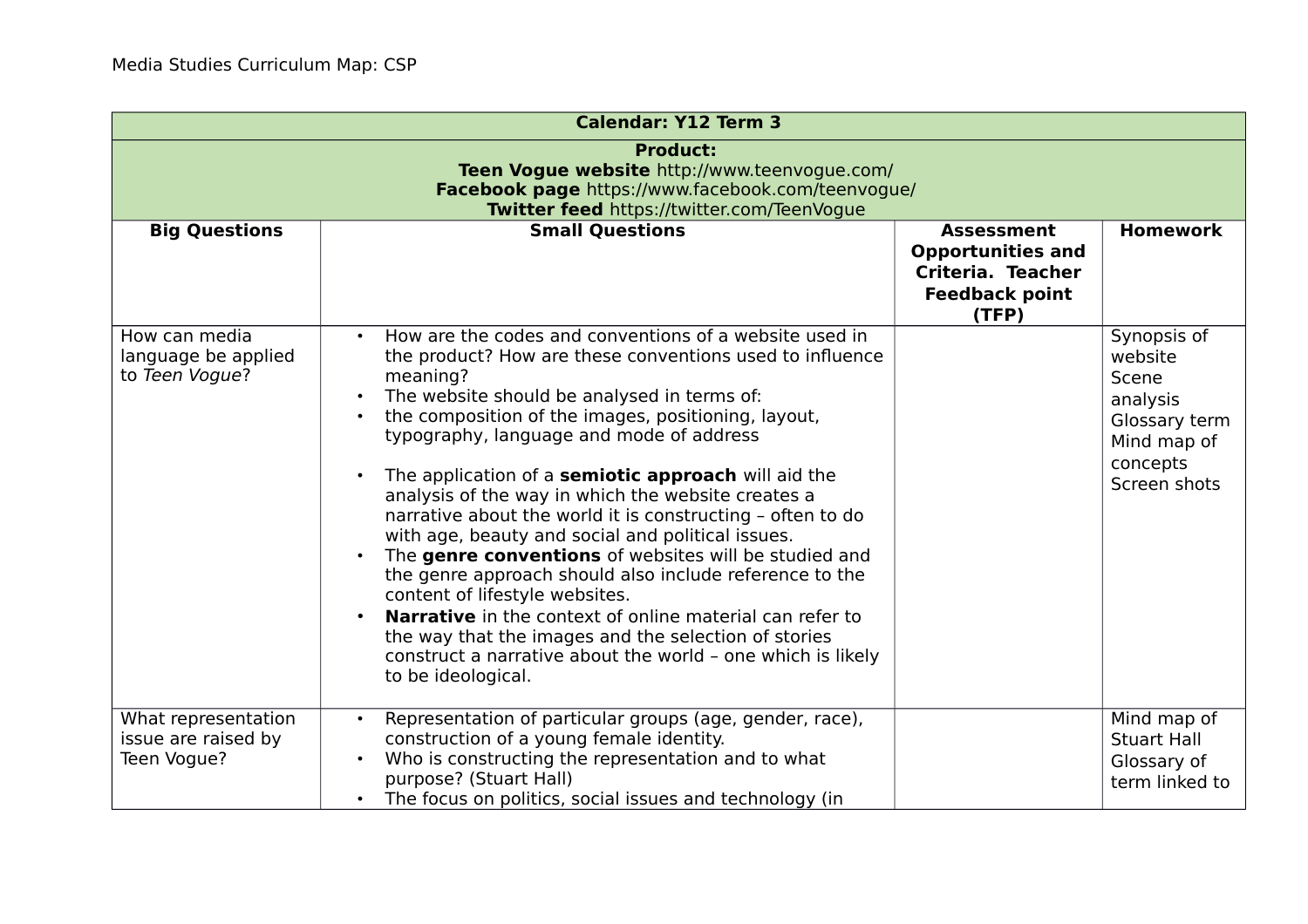|                                                              | addition to fashion and celebrity) suggests a new<br>representation of young women.<br>Analysis of the construction and function of stereotypes<br>Representation and news values - how do the stories<br>selected construct a particular representation of the world<br>and particular groups and places in it? ('Rise, Resist. Raise<br>your Voice' is the slogan for the website.<br>The choice of this online product provides a wide range of<br>representational issues. These include the representation of the<br>target audience of young women in the United States but also<br>globally. The focus on representation will build on work done in<br>the analysis of visual images and can also be used to explore<br>target audiences and ideological readings | stereotypes                                             |
|--------------------------------------------------------------|--------------------------------------------------------------------------------------------------------------------------------------------------------------------------------------------------------------------------------------------------------------------------------------------------------------------------------------------------------------------------------------------------------------------------------------------------------------------------------------------------------------------------------------------------------------------------------------------------------------------------------------------------------------------------------------------------------------------------------------------------------------------------|---------------------------------------------------------|
| What industry<br>considerations are<br>there for Teen Vogue? | Teen Vogue's web and social media sites show how<br>$\bullet$<br>institutions respond to changes in consumption<br>The use of digital platforms to expand the output and<br>reach of the products demonstrates how institutions have<br>responded to the impact of new technology<br>Teen Vogue is a commercial media product but could also be<br>seen as fulfilling a public service through its political reporting<br>and social campaigns. The website also demonstrates the way<br>that publishing institutions (in this case Conde Nast) have<br>developed their reach through new technology and<br>convergence.                                                                                                                                                 |                                                         |
| How are audiences<br>considered for Teen<br>Vogue?           | Definitions of mass and minority or specialised<br>$\bullet$<br>audiences.<br>Debates around the idea of targeting specialised<br><b>audiences</b> (by age, gender, lifestyle etc.) and how<br>successful that targeting is.                                                                                                                                                                                                                                                                                                                                                                                                                                                                                                                                             | Research an<br>alternative<br>website that<br>targets a |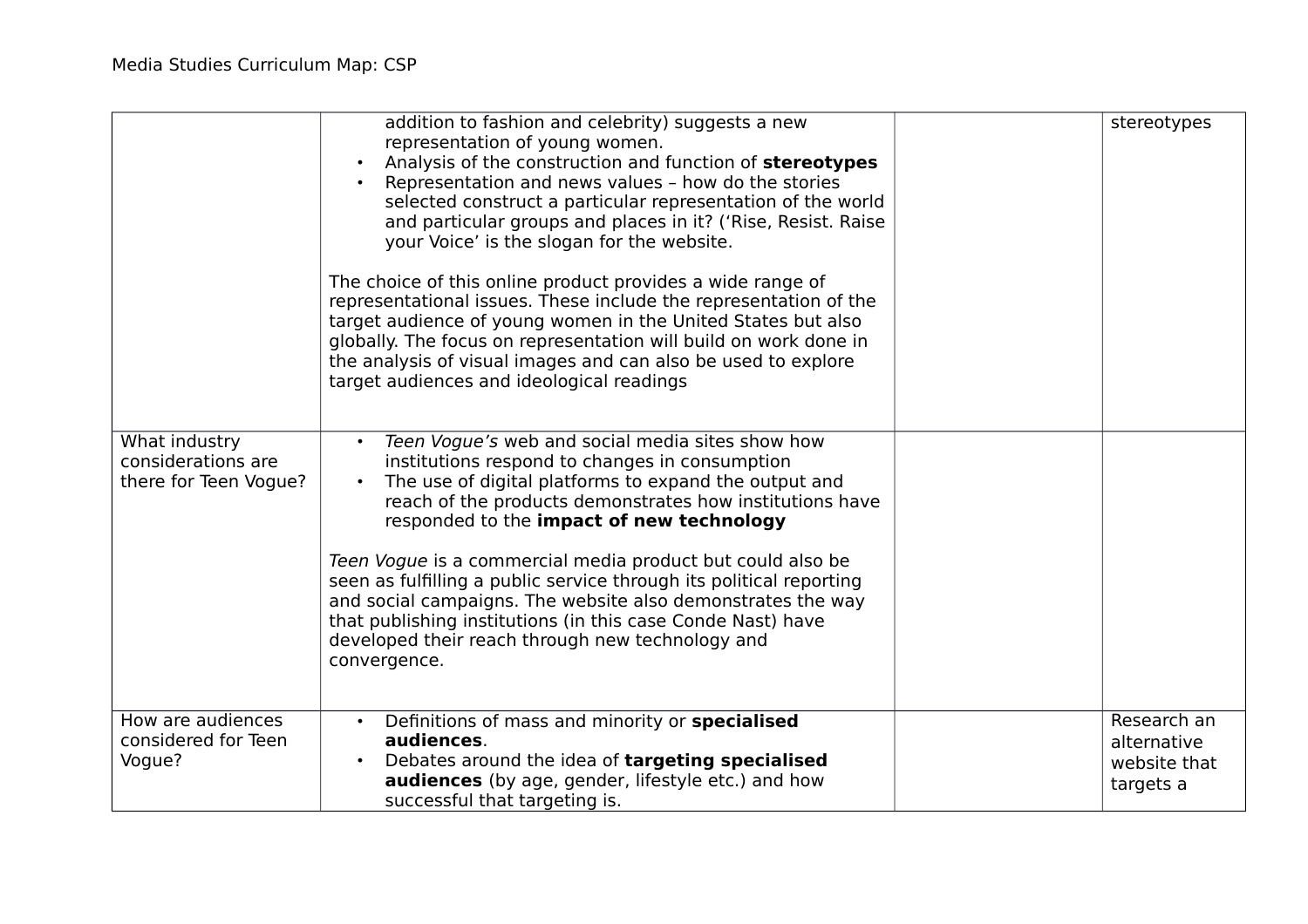|                                                                                                                 | Differing interpretations by different groups - those<br>$\bullet$<br>belonging to and outside the primary audience. (Stuart<br>Hall - reception theory)<br>Opportunities for audience interactivity and creativity.<br>The close study product provides an example of a clearly<br>targeted, primary audience through demographics of gender<br>and age which should encourage the study of issues of identity.<br>Related to this would be a discussion of the changing<br>relationship between producers and audiences in the context of<br>participatory media. (Clay Shirky 'End of audience' theories). |                                                                                     | different<br>audience |
|-----------------------------------------------------------------------------------------------------------------|---------------------------------------------------------------------------------------------------------------------------------------------------------------------------------------------------------------------------------------------------------------------------------------------------------------------------------------------------------------------------------------------------------------------------------------------------------------------------------------------------------------------------------------------------------------------------------------------------------------|-------------------------------------------------------------------------------------|-----------------------|
| What are the<br>social, political,<br>economic and<br>cultural contexts<br>that have impacted<br>on Teen Vogue? | Teen Vogue is culturally significant in its marrying of the political<br>with fashion and lifestyle to target a young female audience<br>more traditionally seen as interested in more superficial issues.<br>Its explicit feminist stance and reporting on the Trump<br>presidency has made it a relatively radical voice in the context<br>of mainstream US media. The social and economic contexts can<br>be addressed in terms of how the product has been received<br>and how it has succeeded when other magazines (online) are<br>struggling to maintain audiences.                                    | <b>Media Two</b><br>Online and<br>Participatory Media<br>and Video Games<br>25 mark |                       |

| <b>Calendar: Y12 Term 3</b> |                                                                               |                                                                                                      |          |
|-----------------------------|-------------------------------------------------------------------------------|------------------------------------------------------------------------------------------------------|----------|
|                             | <b>Product:</b><br><b>The Voice website</b><br>http://www.voice-online.co.uk/ |                                                                                                      |          |
| <b>Big Questions</b>        | <b>Small Questions</b>                                                        | <b>Assessment</b><br><b>Opportunities and</b><br>Criteria. Teacher<br><b>Feedback point</b><br>(TFP) | Homework |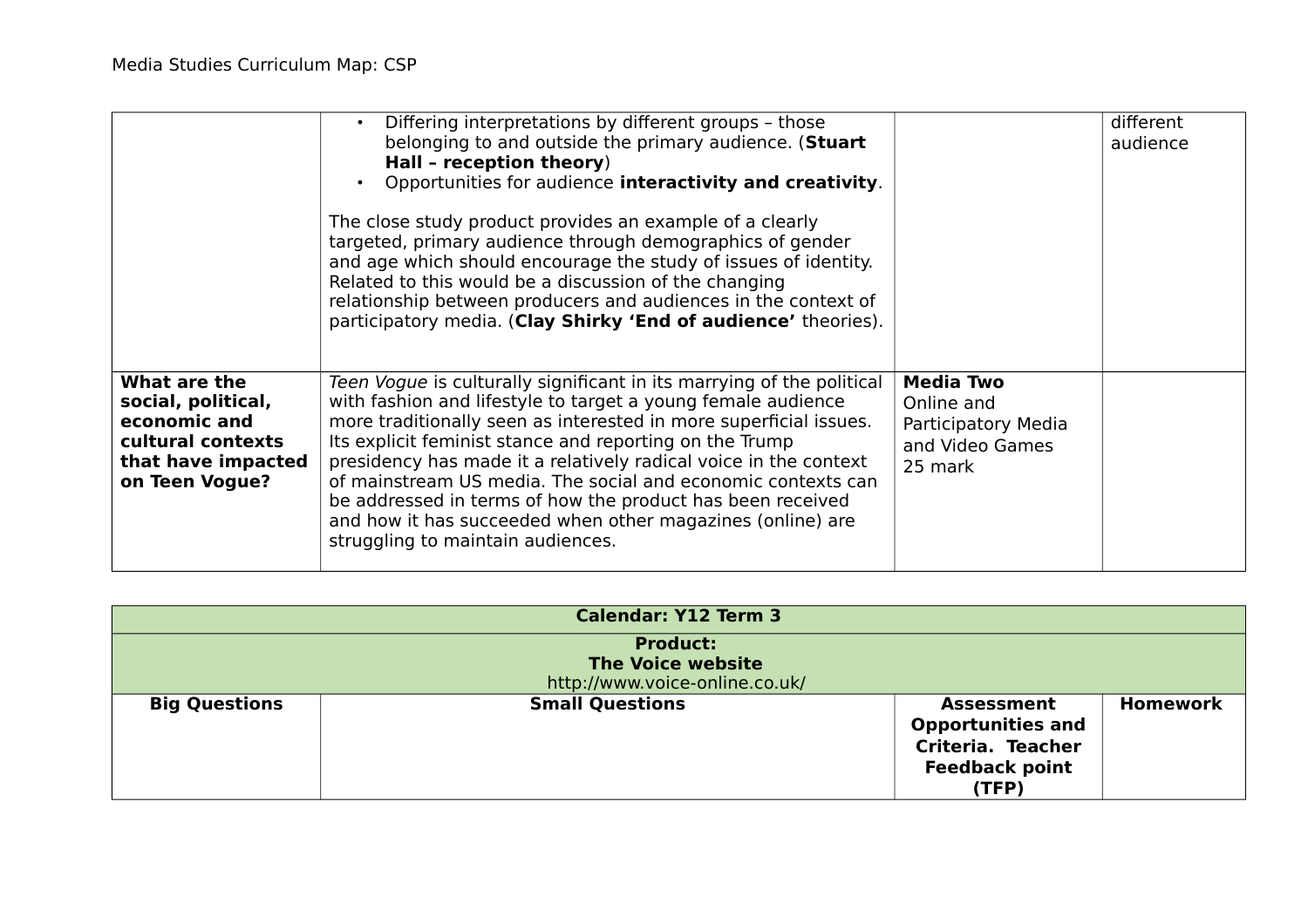| How are ideas on<br>Media Language<br>applied to The Voice?                                                                                                                                                                                                                                                                                                                          | How are the codes and conventions of a website used in<br>$\bullet$<br>the product? How are these conventions used to influence<br>meaning?<br>The website should be analysed in terms of the<br>$\bullet$<br>composition of the images, positioning, layout,<br>typography, language and mode of address<br>The application of a <b>semiotic approach</b> will aid the<br>$\bullet$<br>analysis of the way in which the website creates a<br>narrative about the world it is constructing - often to do<br>with race, ethnicity and age.<br>The genre conventions of news websites will need to be<br>$\bullet$<br>studied and the genre approach should also include<br>reference to news values.<br><b>Narrative</b> in the context of online material can refer to<br>$\bullet$<br>the way that the images and the selection of stories<br>construct a narrative about the world - one which is likely<br>to be ideological. | Synopsis of<br>website<br>Scene<br>analysis<br>Glossary term<br>Mind map of<br>concepts<br>Screen shots |
|--------------------------------------------------------------------------------------------------------------------------------------------------------------------------------------------------------------------------------------------------------------------------------------------------------------------------------------------------------------------------------------|----------------------------------------------------------------------------------------------------------------------------------------------------------------------------------------------------------------------------------------------------------------------------------------------------------------------------------------------------------------------------------------------------------------------------------------------------------------------------------------------------------------------------------------------------------------------------------------------------------------------------------------------------------------------------------------------------------------------------------------------------------------------------------------------------------------------------------------------------------------------------------------------------------------------------------|---------------------------------------------------------------------------------------------------------|
| The choice of online<br>product provides a<br>wide range of<br>representational<br>issues. These include<br>the representation of<br>the target audience -<br>black Britons - but<br>also the selection and<br>construction of news<br>stories and their<br>subjects. The analysis<br>of representation will<br>build on work done in<br>the analysis of visual<br>images and can be | Representation of particular groups (race, gender),<br>$\bullet$<br>construction of a Black British identity in The Voice.<br>Who is constructing the representation and to what<br>purpose? (Stuart Hall)<br>Analysis of the construction and function of stereotypes<br>Representation and news values - how do the stories<br>$\bullet$<br>selected construct a particular representation of the world<br>and particular groups and places in it?                                                                                                                                                                                                                                                                                                                                                                                                                                                                             | Review of<br>ethnicity and<br>stereotypes                                                               |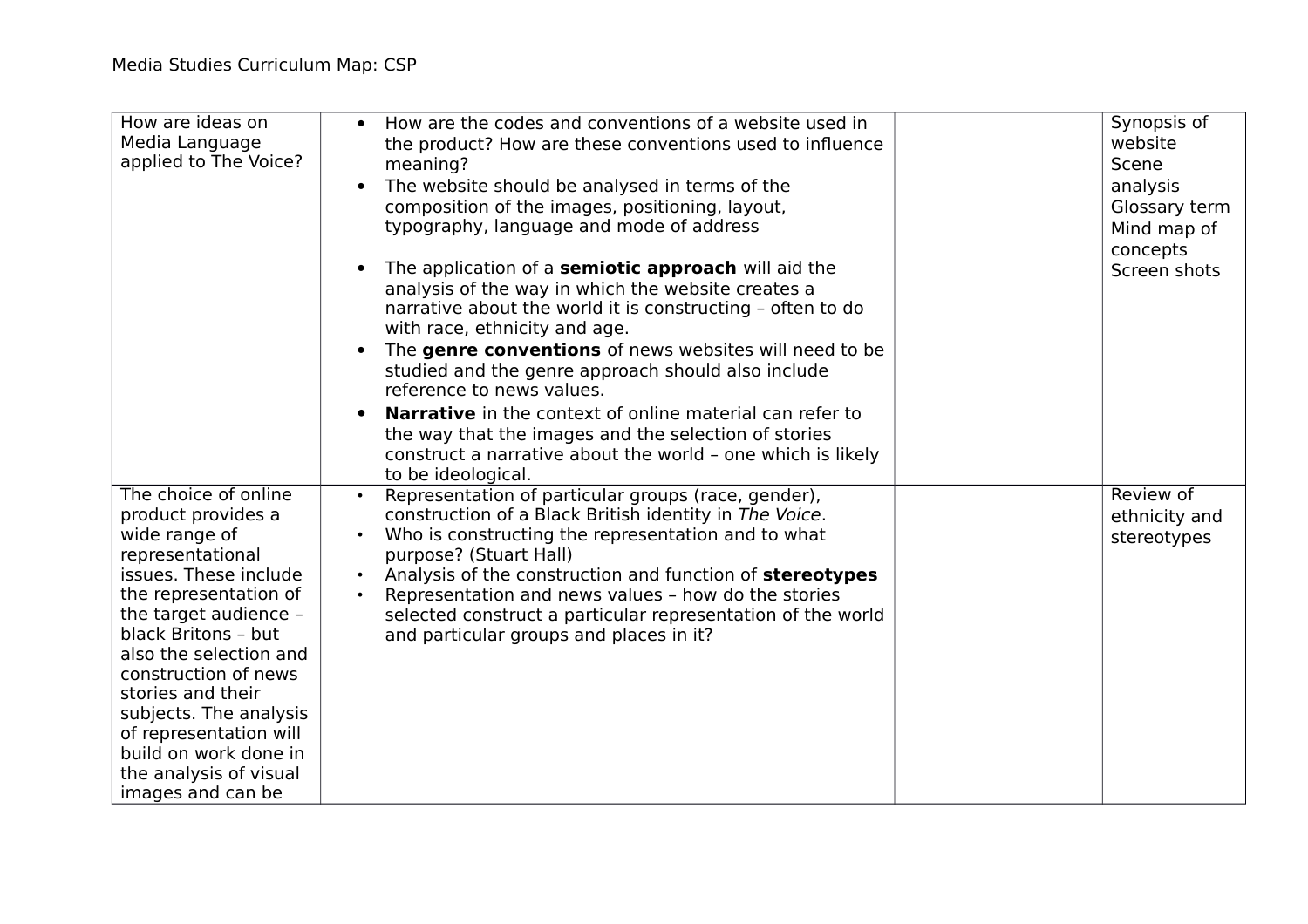| used to explore target<br>audiences and<br>ideological readings                                                                                                                                                                                                                                                                                                      |                                                                                                                                                                                                                                                                                                                                                                                                                                           |  |
|----------------------------------------------------------------------------------------------------------------------------------------------------------------------------------------------------------------------------------------------------------------------------------------------------------------------------------------------------------------------|-------------------------------------------------------------------------------------------------------------------------------------------------------------------------------------------------------------------------------------------------------------------------------------------------------------------------------------------------------------------------------------------------------------------------------------------|--|
| The Voice is a<br>commercial media<br>product but could also<br>be seen as fulfilling a<br>public service through<br>its targeting of an<br>ethnic minority<br>audience. The<br>website also<br>demonstrates the<br>way that news<br>institutions have had<br>to respond to new<br>technology through<br>The Voice's bi-media<br>presence and use of<br>convergence. | The Voice provides a case study for the specialised nature<br>$\bullet$<br>of media production, distribution and circulation<br>within a regional and national context.<br>The use of digital platforms to expand the output and<br>$\bullet$<br>reach of the products demonstrates how institutions have<br>responded to the impact of new technology                                                                                    |  |
| The close study<br>product provides an<br>example of a clearly<br>targeted, primary<br>audience through<br>demographics of<br>ethnicity, race and<br>age which should<br>encourage the study<br>of issues of identity.<br>Related to this would<br>be a discussion of the<br>changing relationship                                                                   | Definitions of mass and minority or specialised<br>$\bullet$<br>audiences.<br>Debates around the idea of targeting specialised<br>audiences (by race, age, lifestyle etc.) and how<br>successful that targeting is in reality.<br>Differing interpretations by different groups - those<br>belonging to and outside the primary audience. (Stuart<br>Hall - reception theory)<br>Opportunities for audience interactivity and creativity. |  |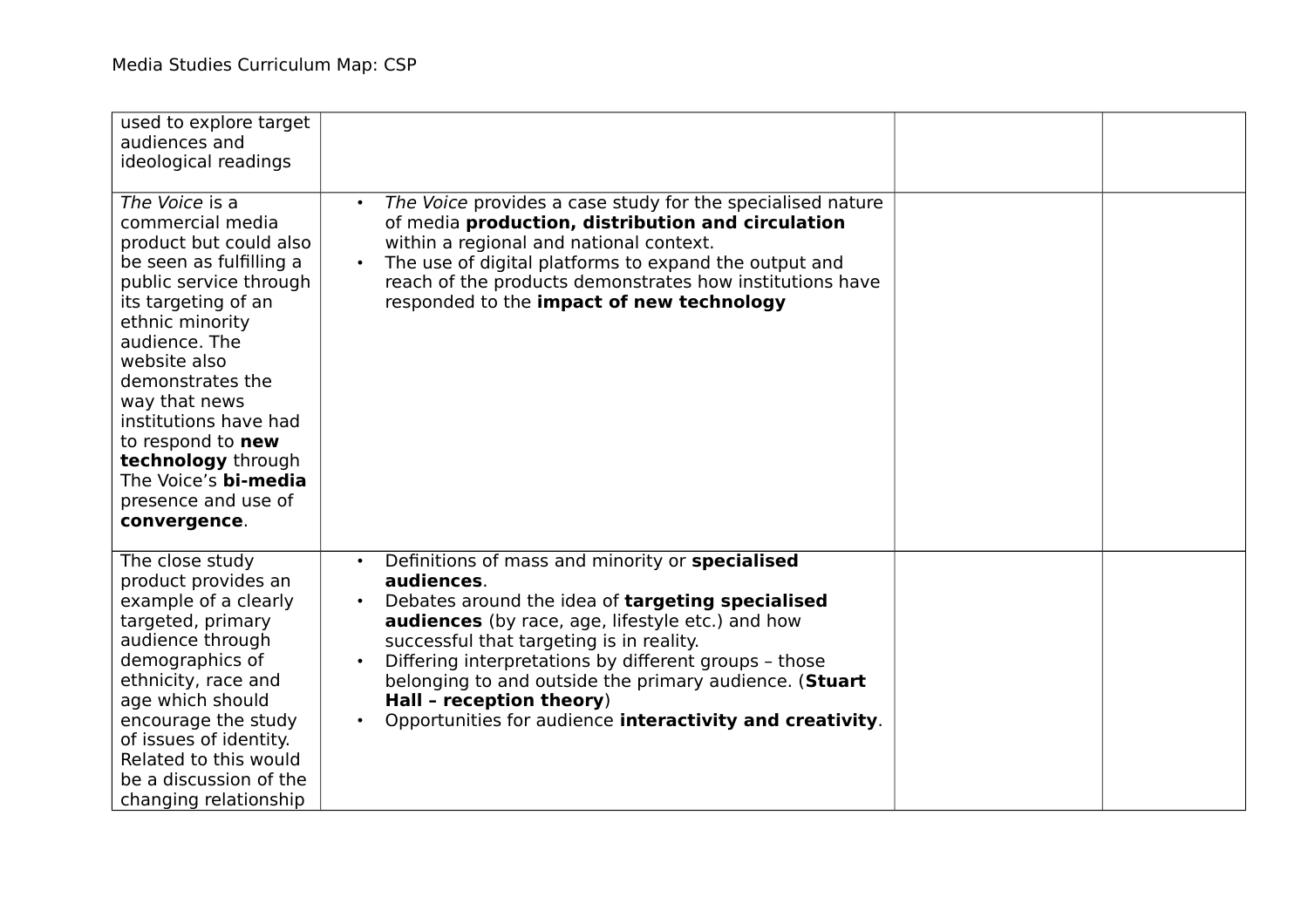| between producers<br>and audiences - is<br>there a need for<br>media aimed at<br>specialised audiences<br>in the context of<br>audience as<br>producer? (Clay<br><b>Shirky 'End of</b><br><b>audience'</b> theories) |                                                                                                                                                                                                                                                                                                                                                                                                                                                                                                                                                                                             |                                                                                           |  |
|----------------------------------------------------------------------------------------------------------------------------------------------------------------------------------------------------------------------|---------------------------------------------------------------------------------------------------------------------------------------------------------------------------------------------------------------------------------------------------------------------------------------------------------------------------------------------------------------------------------------------------------------------------------------------------------------------------------------------------------------------------------------------------------------------------------------------|-------------------------------------------------------------------------------------------|--|
| What are the<br>social, political,<br>economic and<br>cultural contexts<br>that have impacted<br>on The Voice?                                                                                                       | The Voice as an institution has historical and cultural<br>$\bullet$<br>significance in its origins (1982) as the UK's first (and<br>only) newspaper aimed specifically at a black British<br>audience, dealing with relevant political and social issues.<br>The website continues this function but is perhaps<br>considered more mainstream and less political than in the<br>past. The economic context can be explored through a<br>consideration of the nature of the production and<br>distribution and move to online content to reach a wider<br>audience and attract advertisers. | <b>Media Two</b><br>Online and<br>Participatory Media<br>and Video Games 25<br>mark essay |  |

|                                                            | <b>Calendar: Y13 Term 2</b>                                                                                                                                                                       |                                                                                                      |                                 |
|------------------------------------------------------------|---------------------------------------------------------------------------------------------------------------------------------------------------------------------------------------------------|------------------------------------------------------------------------------------------------------|---------------------------------|
| <b>Product: Metroid: Prime 2 Echoes</b>                    |                                                                                                                                                                                                   |                                                                                                      |                                 |
| <b>Big Questions</b>                                       | <b>Small Questions</b>                                                                                                                                                                            | <b>Assessment</b><br><b>Opportunities and</b><br>Criteria. Teacher<br><b>Feedback point</b><br>(TFP) | <b>Homework</b>                 |
| This product relates<br>to the theoretical<br>framework by | The semiotic analysis of the visual style is indivisible from<br>$\bullet$<br>the study of genre and narrative with the mise-en-scene<br>of the game - apparent in the gameplay and the cover art |                                                                                                      | Synopsis of<br>website<br>Scene |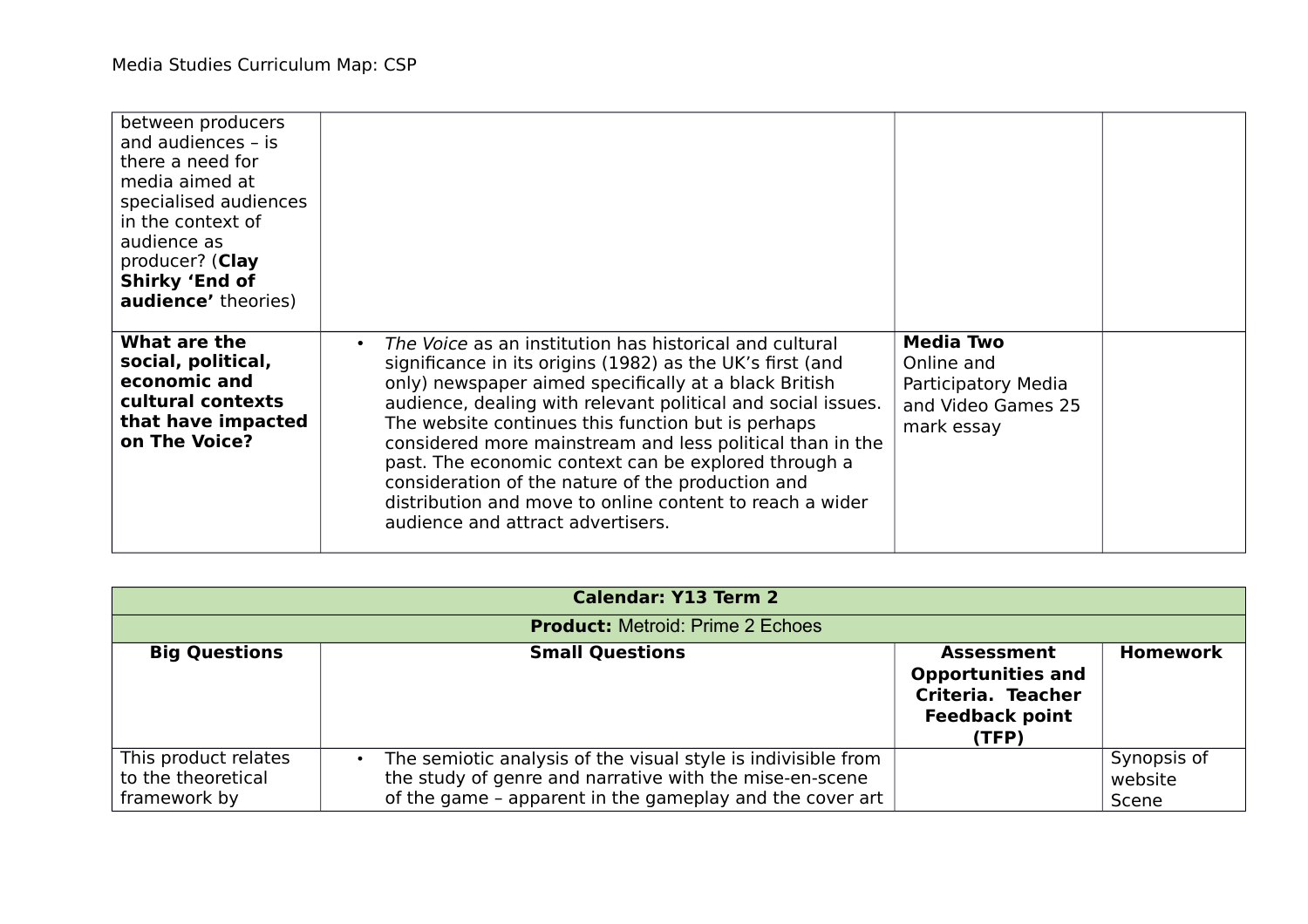| providing a focus for<br>the study of:<br><b>Media Language</b>                                                                                                               | work - referencing sci-fi, action adventure as well as the<br>conventions of different types of game play.<br>Mise-en-scene analysis<br>$\bullet$<br>Semiotics: how images signify cultural meanings<br><b>Narrative</b><br>Building on the semiotic analysis, consider the way the<br>trailer constructs narratives of transformation and<br>change in the central character of Samus Aran.<br>Analyse the way video games artwork conforms to<br>particular styles of fantasy and hyper realism and how<br>this might link to narrative and audience.<br>Analyse the way narrative techniques such as <b>binary</b><br>$\bullet$<br>oppositions are used to create meaning and to position<br>the audience.<br>Narratology including Todorov<br>Structuralism including Lévi-Strauss<br><b>Genre</b><br>The genre conventions of different types of games can<br>be identified such as<br>first person, shooter and role playing games.<br>The study of genre conventions will also overlap with<br>issues of audience - such as mode of address and target<br>audience.<br>Genre theory including Neale | analysis<br>Glossary term<br>Mind map of<br>concepts<br>Screen shots<br>Revision<br>summary of<br>narrative and<br>genre theory |
|-------------------------------------------------------------------------------------------------------------------------------------------------------------------------------|------------------------------------------------------------------------------------------------------------------------------------------------------------------------------------------------------------------------------------------------------------------------------------------------------------------------------------------------------------------------------------------------------------------------------------------------------------------------------------------------------------------------------------------------------------------------------------------------------------------------------------------------------------------------------------------------------------------------------------------------------------------------------------------------------------------------------------------------------------------------------------------------------------------------------------------------------------------------------------------------------------------------------------------------------------------------------------------------------------|---------------------------------------------------------------------------------------------------------------------------------|
| The focus of<br>representational<br>issues in Metroid is<br>clearly gender - the<br>central character is<br>unusual in the world<br>of gaming where<br>gender characteristics | Representation of gender - Samus Aran can be analysed<br>$\bullet$<br>within the context of debates around gender<br>representations in the gaming industry.<br>Representations of <b>future worlds</b> as part of the video<br>game sci-fi genre<br>Gender and video games can also be considered in the<br>wider context of the games industry which has been<br>accused of misogyny - who designs and consumes video                                                                                                                                                                                                                                                                                                                                                                                                                                                                                                                                                                                                                                                                                    | Wider<br>research on<br>Butler and Van<br>Zoonen                                                                                |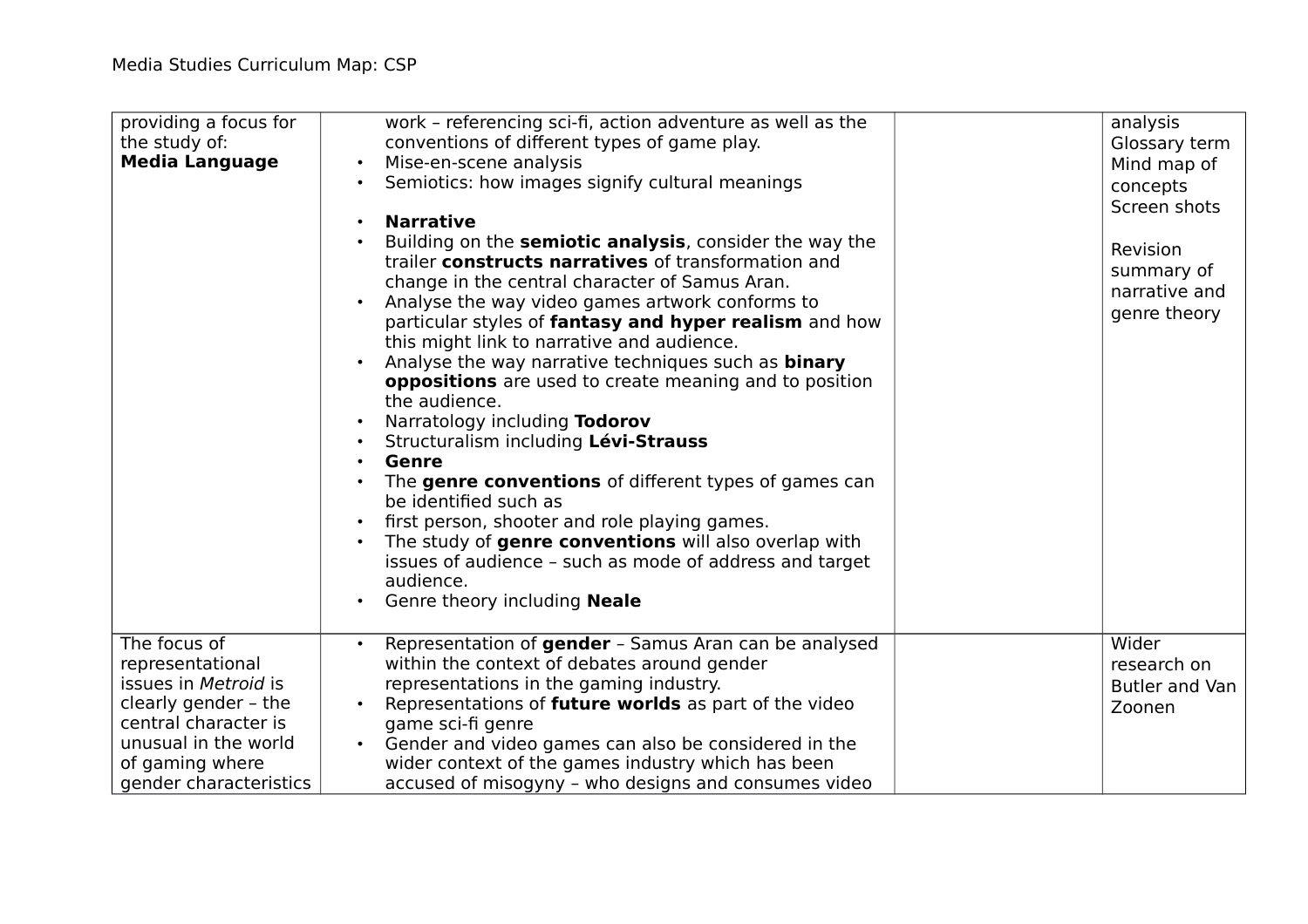| are usually clearly<br>delineated.<br>Representation of<br>Samus Aran as<br>implicitly male,<br>transgender and<br>female has been the<br>subject of heated<br>debate.                                                                                                       | games?<br>Relevant approaches covered from the<br>specification:<br>Theories of representation including Hall<br>Feminist theories including bell hooks and Van Zoonen<br>Theories of gender performativity including Butler                                                                                                                                                                                                               |                                                                    |
|------------------------------------------------------------------------------------------------------------------------------------------------------------------------------------------------------------------------------------------------------------------------------|--------------------------------------------------------------------------------------------------------------------------------------------------------------------------------------------------------------------------------------------------------------------------------------------------------------------------------------------------------------------------------------------------------------------------------------------|--------------------------------------------------------------------|
| As a Nintendo game<br>Metroid is the product<br>of one of a handful of<br>conglomerates which<br>dominate the video<br>games industry, a<br>context which means<br>that the study of the<br>industry raises issues<br>which are central to<br>contemporary media<br>studies: | The structure of Nintendo as a company and its control of<br>production, distribution and exhibition<br>The use of <b>digital platforms</b> to expand the output and<br>reach of the games demonstrates how institutions have<br>responded to the impact of new technology.<br>Regulation of games through PEGI<br>Cultural industries including Hesmondhalgh                                                                              | Fact sheet on<br>PEGI and its<br>role in the<br>gaming<br>industry |
| Discussion of<br>audience in the game<br>industry interconnects<br>with issues of<br>representations in the<br>assumptions about<br>the nature of the<br>typical gamer.                                                                                                      | Psychographics and demographics of the target<br>audience for Metroid<br>Categorisation of types of games around the concept of a<br>$\bullet$<br>gendered audience<br>Controversies around the playing of video games<br>Opportunities for audience interactivity and<br>creativity<br>Cultivation theory including Gerbner<br>Reception theory including Hall<br>Fandom including Jenkins<br>'end of audience' theories including Shirky |                                                                    |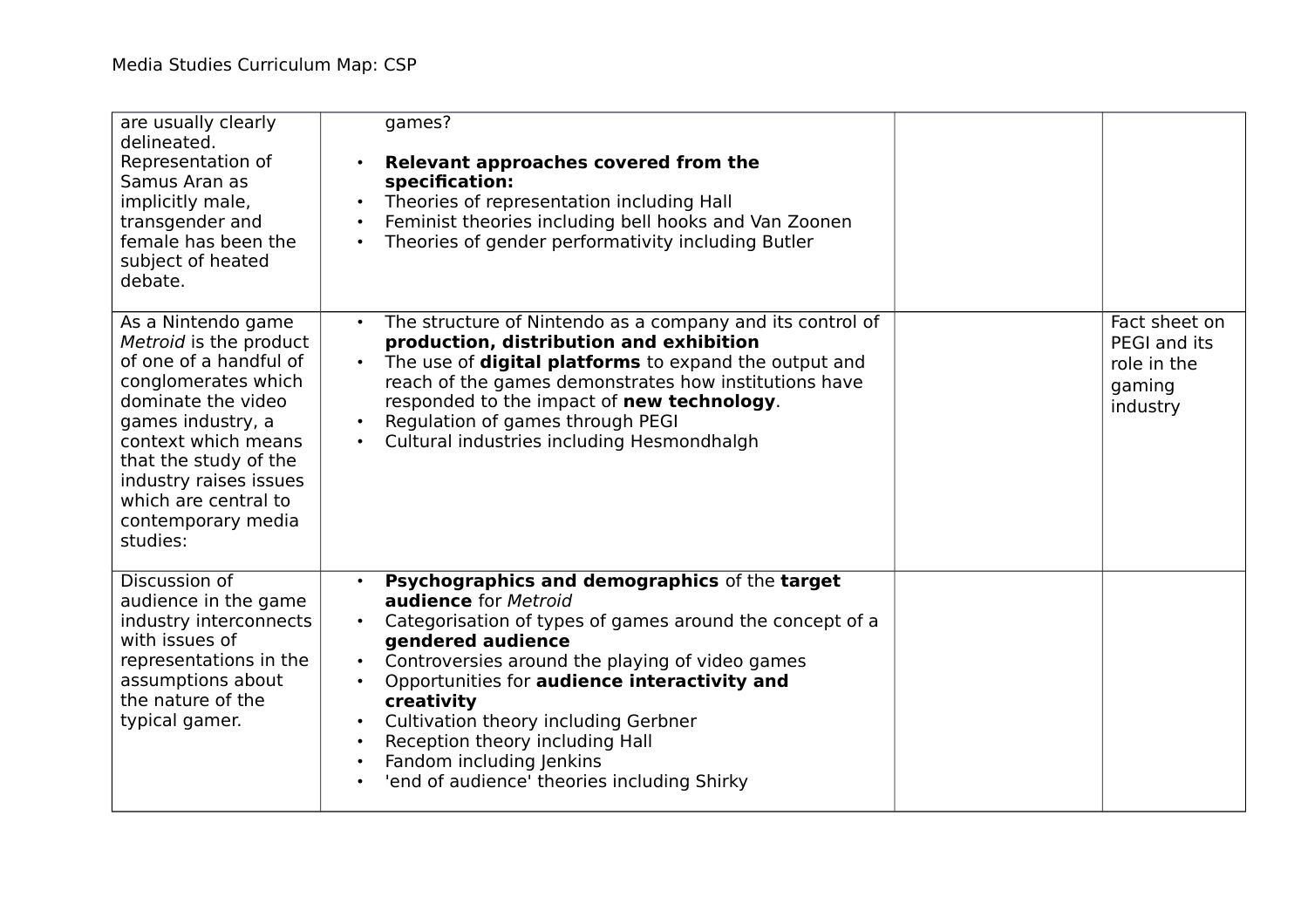| What are the social,                                                                        | 26                                                                                                                                                                                                                                                                                                                                                                                                                                                                                                                                                                                                                                                                                                                            | <b>Media Two</b>                                                 |
|---------------------------------------------------------------------------------------------|-------------------------------------------------------------------------------------------------------------------------------------------------------------------------------------------------------------------------------------------------------------------------------------------------------------------------------------------------------------------------------------------------------------------------------------------------------------------------------------------------------------------------------------------------------------------------------------------------------------------------------------------------------------------------------------------------------------------------------|------------------------------------------------------------------|
| political, economic<br>and cultural<br>contexts that have<br>impacted on<br><b>Metroid?</b> | Social and cultural contexts<br>Metroid is a Japanese, sci-fi, action adventure video game developed by<br>Nintendo. It is one of Nintendo's most successful franchises with 11 games<br>available across all ofthe company'splatforms. Metroidis a culturally<br>significantgame in thegaming universe due to its mix of style and tone<br>which combines Super Mario Brosstyle platforming with darker content,<br>but also due to therepresentation of the central character, Samus Aran.<br>Aran is a bounty hunter whose genderidentity has been the subject of<br>controversy and debate, leading some commentators to identify the<br>character as transgende rreflecting contemporary social and<br>culturalcontexts. | Online and<br>Participatory Media<br>and Video Games<br>25 marks |

| <b>Calendar: Y13 Term 3</b>                                                                                                   |                                                                                                                                                                                                                                                                                                                                                                                                                                         |                                                                                                      |                                                                                                         |  |
|-------------------------------------------------------------------------------------------------------------------------------|-----------------------------------------------------------------------------------------------------------------------------------------------------------------------------------------------------------------------------------------------------------------------------------------------------------------------------------------------------------------------------------------------------------------------------------------|------------------------------------------------------------------------------------------------------|---------------------------------------------------------------------------------------------------------|--|
|                                                                                                                               | <b>Product: Tomb Raider Anniversary (2007)</b>                                                                                                                                                                                                                                                                                                                                                                                          |                                                                                                      |                                                                                                         |  |
| <b>Big Questions</b>                                                                                                          | <b>Small Questions</b>                                                                                                                                                                                                                                                                                                                                                                                                                  | <b>Assessment</b><br><b>Opportunities and</b><br>Criteria. Teacher<br><b>Feedback point</b><br>(TFP) | <b>Homework</b>                                                                                         |  |
| This product relates<br>to the theoretical<br>framework by<br>providing a focus for<br>the study of:<br><b>Media Language</b> | A semiotic analysis of the visual style inevitably engages<br>$\bullet$<br>with the study of genre and narrative with the mise-en-<br>scene of the game - apparent in the gameplay and the<br>cover art work - referencing sci-fi, fantasy and action<br>adventure as well as the conventions of different types of<br>game play.<br>Analysis must include:<br>Mise-en-scene analysis<br>Semiotics: how images convey cultural meanings |                                                                                                      | Synopsis of<br>website<br>Scene<br>analysis<br>Glossary term<br>Mind map of<br>concepts<br>Screen shots |  |
|                                                                                                                               | <b>Narrative</b>                                                                                                                                                                                                                                                                                                                                                                                                                        |                                                                                                      | Revision                                                                                                |  |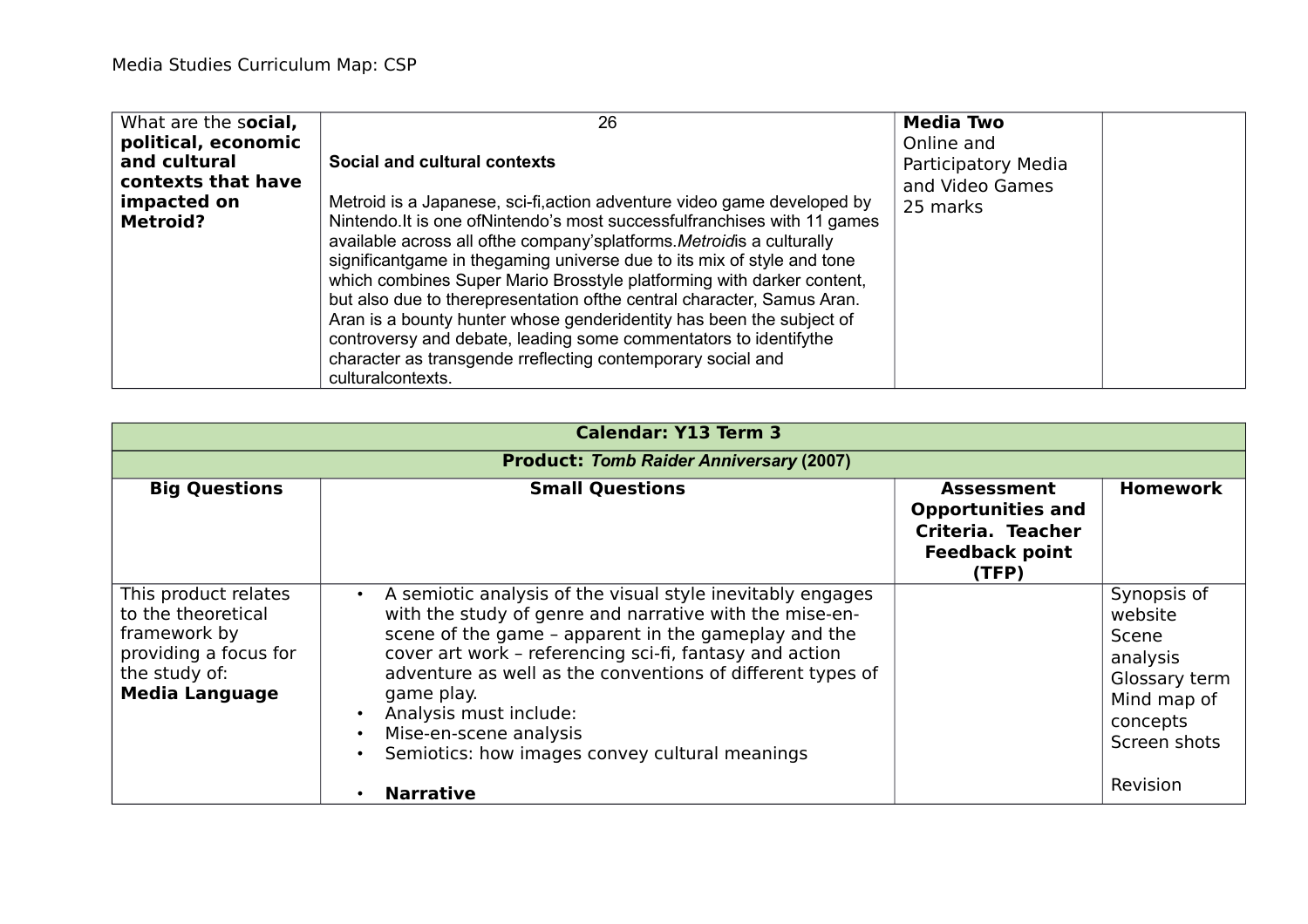|                                                                                                                                                                                                                          | Building on the semiotic analysis, consider the way the<br>gameplay works through narrative codes to construct<br>narratives of adventure and enigma for the character.<br>Analyse the way the video game's artwork conforms to<br>particular styles of fantasy and hyper realism and how<br>this might link to narrative and audience.<br>Analyse the way narrative techniques such as <b>binary</b><br>$\bullet$<br>oppositions and conflict are used to create meaning and<br>to position the audience.<br>Consider the ways in which the video game allows<br>participation in and development of narrative<br>Narratology including Todorov<br>Structuralism including Lévi-Strauss<br>Genre<br>The genre conventions of different types of games can<br>be identified such as<br>first person, shooter and role playing games.<br>Action adventure conventions which reference Hollywood<br>cinema<br>The study of genre conventions will also overlap with<br>issues of audience - such as mode of address and target<br>audience.<br>Genre theory including Neale<br>$\bullet$ | summary of<br>narrative and<br>genre theory |
|--------------------------------------------------------------------------------------------------------------------------------------------------------------------------------------------------------------------------|----------------------------------------------------------------------------------------------------------------------------------------------------------------------------------------------------------------------------------------------------------------------------------------------------------------------------------------------------------------------------------------------------------------------------------------------------------------------------------------------------------------------------------------------------------------------------------------------------------------------------------------------------------------------------------------------------------------------------------------------------------------------------------------------------------------------------------------------------------------------------------------------------------------------------------------------------------------------------------------------------------------------------------------------------------------------------------------|---------------------------------------------|
| The focus of<br>representational<br>issues in Tomb Raider<br>is clearly gender - the<br>central character,<br>Lara Croft, is iconic in<br>gaming and has<br>become central in the<br>controversial debates<br>around the | Representation of gender - Lara Croft has been<br>$\bullet$<br>interpreted differently by different groups.<br>The physical representation of Lara as a case study in the<br>history and development of computer games<br>Gender and video games can also be considered in the<br>wider context of the games industry which has been<br>accused of misogyny - who designs and consumes video<br>games?<br>Theories of representation including Hall<br>Feminist theories including bell hooks and Van Zoonen<br>$\bullet$                                                                                                                                                                                                                                                                                                                                                                                                                                                                                                                                                              | Revision notes<br>on bell hooks             |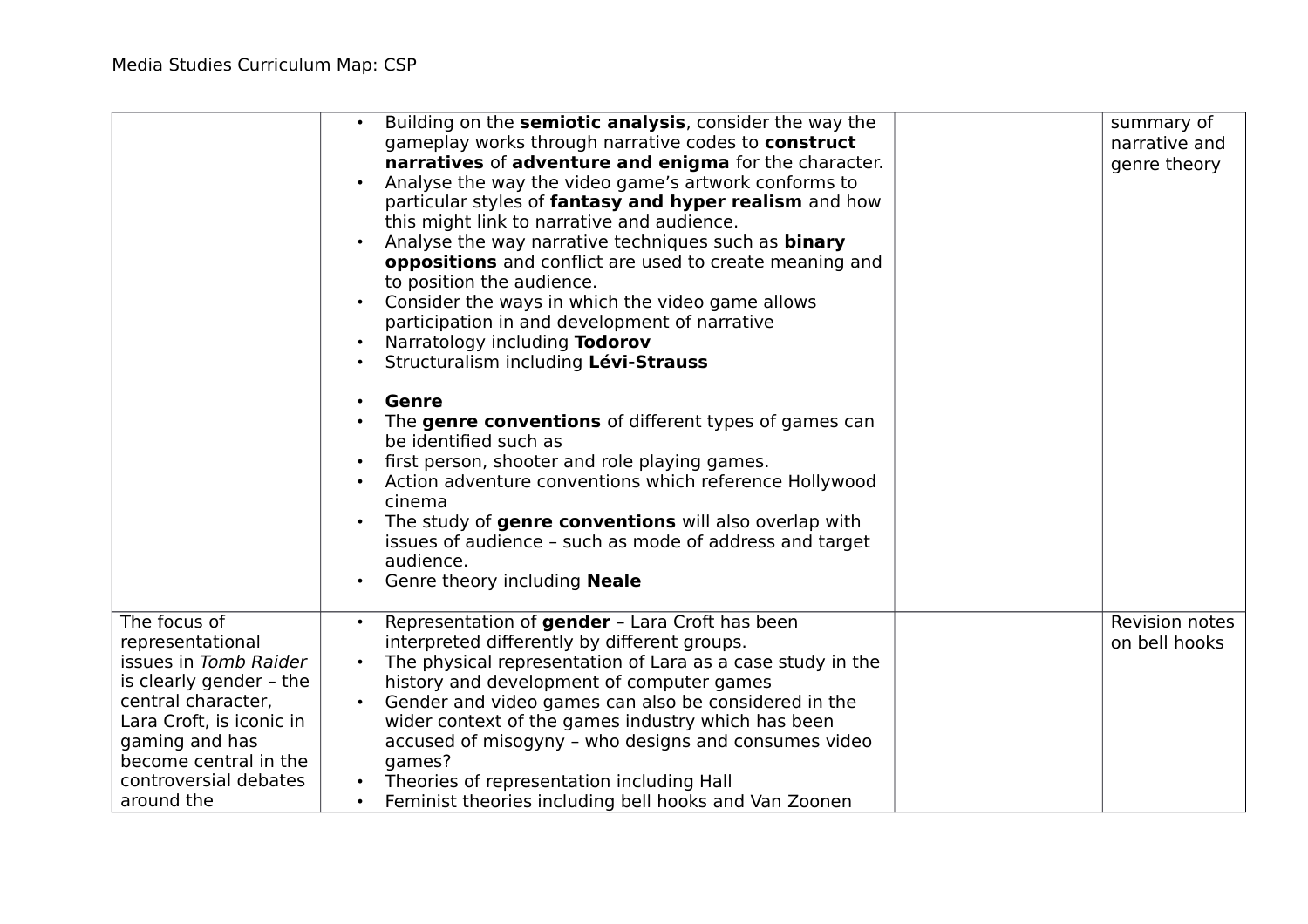| representation of<br>women in gaming.                                                                                                                                                                                                                                                        | Theories of gender performativity including Butler<br>$\bullet$                                                                                                                                                                                                                                                                                                                                                                                                                                                                                        |                                |                                     |
|----------------------------------------------------------------------------------------------------------------------------------------------------------------------------------------------------------------------------------------------------------------------------------------------|--------------------------------------------------------------------------------------------------------------------------------------------------------------------------------------------------------------------------------------------------------------------------------------------------------------------------------------------------------------------------------------------------------------------------------------------------------------------------------------------------------------------------------------------------------|--------------------------------|-------------------------------------|
| Tomb Raider is<br>published by Eidos<br>Interactive a UK<br>company - the<br>release of the<br>anniversary edition is<br>typical of the way in<br>which institutions<br>remake and<br>'reimagine' their<br>products in order to<br>extend the life of the<br>franchise.                      | The structure of Eidos Interactive as a company and its<br>$\bullet$<br>control of production, distribution and exhibition<br>The availability of different platforms for gaming<br>$\bullet$<br>(moving from exclusive availability as a PlayStation game<br>to a variety of platforms)<br>How the institution reflects gaming's origins in small,<br>$\bullet$<br>independent companies in contrast to its current<br>status as a global, billion dollar industry.<br>Regulation of games through PEGI<br>Cultural industries including Hesmondhalgh |                                | Case study on<br>Eidos              |
| Discussion of<br>audience in the game<br>industry interconnects<br>with issues of<br>representations in the<br>assumptions about<br>the nature of the<br>typical gamer. Tomb<br>Raider has been one<br>of the most<br>successful games<br>franchises reaching a<br>mass, global<br>audience. | Psychographics and demographics of the target<br>$\bullet$<br><b>audience</b> for Tomb Raider<br>Use of a female protagonist to target a female audience.<br>$\bullet$<br>Controversies around the playing of video games - moral<br>panics.<br>Cultivation theory including Gerbner<br>Reception theory including Hall<br>$\bullet$<br>Fandom including Jenkins<br>$\bullet$<br>'end of audience' theories including Shirky<br>$\bullet$                                                                                                              |                                | Fact sheet of<br>notes on<br>Fandom |
| What are the<br>social, political,<br>economic and                                                                                                                                                                                                                                           | Tomb Raider Anniversary is an entry in the long running<br>$\bullet$<br>franchise; a remake of the original Lara Croft game                                                                                                                                                                                                                                                                                                                                                                                                                            | <b>Media Two</b><br>Online and |                                     |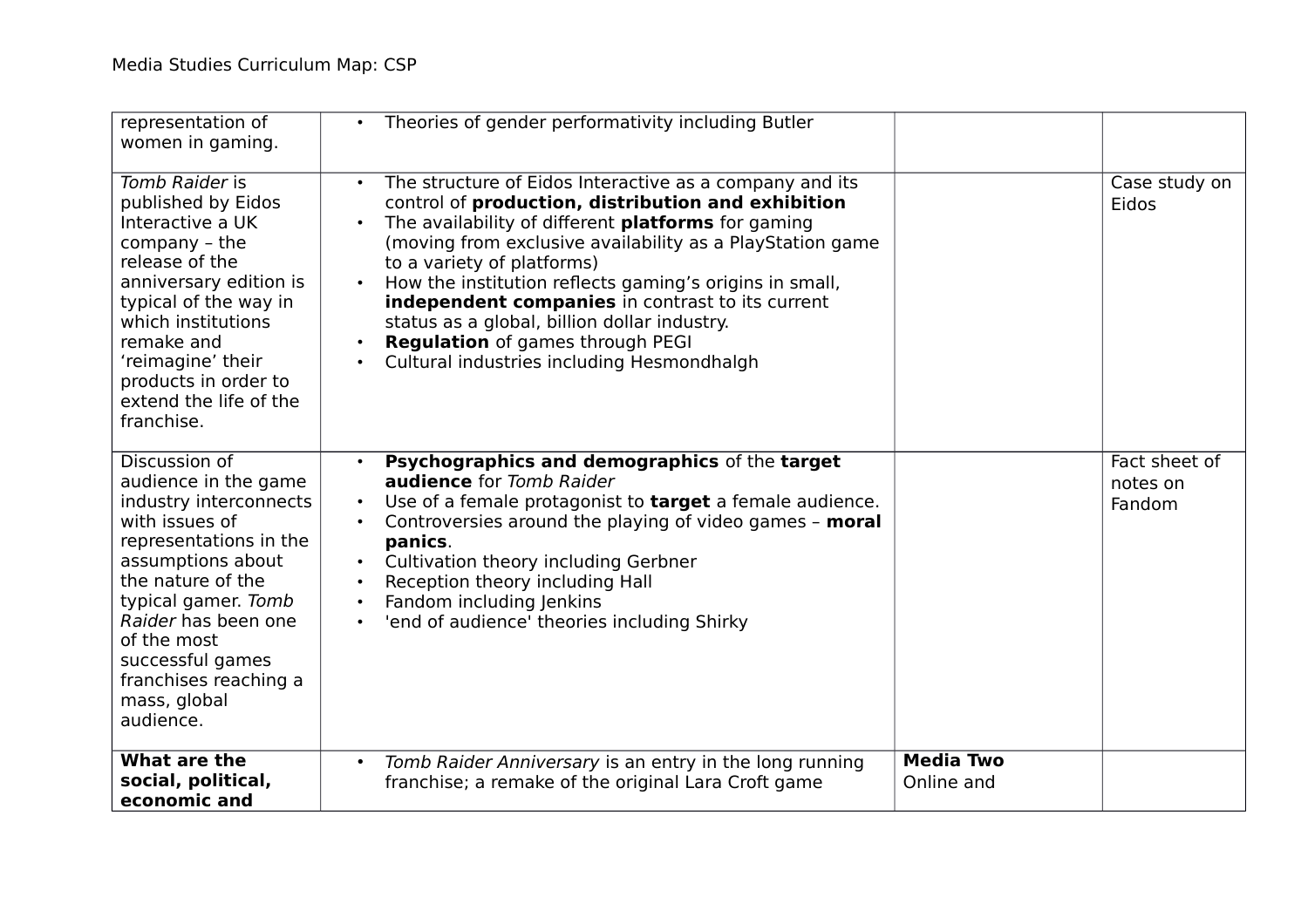| in 1996. Its longevity is a mark of its cultural significance<br>cultural contexts<br>Participatory Media<br>with the character of Lara Croft a recognisable icon<br>that have impacted<br>and Video Games 25<br>beyond the gaming audience, signifying a range of<br>on Tomb Raider?<br>marks<br>meanings around contemporary femininity. |  |
|--------------------------------------------------------------------------------------------------------------------------------------------------------------------------------------------------------------------------------------------------------------------------------------------------------------------------------------------|--|
|--------------------------------------------------------------------------------------------------------------------------------------------------------------------------------------------------------------------------------------------------------------------------------------------------------------------------------------------|--|

| <b>Calendar: Y13 Term 2</b>                                                                                                   |                                                                                                                                                                                                                                                                                                                                                                                                                                                                                                                                                                                                                                                                                                                                                                                                                                                                                                                                                                                                                                                                                                                                |                                                                                                      |                                                                                                                                                                    |
|-------------------------------------------------------------------------------------------------------------------------------|--------------------------------------------------------------------------------------------------------------------------------------------------------------------------------------------------------------------------------------------------------------------------------------------------------------------------------------------------------------------------------------------------------------------------------------------------------------------------------------------------------------------------------------------------------------------------------------------------------------------------------------------------------------------------------------------------------------------------------------------------------------------------------------------------------------------------------------------------------------------------------------------------------------------------------------------------------------------------------------------------------------------------------------------------------------------------------------------------------------------------------|------------------------------------------------------------------------------------------------------|--------------------------------------------------------------------------------------------------------------------------------------------------------------------|
|                                                                                                                               | <b>Product: Sims Freeplay</b>                                                                                                                                                                                                                                                                                                                                                                                                                                                                                                                                                                                                                                                                                                                                                                                                                                                                                                                                                                                                                                                                                                  |                                                                                                      |                                                                                                                                                                    |
| <b>Big Questions</b>                                                                                                          | <b>Small Questions</b>                                                                                                                                                                                                                                                                                                                                                                                                                                                                                                                                                                                                                                                                                                                                                                                                                                                                                                                                                                                                                                                                                                         | <b>Assessment</b><br><b>Opportunities and</b><br>Criteria. Teacher<br><b>Feedback point</b><br>(TFP) | <b>Homework</b>                                                                                                                                                    |
| This product relates<br>to the theoretical<br>framework by<br>providing a focus for<br>the study of:<br><b>Media Language</b> | How are the codes and conventions of a video game<br>$\bullet$<br>used in the product? How are these conventions used to<br>influence meaning?<br>Have developing technologies affected the media<br>$\bullet$<br>language? Some familiarity with the development of the<br>Sims franchise (2000 - present) will be necessary.<br>The way media language incorporates viewpoints and<br>$\bullet$<br>ideologies. As a life simulation game Sims Freeplay<br>includes many normative codes and values.<br>The application of a semiotic approach will aid the<br>$\bullet$<br>analysis of the way in which the website creates a<br>narrative about the world it is constructing.<br>The genre conventions of video games, particularly the<br>subgenre of life simulation or sandbox games, can be<br>identified and discussed in relation to other CSP video<br>games.<br>How is the game's narrative driven? What is the<br>$\bullet$<br>motivation for continuing engagement with the product<br>and for the purchase of 'premium' content?<br><b>Narrative</b> in the context of online material can refer to<br>$\bullet$ |                                                                                                      | Synopsis of<br>website<br>Scene<br>analysis<br>Glossary term<br>Mind map of<br>concepts<br>Screen shots<br>Revision<br>summary of<br>narrative and<br>genre theory |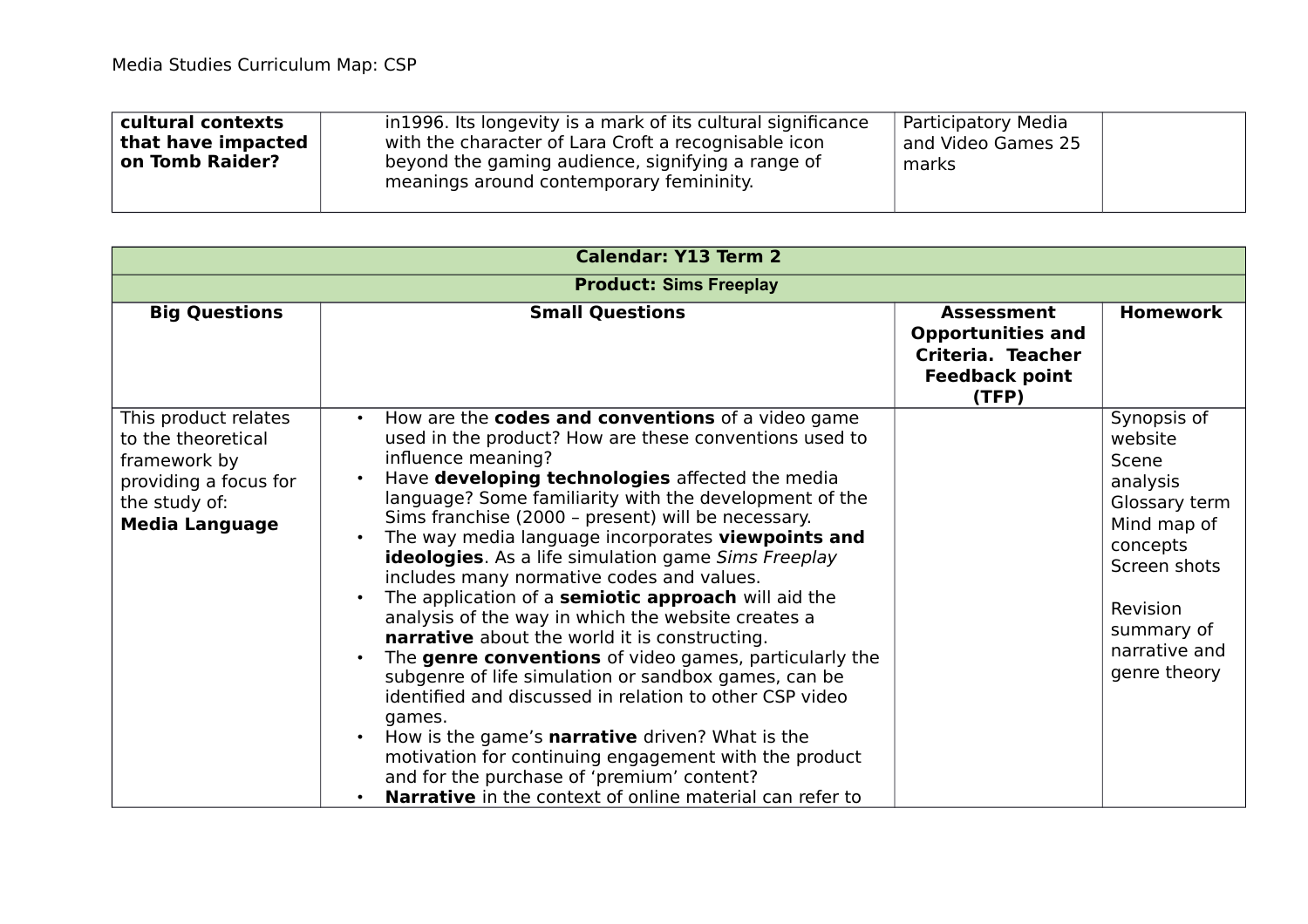| This product provides<br>a wide range of<br>opportunities to study<br>representation. These<br>include self-<br>representation and<br>representations of<br>reality. The<br>representations of<br>gender (van<br>Zoonen), ethnicity<br>(Gilroy), religious<br>affiliation and age in<br>the Sims franchise<br>have been an on-<br>going subject of<br>debate and there<br>have been notable<br>changes as the series<br>has evolved. | the way that the images and the selection of stories<br>construct a narrative about the world - one which is likely<br>to be ideological.<br>Sims Freeplay provides a useful case study for the<br>$\bullet$<br>discussion of <b>Baudrillard's</b> concepts including<br>simulation, simulacra, implosion and hyperreality.<br>Representation of particular social groups<br>$\bullet$<br>Who is constructing the representation and to what<br>$\bullet$<br>purpose? (Stuart Hall)<br>What are the values, attitudes and beliefs embodied in<br>the representations found in Sims Freeplay?<br>Analysis of the construction and function of stereotypes<br>Representation of the real world and claims about<br>realism<br>Audience response to representation and issues around<br>$\bullet$<br>identity (Gauntlett) |                                        |
|--------------------------------------------------------------------------------------------------------------------------------------------------------------------------------------------------------------------------------------------------------------------------------------------------------------------------------------------------------------------------------------------------------------------------------------|------------------------------------------------------------------------------------------------------------------------------------------------------------------------------------------------------------------------------------------------------------------------------------------------------------------------------------------------------------------------------------------------------------------------------------------------------------------------------------------------------------------------------------------------------------------------------------------------------------------------------------------------------------------------------------------------------------------------------------------------------------------------------------------------------------------------|----------------------------------------|
| Sims Freeplay is a<br>spin-off from the<br>highly popular and<br>successful Sims<br>franchise (Electronic<br>Arts). It is an example<br>of the 'freemium'                                                                                                                                                                                                                                                                            | The use of diverse digital platforms<br>$\bullet$<br>How are video games rated and regulated in the UK?<br>(Livingstone and Lunt)<br>A study of the Sims franchise will also engage with the<br>effect cultural producers have on media industries.                                                                                                                                                                                                                                                                                                                                                                                                                                                                                                                                                                    | Key notes on<br>Livingston and<br>Lunt |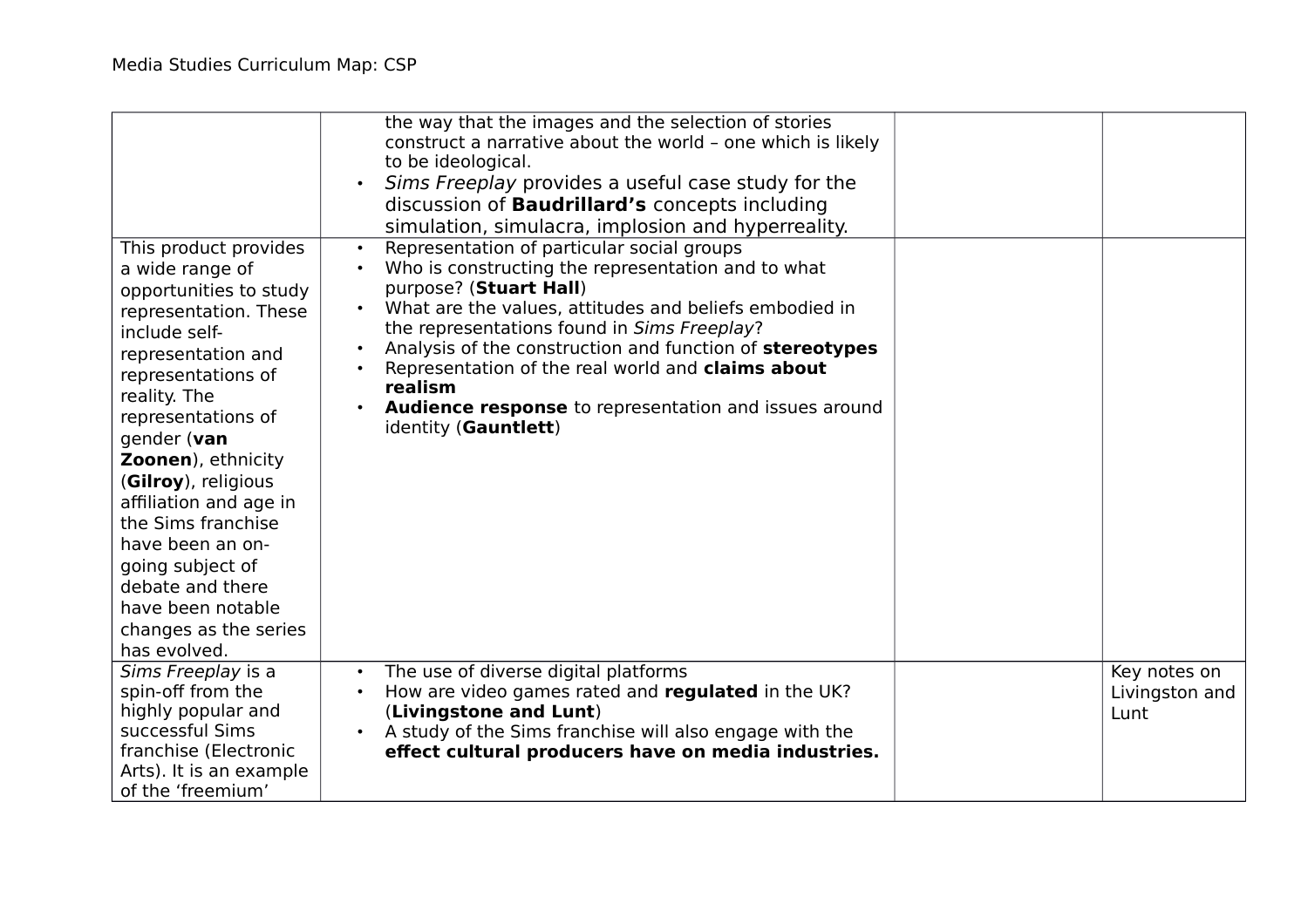| commercial model -<br>increasingly popular<br>for app developers -<br>in which the basic<br>content is free but<br>premium content is a<br>paid for supplement.<br>This game is a case<br>study example of<br>diversification and<br>technological change<br>as the video game<br>industry has started<br>to shift away from a<br>reliance on hard copy<br>console and PC<br>products to streaming<br>and (as here) to apps<br>for tablets and mobile<br>phones. |                                                                                                                                                                                                                                                                                                                                                                                       |  |
|------------------------------------------------------------------------------------------------------------------------------------------------------------------------------------------------------------------------------------------------------------------------------------------------------------------------------------------------------------------------------------------------------------------------------------------------------------------|---------------------------------------------------------------------------------------------------------------------------------------------------------------------------------------------------------------------------------------------------------------------------------------------------------------------------------------------------------------------------------------|--|
| This CSP can be<br>discussed in relation<br>to some general<br>trends in the industry<br>such as the gradual<br>shift away from a<br>heavily male-<br>dominated target<br>audience. Also, the<br>reaction of some<br>reviewers and<br>regulators to Sims<br>Freeplay is indicative<br>of wider concerns                                                                                                                                                          | The role of fans and fandom in video gaming (Jenkins).<br>$\bullet$<br>How Sims Freeplay is marketed to a predominantly youth<br>audience<br>The interaction between audience, product and digital<br>platform and the opportunities for audience involvement<br>Differing interpretations by different groups - those<br>$\bullet$<br>belonging to and outside the primary audience. |  |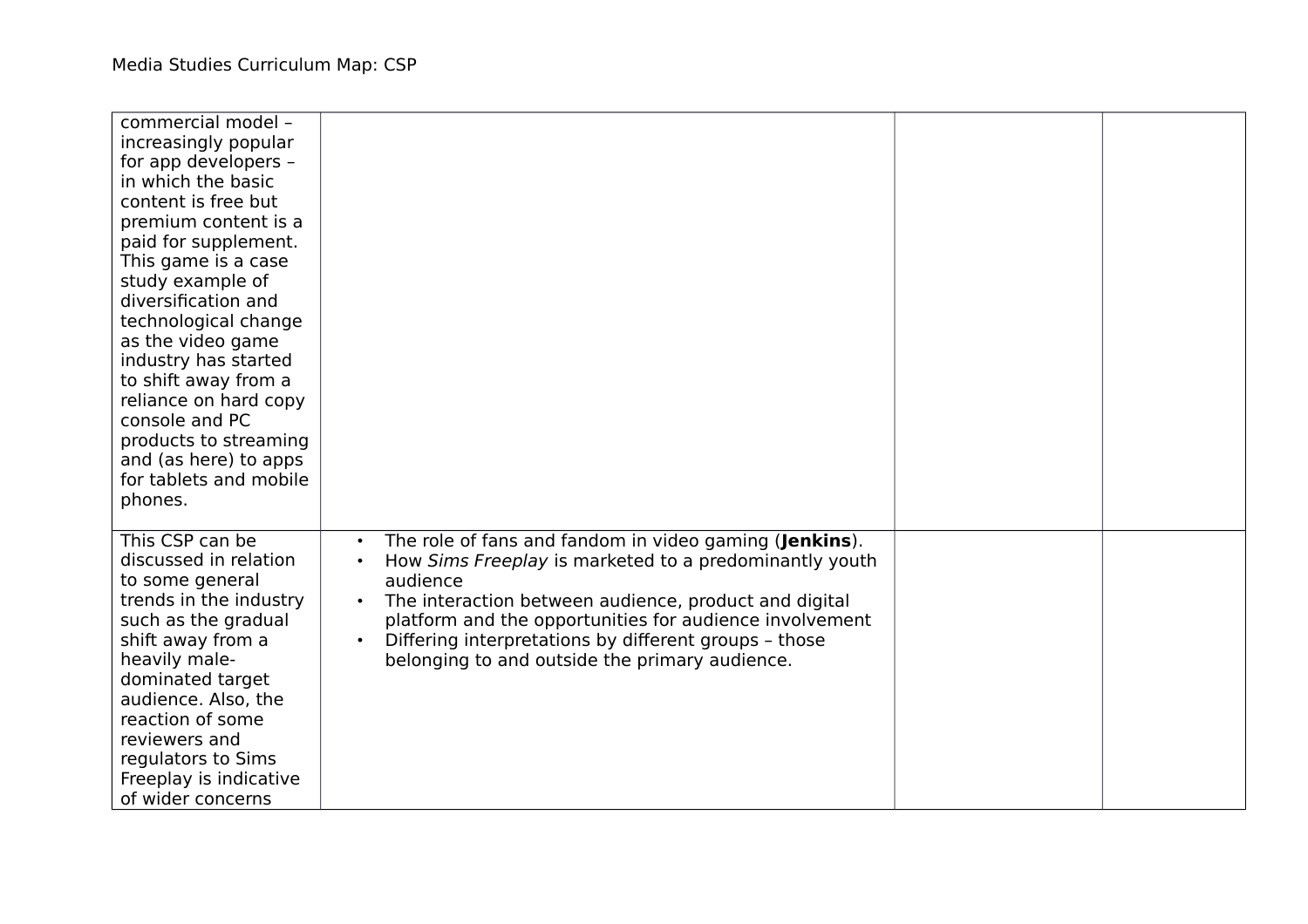| about the potentially<br>negative influences<br>that video games are<br>claimed to exert on<br>players, particularly<br>young players. These<br>debates can be seen<br>in the context of<br>competing theoretical<br>approaches to the<br>audience, e.g.<br>effects theory<br>(Bandura),<br>cultivation theory<br>(Gerbner) and<br>reception theory<br>(Hall) |                                                                                                                                                                                                                    |                                                                                      |  |
|---------------------------------------------------------------------------------------------------------------------------------------------------------------------------------------------------------------------------------------------------------------------------------------------------------------------------------------------------------------|--------------------------------------------------------------------------------------------------------------------------------------------------------------------------------------------------------------------|--------------------------------------------------------------------------------------|--|
| What are the<br>social, political,<br>economic and<br>cultural contexts<br>that have impacted<br>on Sims Freeplay?                                                                                                                                                                                                                                            | A discussion of the social and cultural context of Sims<br>$\bullet$<br>Freeplay will focus on the rapid growth and development<br>of the video game industry and the debates about<br>representation and effects. | <b>Media Two</b><br>Online and<br>Participatory Media<br>and Video Games 25<br>marks |  |

|                      | <b>Calendar Y12 Term 2</b>            |                                                                                                             |                 |
|----------------------|---------------------------------------|-------------------------------------------------------------------------------------------------------------|-----------------|
|                      | <b>Product: Men's Health Magazine</b> |                                                                                                             |                 |
| <b>Big Questions</b> | <b>Small Questions</b>                | <b>Assessment</b><br><b>Opportunities and</b><br><b>Criteria. Teacher</b><br><b>Feedback point</b><br>(TFP) | <b>Homework</b> |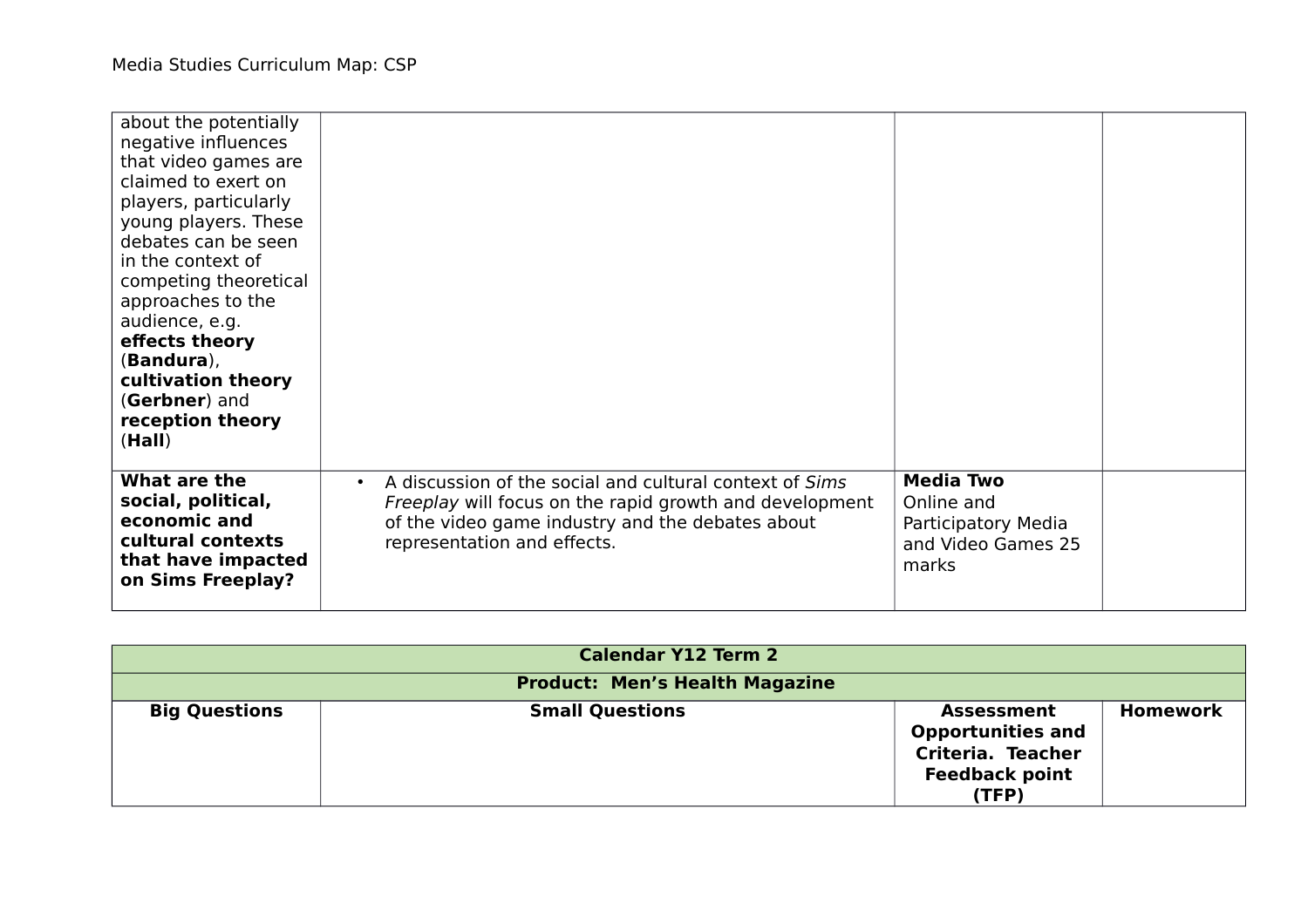| This product relates<br>to the theoretical<br>framework by<br>providing a focus for<br>the study of:<br><b>Media Language</b> | The magazine front cover and specified content should be<br>analysed in terms of the composition of the images,<br>positioning, layout, typography, language and mode of<br>address etc. this will then provide detailed evidence for<br>application of the other theoretical frameworks<br>Semiotics: how images signify cultural meanings                                                                                                                                                                                                                                                                                                                                                                                                                                                                                                                                                                                                                                                                                                                                                                                                                                                                                                                                   | Print analysis<br>x3 pages<br>Glossary term<br>Mind map of<br>concepts |
|-------------------------------------------------------------------------------------------------------------------------------|-------------------------------------------------------------------------------------------------------------------------------------------------------------------------------------------------------------------------------------------------------------------------------------------------------------------------------------------------------------------------------------------------------------------------------------------------------------------------------------------------------------------------------------------------------------------------------------------------------------------------------------------------------------------------------------------------------------------------------------------------------------------------------------------------------------------------------------------------------------------------------------------------------------------------------------------------------------------------------------------------------------------------------------------------------------------------------------------------------------------------------------------------------------------------------------------------------------------------------------------------------------------------------|------------------------------------------------------------------------|
|                                                                                                                               | <b>Narrative and Genre</b><br>The genre conventions of the magazine cover will need to<br>be studied. While narrative may be more familiar to<br>students as an approach to apply to moving image forms,<br>it can also be very productively applied to print media as<br>a way of examining audience targeting, positioning and<br>interpretation.<br>Consider the way the front cover creates a narrative<br>about character and lifestyle in order to attract an<br>audience<br>The way in which the cover stories create enigma and<br>anticipation for the reader - to be fulfilled by reading on.<br>• Structuralism including Lévi-Strauss<br>Narratology including Todorov<br>The cover and specified content can be analysed in the<br>context of genre in terms of conventions of layout and<br>composition - which will overlap with analysis of visual<br>language - but also as part of the genre of men's health<br>and lifestyle magazines.<br>Genre study would include an analysis of the conventions<br>of magazine front covers - a study which would overlap<br>with visual analysis and audience positioning.<br>Students should extend their genre approach by<br>analysing the conventions of content of the magazine.<br>Genre theory including Neale | Mind maps of<br>magazine<br>convention -<br>including<br><b>Neale</b>  |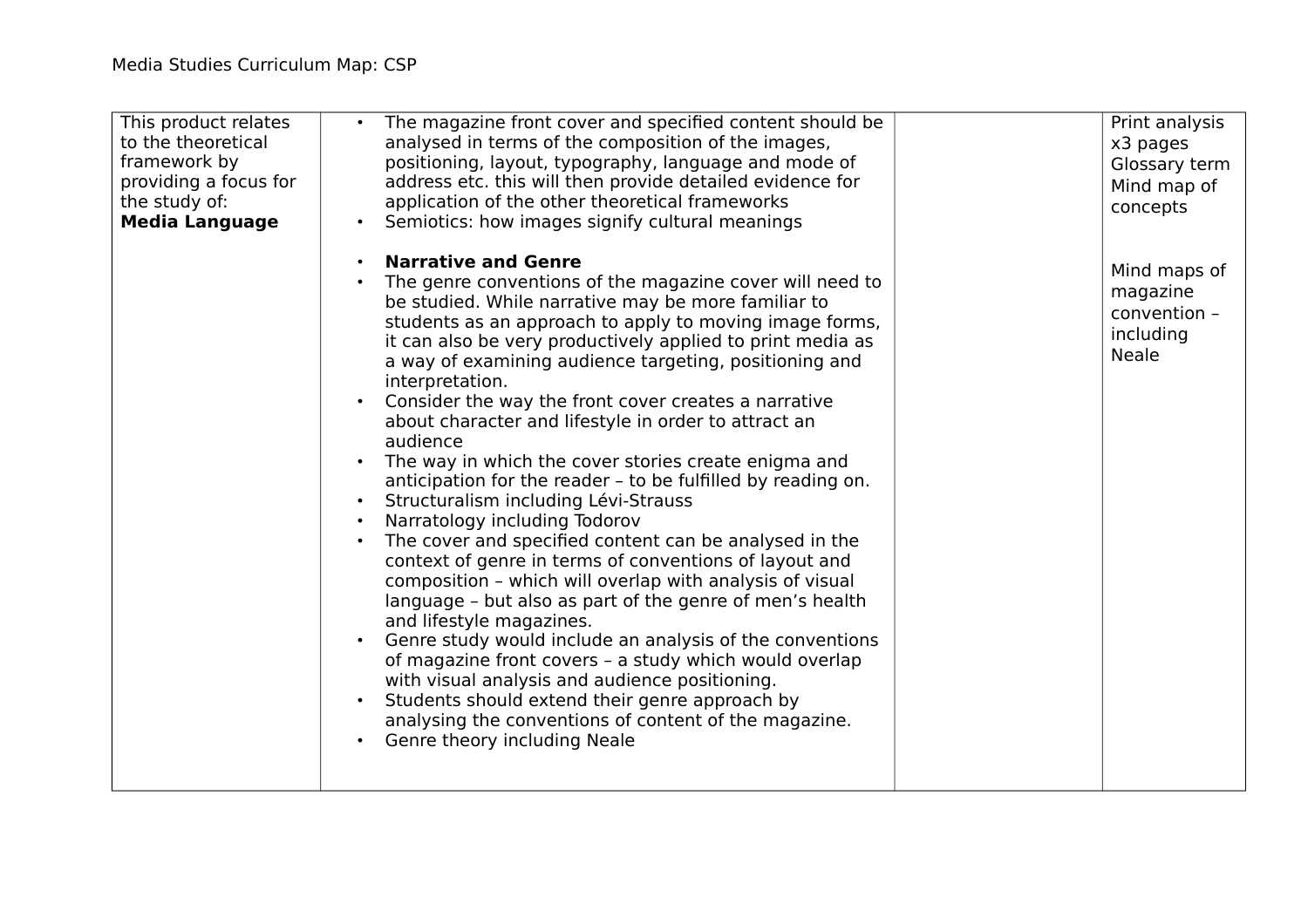| Clearly the key areas<br>of representation<br>suggested by the<br>magazine are to do<br>with gender, primarily<br>masculinity but also<br>how this affects the<br>representation of<br>women.                                                                                                                                                                        | The emphasis on male beauty and grooming challenges<br>some conventions of traditional stereotypes of<br>masculinity.<br>The types of images selected refer to concepts of hyper<br>masculinity and gender as performance<br>Men as object of a homosexual and heterosexual gaze<br>$\bullet$<br>Theories of representation including Hall<br>$\bullet$<br>Feminist theories including bell hooks and Van Zoonen<br>$\bullet$<br>Theories of gender performativity including Butler<br>$\bullet$ | Image board<br>on masculinity |
|----------------------------------------------------------------------------------------------------------------------------------------------------------------------------------------------------------------------------------------------------------------------------------------------------------------------------------------------------------------------|--------------------------------------------------------------------------------------------------------------------------------------------------------------------------------------------------------------------------------------------------------------------------------------------------------------------------------------------------------------------------------------------------------------------------------------------------------------------------------------------------|-------------------------------|
| The main focus for<br>industry for this close<br>study product is<br>Hearst publishing, the<br>multinational<br>conglomerate which<br>publishes Men's<br>Health and a range of<br>other fashion and<br>lifestyle magazines.<br>This will provide a<br>case study of a<br>commercial media<br>institution where the<br>primary - though not<br>sole - focus is print. | Case study of Hearst as a conglomerate.<br>Developments in new technology mean that many of their<br>brands are now online as well as in print - including the<br>Men's Health website.<br>Institutional strategies for keeping print popular and<br>$\bullet$<br>relevant in the contexts of developing technology and<br>competition from other brands.<br>Cultural industries including Hesmondhalgh.                                                                                         | Case study of<br>Hearst       |
| As ever the<br>theoretical framework<br>of audience intersects<br>with the study of<br>visual codes and<br>genre crucial to<br>analysing mode of<br>address and                                                                                                                                                                                                      | The mode of address can be analysed through the visual<br>and written codes<br>Study of target audiences in terms of demographics and<br>psychographics for magazines - publishing companies<br>provide a great deal of data online in relation to their<br>audience research for specific publications.<br>The way in which different audience interpretations over<br>$\bullet$<br>time reflect social, cultural and historical contexts.                                                      |                               |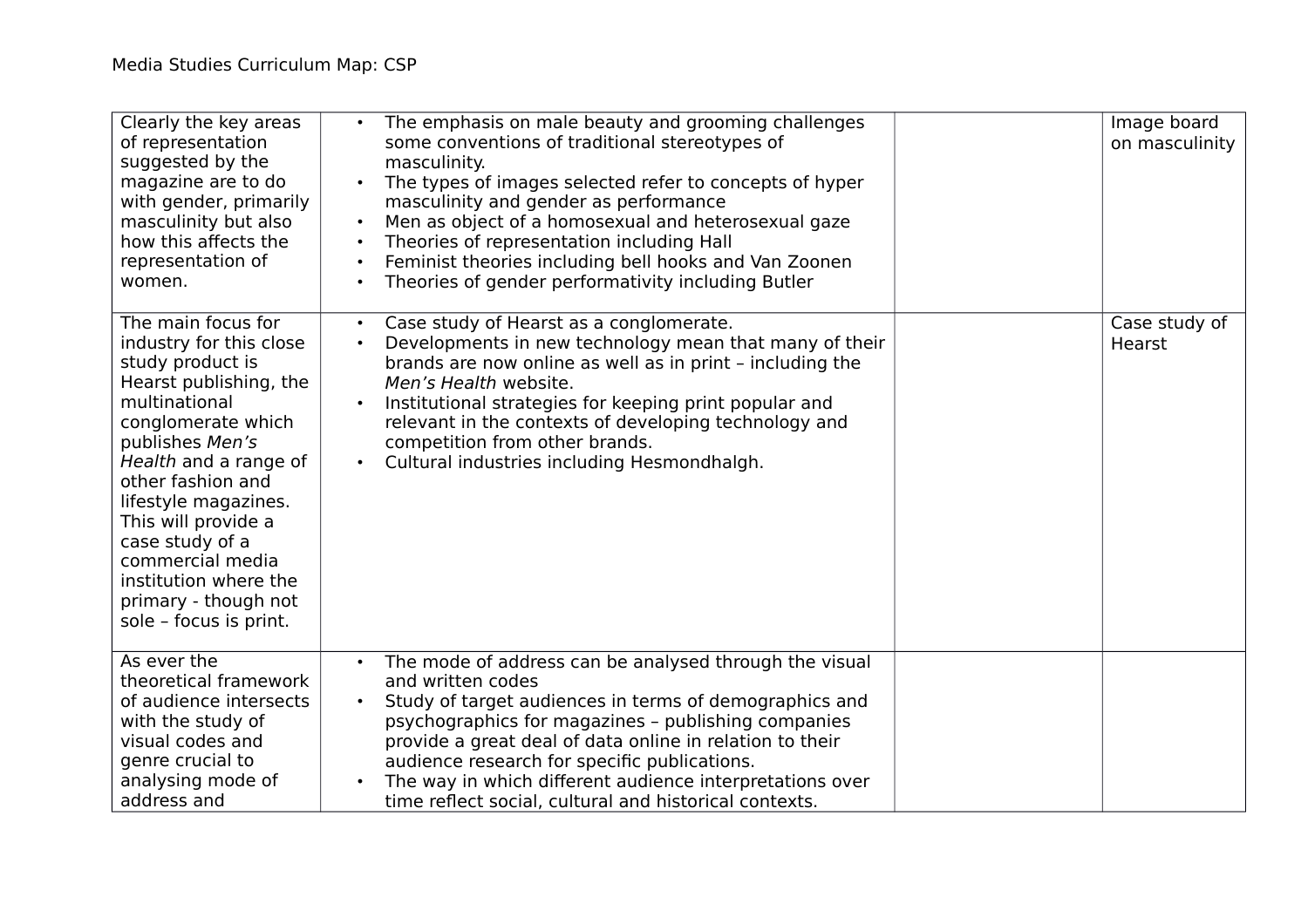| techniques of<br>persuasion with the<br>front cover<br>functioning as a form<br>of advertising.                   | Reception theory including Hall                                                                                                                                                                                                                                                                                                                                                                                         |                                        |
|-------------------------------------------------------------------------------------------------------------------|-------------------------------------------------------------------------------------------------------------------------------------------------------------------------------------------------------------------------------------------------------------------------------------------------------------------------------------------------------------------------------------------------------------------------|----------------------------------------|
| What are the<br>social, political,<br>economic and<br>cultural contexts<br>that have impacted<br>on Men's Health? | Men's Health magazine represents a notable social and<br>$\bullet$<br>cultural shift in expectations of contemporary masculinity<br>(a shift which could be usefully compared with the advert<br>for Score Hair cream). The study of Men's Health can be<br>linked to social and cultural contexts through reference to<br>body image and changes in what society deems<br>acceptable and unacceptable representations. | <b>Media Two</b><br>Magazines 25 marks |

| <b>Calendar Y12 Term 2</b>                                                                                                    |                                                                                                                                                                                                                                                                                                                                                                                                                                                                                                                                   |                                                                                                      |                                                                                                     |
|-------------------------------------------------------------------------------------------------------------------------------|-----------------------------------------------------------------------------------------------------------------------------------------------------------------------------------------------------------------------------------------------------------------------------------------------------------------------------------------------------------------------------------------------------------------------------------------------------------------------------------------------------------------------------------|------------------------------------------------------------------------------------------------------|-----------------------------------------------------------------------------------------------------|
|                                                                                                                               | <b>Product: Oh Comely Magazine</b>                                                                                                                                                                                                                                                                                                                                                                                                                                                                                                |                                                                                                      |                                                                                                     |
| <b>Big Questions</b>                                                                                                          | <b>Small Questions</b>                                                                                                                                                                                                                                                                                                                                                                                                                                                                                                            | <b>Assessment</b><br><b>Opportunities and</b><br>Criteria. Teacher<br><b>Feedback point</b><br>(TFP) | <b>Homework</b>                                                                                     |
| This product relates<br>to the theoretical<br>framework by<br>providing a focus for<br>the study of:<br><b>Media Language</b> | The magazine front cover and specified content should be<br>analysed in terms of the composition of the images,<br>positioning, layout, typography, language and mode of<br>address etc. this will then provide detailed evidence for<br>application of the other theoretical frameworks. Oh<br>Comely uses a deliberately alternative design to other<br>magazines aimed at young women and this is evident<br>from the front cover and throughout the magazine.<br>Semiotics: how images signify cultural meanings<br>$\bullet$ |                                                                                                      | Print analysis<br>x10 pages<br>Glossary term<br>Mind map of<br>concepts<br>Revision of<br>semiotics |
|                                                                                                                               | <b>Narrative and Genre</b><br>The genre conventions of the magazine cover will need to                                                                                                                                                                                                                                                                                                                                                                                                                                            |                                                                                                      | Mind maps of<br>magazine                                                                            |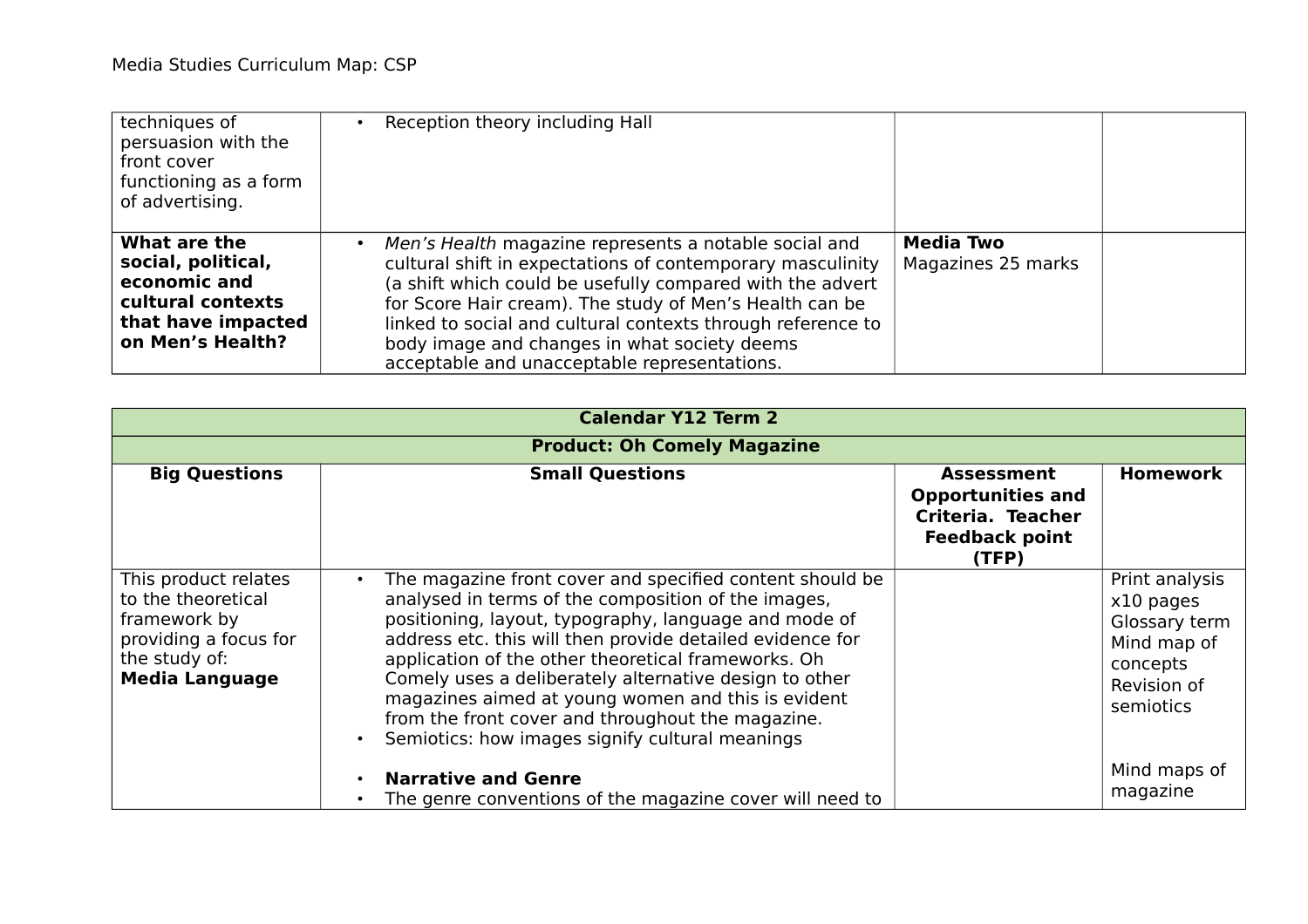|                                                                                                                                                                                    | be studied. While narrative may be more familiar to<br>students as an approach to apply to moving image forms,<br>it can also be very productively applied to print media as<br>a way of examining audience targeting, positioning and<br>interpretation.<br>Consider the way the front cover creates a narrative<br>about character and lifestyle in order to attract an<br>audience<br>Oh Comely uses a minimal aesthetic for its cover design.<br>It clearly values design as part of its identity.<br>The way in which the cover stories create enigma and<br>anticipation for the reader - to be fulfilled by reading on.<br>Structuralism including Lévi-Strauss<br>Narratology including Todorov<br>The cover and specified content can be analysed in the<br>context of genre in terms of conventions of layout and<br>composition - which will overlap with analysis of visual<br>language - but also as part of the genre of women's<br>fashion and lifestyle magazines.<br>Genre study would include an analysis of the conventions<br>of magazine front covers - a study which would overlap<br>with visual analysis and audience positioning.<br>Students should extend their genre approach by<br>analysing the conventions of content of the magazine.<br><b>Genre theory including Neale</b><br>$\bullet$ | convention -<br>including<br><b>Neale</b>                                         |
|------------------------------------------------------------------------------------------------------------------------------------------------------------------------------------|---------------------------------------------------------------------------------------------------------------------------------------------------------------------------------------------------------------------------------------------------------------------------------------------------------------------------------------------------------------------------------------------------------------------------------------------------------------------------------------------------------------------------------------------------------------------------------------------------------------------------------------------------------------------------------------------------------------------------------------------------------------------------------------------------------------------------------------------------------------------------------------------------------------------------------------------------------------------------------------------------------------------------------------------------------------------------------------------------------------------------------------------------------------------------------------------------------------------------------------------------------------------------------------------------------------------------|-----------------------------------------------------------------------------------|
| Clearly the key areas<br>of representation<br>suggested by the<br>magazine are to do<br>with gender, primarily<br>femininity but also<br>how this affects the<br>representation of | Oh Comely constructs a representation of femininity with<br>its focus on creativity and quirkiness.<br>The focus is on women as artists, entrepreneurs, athletes<br>and musicians and female empowerment is a major<br>theme.<br>The absence of men as part of the representation of<br>$\bullet$<br>masculinity in Oh Comely magazine.                                                                                                                                                                                                                                                                                                                                                                                                                                                                                                                                                                                                                                                                                                                                                                                                                                                                                                                                                                                   | Comparison<br>with<br>mainstream<br>women's<br>magazines -<br>Glamour or<br>Cosmo |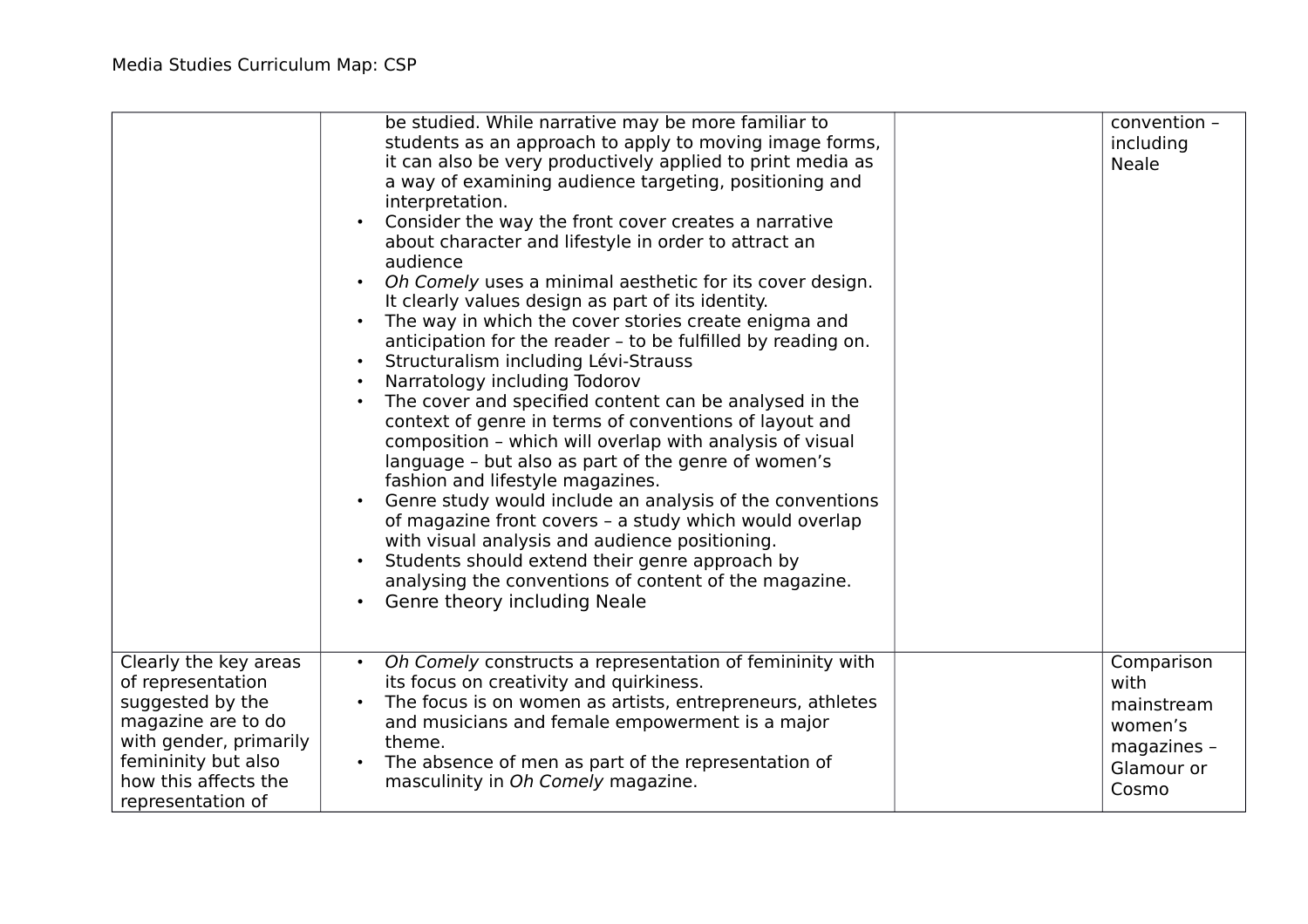| men.                                                                                                                                                                                                                                                               | Representation of social groups: Oh Comely constructs a<br>$\bullet$<br>lifestyle through its focus on culture and the environment.<br>This analysis would offer the opportunity to question<br>some of the messages and values constructed by the<br>magazine.<br>Theories of representation including Hall<br>Feminist theories including bell hooks and Van Zoonen<br>Theories of gender performativity including Butler                                                                                                                                                                                                                                                                                                                              |                                    |
|--------------------------------------------------------------------------------------------------------------------------------------------------------------------------------------------------------------------------------------------------------------------|----------------------------------------------------------------------------------------------------------------------------------------------------------------------------------------------------------------------------------------------------------------------------------------------------------------------------------------------------------------------------------------------------------------------------------------------------------------------------------------------------------------------------------------------------------------------------------------------------------------------------------------------------------------------------------------------------------------------------------------------------------|------------------------------------|
| In contrast to Men's<br>Health magazine, Oh<br>Comely is an<br>independent<br>magazine published<br>by Iceberg Press, a<br>small London<br>publisher which<br>publishes only one<br>other title.                                                                   | Case study of Iceberg as an independent media company.<br>$\bullet$<br>Developments in new technology mean that small<br>companies can also use the internet to communicate and<br>target audiences.<br>Institutional strategies for keeping print popular and<br>relevant - Iceberg's branding includes a commitment to<br>print over other media forms.<br>Cultural industries including Hesmondhalgh<br>$\bullet$                                                                                                                                                                                                                                                                                                                                     | Comparison<br>table with<br>Hearst |
| As ever the<br>theoretical framework<br>of audience intersects<br>with the study of<br>visual codes and<br>genre crucial to<br>analysing mode of<br>address and<br>techniques of<br>persuasion with the<br>front cover<br>functioning as a form<br>of advertising. | The mode of address can be analysed through the visual<br>and written codes.<br>Study of target audiences in terms of demographics and<br>psychographics for magazines - publishing companies<br>provide a great deal of data online in relation to their<br>audience research for specific publications.<br>Oh Comely has a niche target audience of young women<br>(average age 27) with high disposable incomes, who are<br>not addressed by other magazines. The publisher defines<br>the magazine as 'a genuinely alternative read for creative<br>young women.'<br>The way in which different audience interpretations over<br>$\bullet$<br>time reflect social, cultural and historical contexts.<br>Reception theory including Hall<br>$\bullet$ |                                    |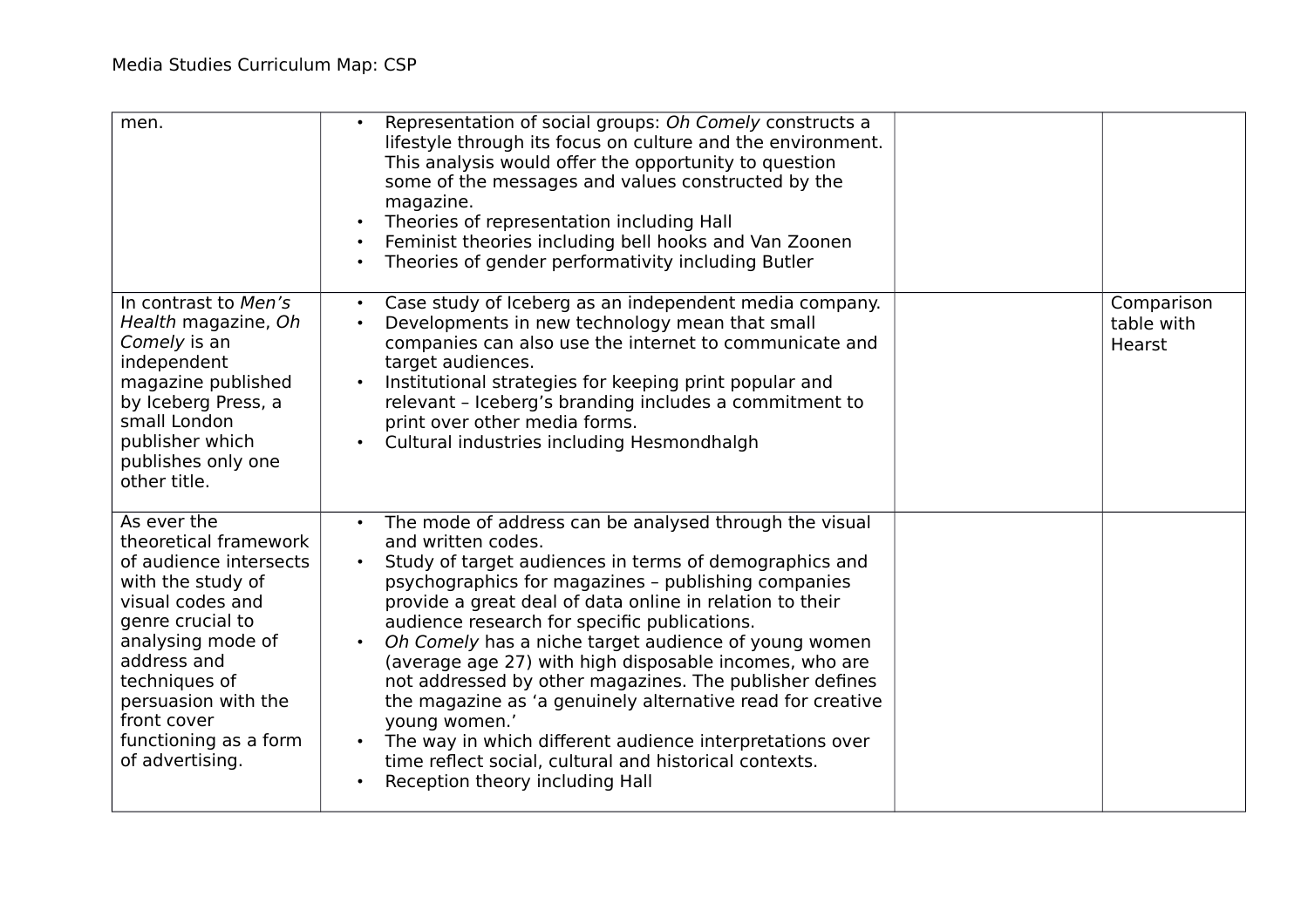| <b>Media Two</b><br>What are the<br>Oh Comely is part of a development in lifestyle and<br>social, political,<br>Magazines 25 marks<br>environmental movements of the early twenty first<br>economic and<br>century which rebrand consumerism as an ethical<br>cultural contexts<br>movement. Its representation of femininity reflects an<br>that have impacted<br>aspect of the feminist movement which celebrates<br>on Oh Comely!?<br>authenticity and empowerment. |  |
|-------------------------------------------------------------------------------------------------------------------------------------------------------------------------------------------------------------------------------------------------------------------------------------------------------------------------------------------------------------------------------------------------------------------------------------------------------------------------|--|
|-------------------------------------------------------------------------------------------------------------------------------------------------------------------------------------------------------------------------------------------------------------------------------------------------------------------------------------------------------------------------------------------------------------------------------------------------------------------------|--|

| <b>Calendar Y13 Term 2</b>                                                                                                      |                                                                                                                                                                                                                                                                                                                                                                                                                                                                                                                                                                                                                                                                                                                                                                                                                                                                                                                                                                                                                 |                                                                                                      |                                                                                                                                  |
|---------------------------------------------------------------------------------------------------------------------------------|-----------------------------------------------------------------------------------------------------------------------------------------------------------------------------------------------------------------------------------------------------------------------------------------------------------------------------------------------------------------------------------------------------------------------------------------------------------------------------------------------------------------------------------------------------------------------------------------------------------------------------------------------------------------------------------------------------------------------------------------------------------------------------------------------------------------------------------------------------------------------------------------------------------------------------------------------------------------------------------------------------------------|------------------------------------------------------------------------------------------------------|----------------------------------------------------------------------------------------------------------------------------------|
|                                                                                                                                 | <b>Product: Newspaper The Daily Mail</b>                                                                                                                                                                                                                                                                                                                                                                                                                                                                                                                                                                                                                                                                                                                                                                                                                                                                                                                                                                        |                                                                                                      |                                                                                                                                  |
| <b>Big Questions</b>                                                                                                            | <b>Small Questions</b>                                                                                                                                                                                                                                                                                                                                                                                                                                                                                                                                                                                                                                                                                                                                                                                                                                                                                                                                                                                          | <b>Assessment</b><br><b>Opportunities and</b><br>Criteria. Teacher<br><b>Feedback point</b><br>(TFP) | <b>Homework</b>                                                                                                                  |
| This product relates<br>to the theoretical<br>framework by<br>providing a focus for<br>the study of:<br><b>Media Industries</b> | The Daily Mail, launched in 1896 offers many<br>$\bullet$<br>opportunities for studying the relationship between<br>ownership patterns, economic factors and political<br>viewpoints. The history of the Daily Mail provides many<br>examples of the paper's political influence including some<br>high-profile clashes between the paper and its political<br>opponents. In the context of declining print sales for all<br>newspapers, the Daily Mail has been relatively successful,<br>particularly by embracing the opportunities of digital<br>technology, adjusting its style to an evolving target<br>readership and by adopting popular campaigns.<br>Industries issues to be studied include:<br>$\bullet$<br>How processes of production, and circulation shape<br>$\bullet$<br>the Daily Mail<br>The specialised and institutionalised nature of<br>media production and circulation<br>The impact and effects of technological change<br>including <b>digital convergence</b> and the relationship |                                                                                                      | Revision notes<br>on DM and<br><b>IPSO</b><br>Case study on<br>Leveson<br>debate<br>Comparison of<br>online and<br>print content |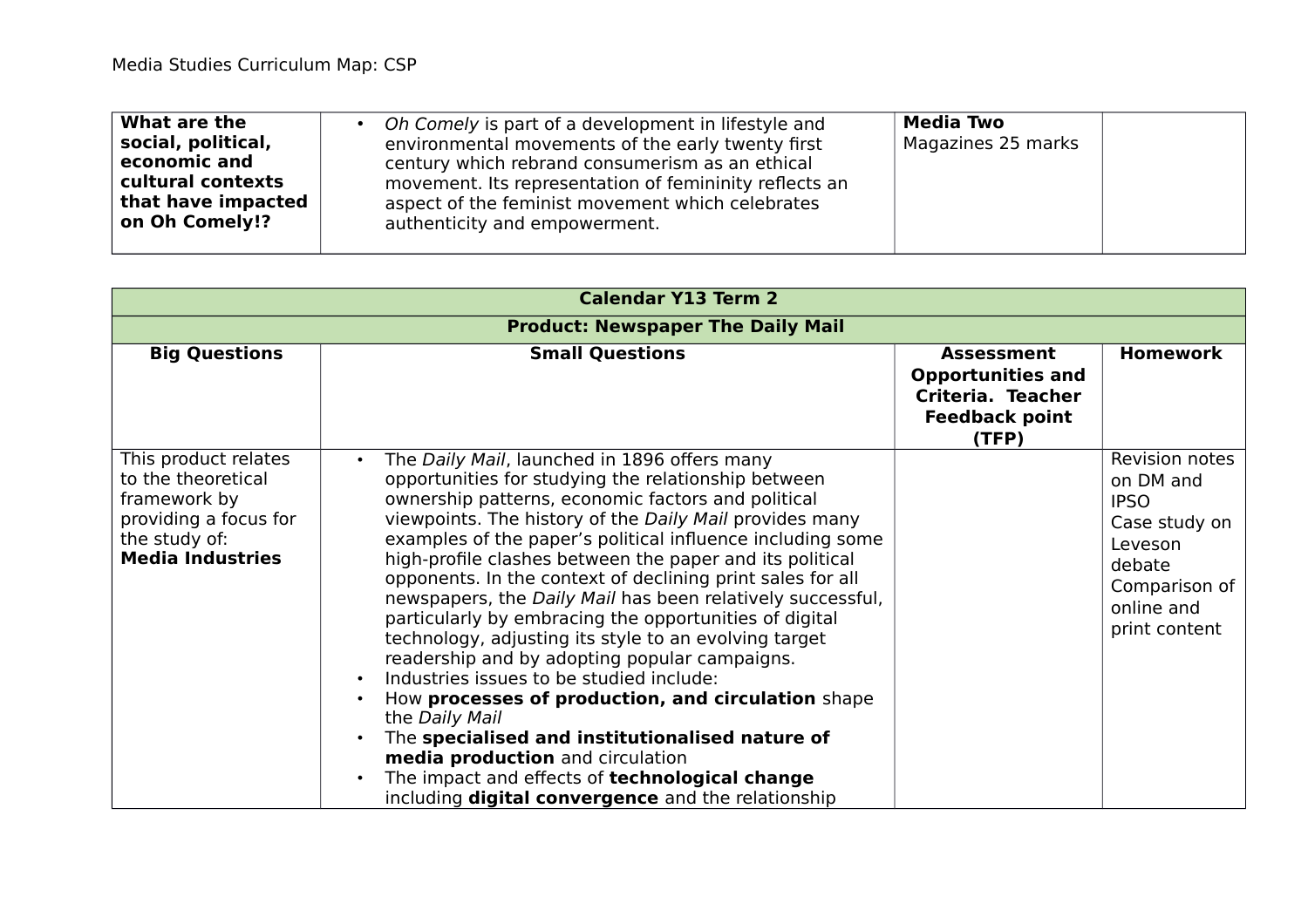|                                                                                                                                                                                                                                                                                                                                                                                                                                     | between the print product and Mail Online<br>Editorial control by owners and the influence of the editor<br>$\bullet$<br>(the effect of individual producers on media<br>industries)<br>The significance of economic factors<br>The regulation of the newspaper industry through the<br>Independent Press Standards Organisation (IPSO) Post-<br>Leveson debates re Impress, Royal Charter                                                                                                           |                                                      |                                                                                                                                                                                                                  |
|-------------------------------------------------------------------------------------------------------------------------------------------------------------------------------------------------------------------------------------------------------------------------------------------------------------------------------------------------------------------------------------------------------------------------------------|------------------------------------------------------------------------------------------------------------------------------------------------------------------------------------------------------------------------------------------------------------------------------------------------------------------------------------------------------------------------------------------------------------------------------------------------------------------------------------------------------|------------------------------------------------------|------------------------------------------------------------------------------------------------------------------------------------------------------------------------------------------------------------------|
| The study of audience<br>in the context of<br>newspapers is of<br>particular importance.<br>The theoretical<br>framework of<br>audience intersects<br>with the study of<br>visual codes and<br>representations which<br>are crucial to<br>analysing the mode of<br>address and<br>techniques of<br>persuasion used to<br>create a consensus<br>for a particular set of<br>beliefs and values.<br>Areas of investigation<br>include: | Demographics and Psychographics of target audience<br>$\bullet$<br>How the Daily Mail reaches, addresses and positions<br>its audience<br>How the <b>content</b> of individual news stories <b>attract</b> the<br>$\bullet$<br>audience<br>The <b>effect</b> that newspapers such as the Daily Mail have<br>$\bullet$<br>on audiences (media effects theory, reception theory)<br>The uses made by audiences of a daily newspaper<br>$\bullet$<br>including aspects of identity and cultural capital | <b>Media One Section</b><br>B<br>Newspapers 9 marks  | Print analysis<br>of a range of<br>newspaper<br>pages -<br>audience<br>focus<br>Glossary term<br>Mind map of<br>concepts<br>Revision of<br>genre<br>conventions<br>Each student<br>needs to have<br>3 newspapers |
| What are the<br>social, political,<br>economic and<br>cultural contexts                                                                                                                                                                                                                                                                                                                                                             | The Daily Mail's robust right of centre stance, the<br>$\bullet$<br>controversies arising from its campaigns and attitudes<br>and its success in terms of circulation make it a useful                                                                                                                                                                                                                                                                                                               | <b>Media One Section</b><br>в<br>Newspapers 20 marks |                                                                                                                                                                                                                  |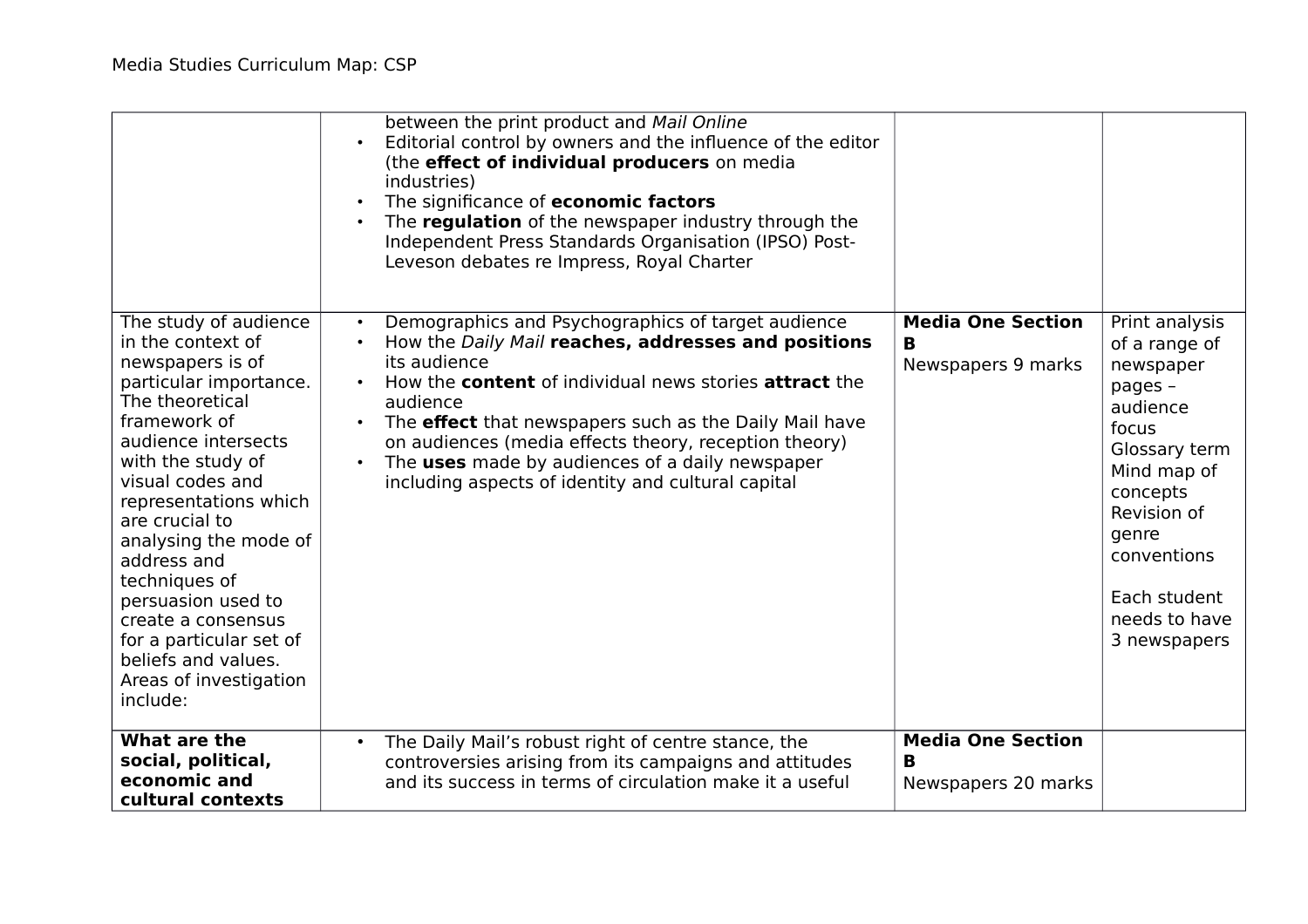| that have impacted<br>on the Daily Mail | case study of the social and cultural contexts of the<br>media, particularly as part of a comparative study<br>alongside the other CSP newspaper. From an economic<br>perspective, it will be useful to consider how print<br>newspapers have responded to declining revenue<br>particularly considering the reach of its associated<br>website. |  |
|-----------------------------------------|--------------------------------------------------------------------------------------------------------------------------------------------------------------------------------------------------------------------------------------------------------------------------------------------------------------------------------------------------|--|
|                                         |                                                                                                                                                                                                                                                                                                                                                  |  |

| <b>Calendar Y13 Term 2</b>                                                                                                                |                                                                                                                                                                                                                                                                                                                                                                                                                                                                                                                                                                                                                                                                                                                                                                                          |                                                                                                             |                                                                                                                                                 |
|-------------------------------------------------------------------------------------------------------------------------------------------|------------------------------------------------------------------------------------------------------------------------------------------------------------------------------------------------------------------------------------------------------------------------------------------------------------------------------------------------------------------------------------------------------------------------------------------------------------------------------------------------------------------------------------------------------------------------------------------------------------------------------------------------------------------------------------------------------------------------------------------------------------------------------------------|-------------------------------------------------------------------------------------------------------------|-------------------------------------------------------------------------------------------------------------------------------------------------|
|                                                                                                                                           | <b>Product: Newspaper - The i</b>                                                                                                                                                                                                                                                                                                                                                                                                                                                                                                                                                                                                                                                                                                                                                        |                                                                                                             |                                                                                                                                                 |
| <b>Big Questions</b>                                                                                                                      | <b>Small Questions</b>                                                                                                                                                                                                                                                                                                                                                                                                                                                                                                                                                                                                                                                                                                                                                                   | <b>Assessment</b><br><b>Opportunities and</b><br><b>Criteria. Teacher</b><br><b>Feedback point</b><br>(TFP) | <b>Homework</b>                                                                                                                                 |
| This newspaper<br>product relates to the<br>theoretical framework<br>by providing a focus<br>for the study of:<br><b>Media Industries</b> | The <i>i</i> is a newspaper, launched in 2010, which offers a<br>$\bullet$<br>range of opportunities for discussion of the ways in which<br>the newspaper industry is owned and controlled and how<br>it has responded to the impact of new technologies. A<br>case study of Johnston Press will allow students to<br>demonstrate knowledge and understanding of:<br>How processes of production, and circulation shape the i<br>$\bullet$<br>The specialised and institutionalised nature of media<br>production and circulation<br>The effect of recent technological change<br>Issues concerning newspaper ownership and influence<br>The significance of economic factors<br>The regulation of the newspaper industry through the<br>Independent Press Standards Organisation (IPSO) |                                                                                                             | Revision notes<br>on Johnston<br>Press and<br><b>IPSO</b><br>Case study on<br>Leveson<br>debate<br>Comparison of<br>online and<br>print content |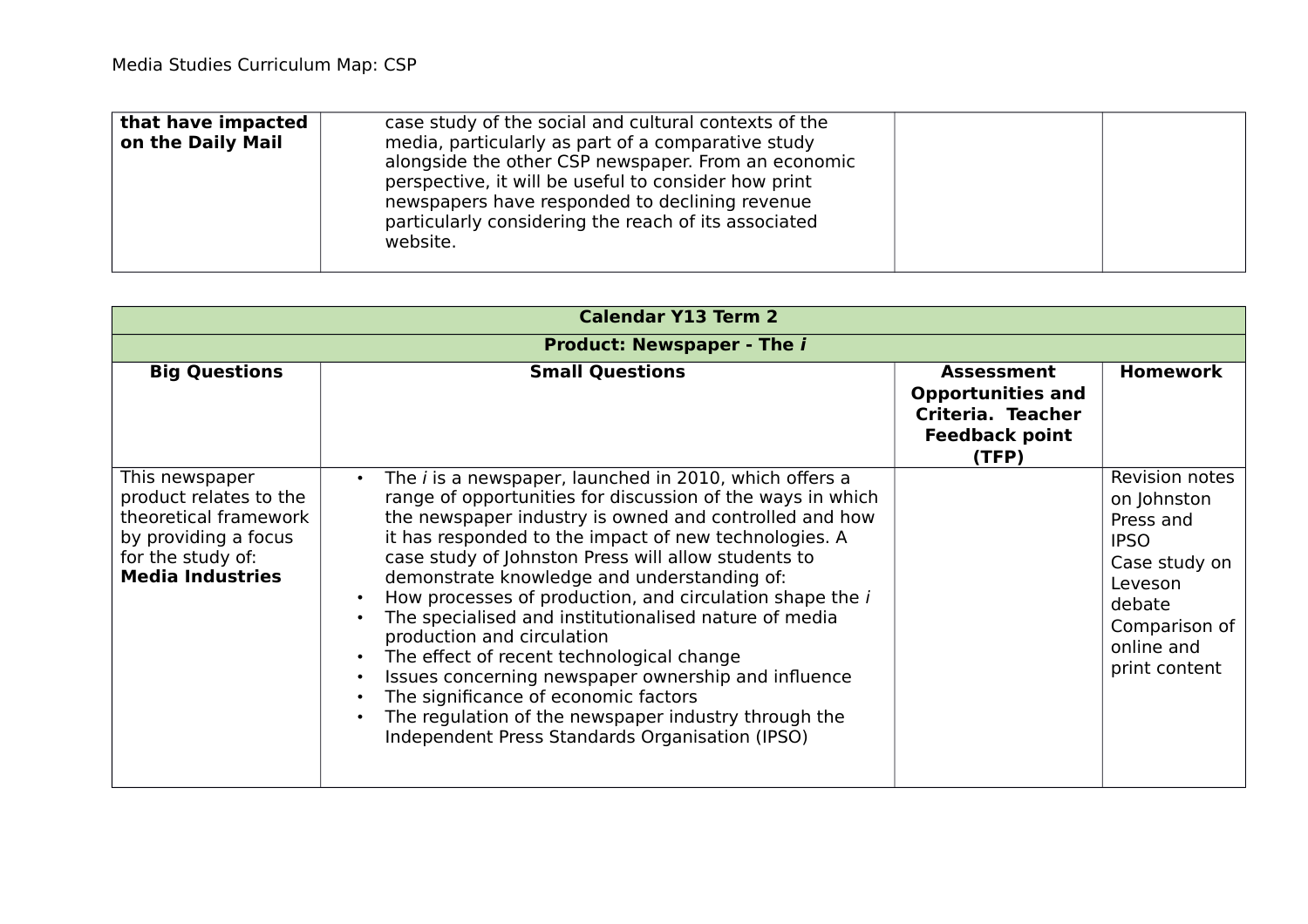| The study of audience<br>in the context of<br>newspapers is of<br>particular importance.<br>The theoretical<br>framework of<br>audience intersects<br>with the study of<br>visual codes and<br>representations which<br>are crucial to<br>analysing the mode of<br>address and<br>techniques of<br>persuasion used to<br>create a consensus<br>for a particular set of<br>beliefs and values.<br>Areas of investigation<br>include: | Demographics and Psychographics of target audience<br>$\bullet$<br>How the <i>i</i> reaches, addresses and positions its<br>audience<br>How the <b>content</b> of individual news stories <b>attract</b> the<br>audience<br>How and why the audience can interpret news stories in<br>$\bullet$<br>different ways<br>How different responses can be linked to aspects of<br>identity and cultural capital<br>Media effects including <b>Bandura</b><br>Cultivation theory including Gerbner<br>Reception theory including <b>Hall</b><br>$\bullet$                         | <b>Media One Section</b><br>в<br>Newspapers 9 marks  | Demographic<br>and<br>psychographic<br>profiles |
|-------------------------------------------------------------------------------------------------------------------------------------------------------------------------------------------------------------------------------------------------------------------------------------------------------------------------------------------------------------------------------------------------------------------------------------|----------------------------------------------------------------------------------------------------------------------------------------------------------------------------------------------------------------------------------------------------------------------------------------------------------------------------------------------------------------------------------------------------------------------------------------------------------------------------------------------------------------------------------------------------------------------------|------------------------------------------------------|-------------------------------------------------|
| What are the<br>social, political,<br>economic and<br>cultural contexts<br>that have impacted<br>on The i?                                                                                                                                                                                                                                                                                                                          | The <i>i</i> launched to pose a challenge to existing 'quality'<br>$\bullet$<br>newspapers with low cover price and tabloid format in the<br>context of declining newspaper sales and can be<br>considered in relation to the social and cultural contexts<br>surrounding the sale of print newspapers. From an<br>economic perspective, it will be useful to consider how<br>print newspapers have responded to declining revenue<br>and its slightly left of centre political positioning mirrored<br>its 'parent' paper, the Independent, now defunct in print<br>form. | <b>Media One Section</b><br>B<br>Newspapers 20 marks |                                                 |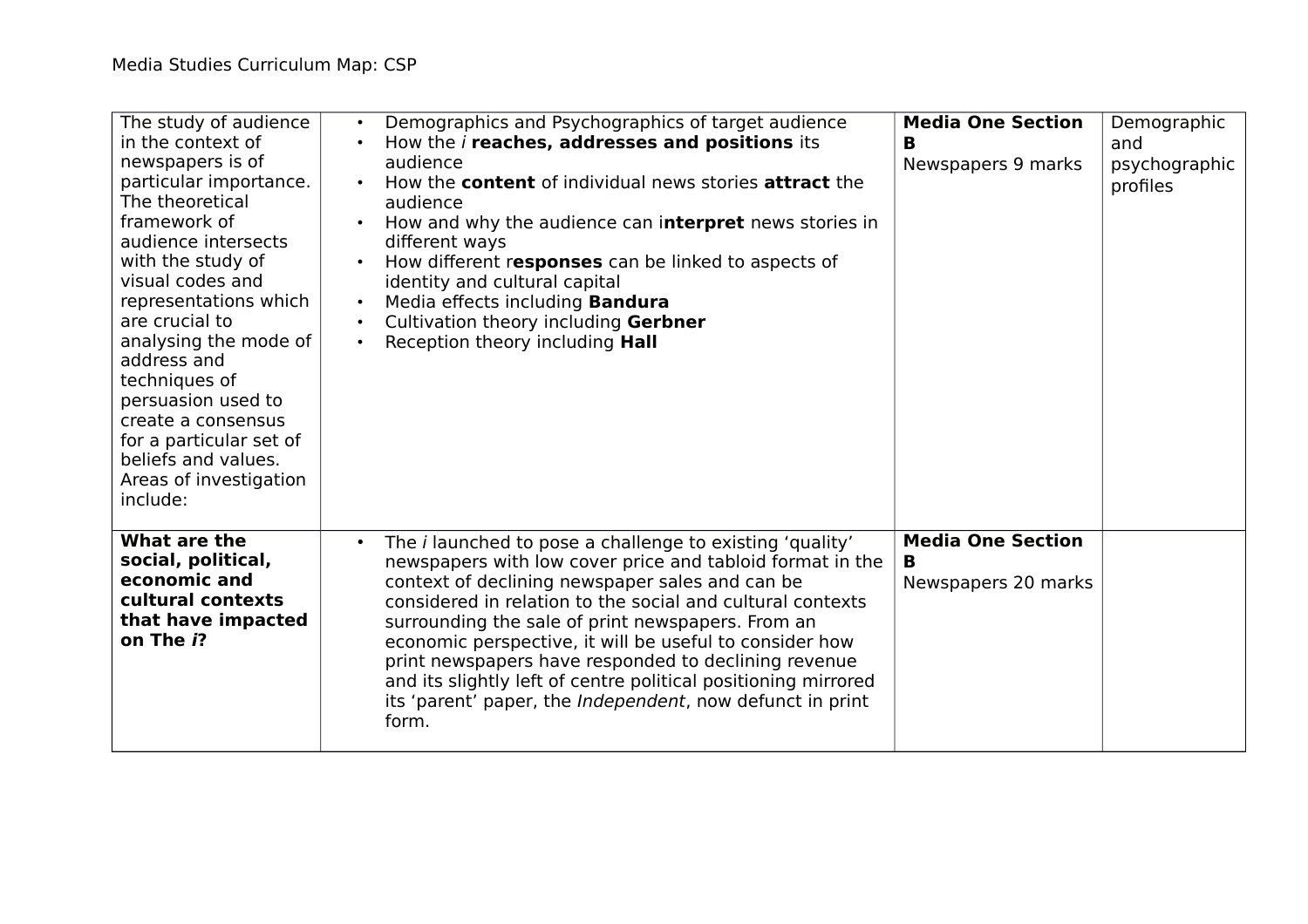| <b>Calendar Y12 Term 2</b>                                                                                                                                                                                                                                                                                                                 |                                                                                                                                                                                                                                                                                                                                                                                                                                                                                                                                                                                                                                                                                                                                                                                                                                                                                                                       |                                                                                                      |                                                                                                                                 |
|--------------------------------------------------------------------------------------------------------------------------------------------------------------------------------------------------------------------------------------------------------------------------------------------------------------------------------------------|-----------------------------------------------------------------------------------------------------------------------------------------------------------------------------------------------------------------------------------------------------------------------------------------------------------------------------------------------------------------------------------------------------------------------------------------------------------------------------------------------------------------------------------------------------------------------------------------------------------------------------------------------------------------------------------------------------------------------------------------------------------------------------------------------------------------------------------------------------------------------------------------------------------------------|------------------------------------------------------------------------------------------------------|---------------------------------------------------------------------------------------------------------------------------------|
| <b>Product: Music Video - Letter to the Free - Common ft Bilal</b>                                                                                                                                                                                                                                                                         |                                                                                                                                                                                                                                                                                                                                                                                                                                                                                                                                                                                                                                                                                                                                                                                                                                                                                                                       |                                                                                                      |                                                                                                                                 |
| <b>Big Questions</b>                                                                                                                                                                                                                                                                                                                       | <b>Small Questions</b>                                                                                                                                                                                                                                                                                                                                                                                                                                                                                                                                                                                                                                                                                                                                                                                                                                                                                                | <b>Assessment</b><br><b>Opportunities and</b><br>Criteria. Teacher<br><b>Feedback point</b><br>(TFP) | <b>Homework</b>                                                                                                                 |
| This product relates<br>to the theoretical<br>framework by<br>providing a focus for<br>the study of:<br><b>Media Language</b><br>Detailed study of<br>Letter to the Free<br>should help students<br>to develop an<br>understanding of how<br>music video can serve<br>a range of functions<br>while<br>communicating<br>multiple meanings. | <b>Analysis should include:</b><br>Mise-en-scene analysis<br>Cinematography<br>Semiotics: how images signify cultural meanings<br>Aesthetics<br><b>Narrative</b><br>$\bullet$<br>How does Letter to the Free appeal to its target audience?<br>How is the narrative being constructed by the song lyrics<br>reinforced?<br>How does the narrative position the audience?<br>$\bullet$<br>How can the narrative invite a range of responses?<br>What pleasures does the narrative offer the audience?<br>$\bullet$<br>How is the narrative incorporating views and<br>ideologies?<br>What is the role of Common in the narrative?<br>$\bullet$<br>Genre<br>Identification of the <b>conventions</b> of the Performative<br>music video.<br>How music videos serve the needs of media producers<br>How music videos meet the expectations of audiences<br>$\bullet$<br><b>Genre theory including Neale</b><br>$\bullet$ | <b>Media One Section</b><br>A<br>Music Videos 9 mark                                                 | Screen shots<br>and mise-en-<br>scene analysis<br>Mind map of<br>narrative<br>theory<br>Review of<br>music video<br>conventions |
| Letter to the Free                                                                                                                                                                                                                                                                                                                         |                                                                                                                                                                                                                                                                                                                                                                                                                                                                                                                                                                                                                                                                                                                                                                                                                                                                                                                       |                                                                                                      |                                                                                                                                 |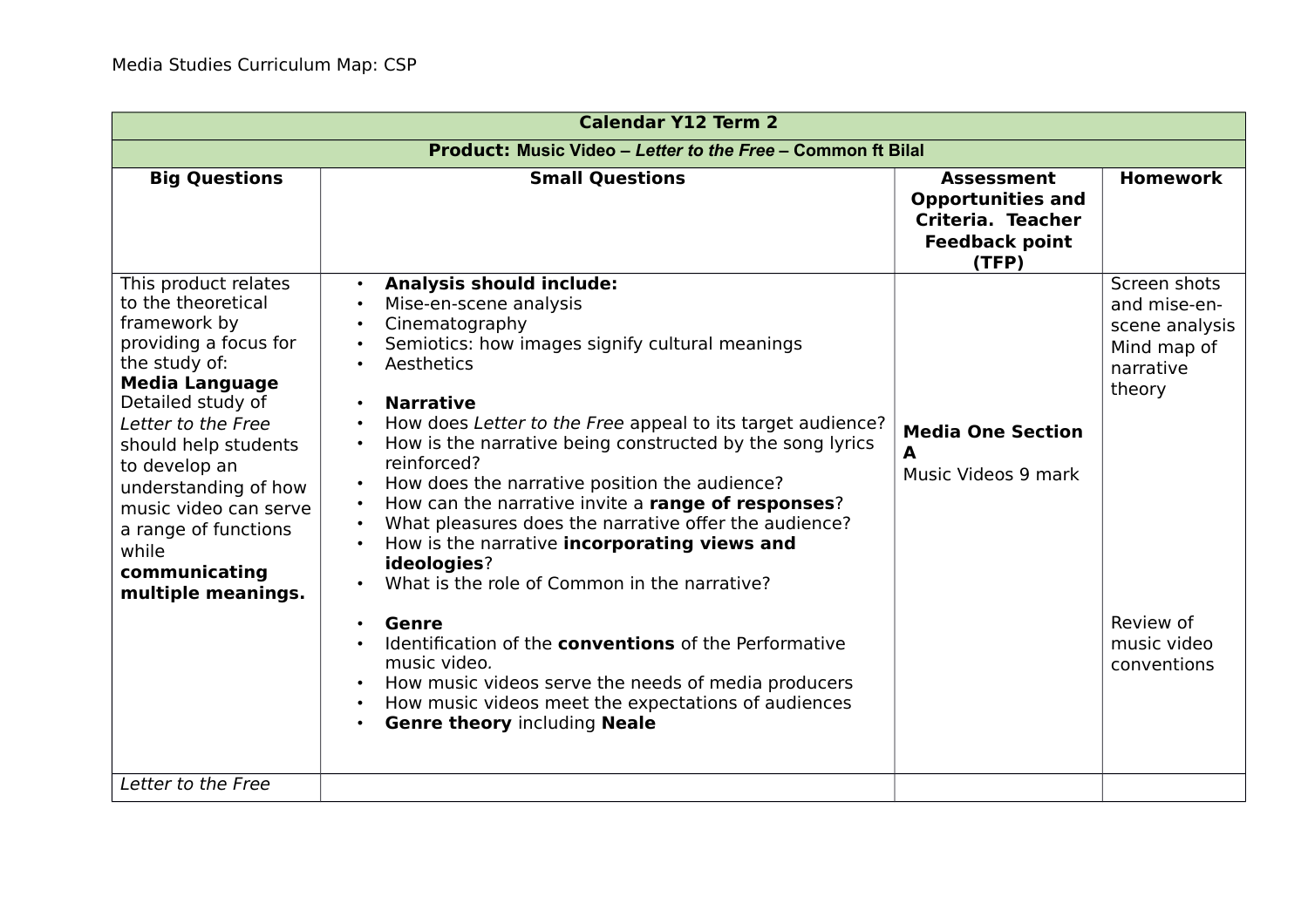| explicitly focuses on<br>the history and<br>contemporary<br>experience of African<br>Americans and allows<br>for an exploration of<br>the effect of social,<br>cultural and political<br>context on<br>representations of<br>ethnicity. | Representation of ethnicity, with focus on how Common is<br>$\bullet$<br>a black man exploring black culture-specific issues.<br>Use of specific historical and contemporary experience to<br>$\bullet$<br>construct a political narrative and argument<br>How representations invoke discourses and ideologies<br>$\bullet$<br>and position audiences<br>Representation of gender within the video and in the<br>$\bullet$<br>context of wider representations of women in the music<br>industry<br>Representation of place<br>$\bullet$<br>Common as celebrity persona<br>Theories of representation including <b>Hall</b><br>$\bullet$<br>Theories of gender performativity including <b>Butler</b><br>$\bullet$<br>Drawing on theories of Post colonialism (Gilroy) |                                                       | Gilroy<br>summary of<br>key ideas |
|-----------------------------------------------------------------------------------------------------------------------------------------------------------------------------------------------------------------------------------------|-------------------------------------------------------------------------------------------------------------------------------------------------------------------------------------------------------------------------------------------------------------------------------------------------------------------------------------------------------------------------------------------------------------------------------------------------------------------------------------------------------------------------------------------------------------------------------------------------------------------------------------------------------------------------------------------------------------------------------------------------------------------------|-------------------------------------------------------|-----------------------------------|
| What are the<br>social, political,<br>economic and<br>cultural contexts<br>that have impacted<br>on Letter to the<br>Free?                                                                                                              | Common is an Oscar and Grammy award winning hip/hop<br>$\bullet$<br>rap artist who wrote Letter to the Free as a soundtrack to<br>The $13th$ - a documentary by Ava DuVernay named after<br>the American 13th amendment (the abolition of slavery).<br>His output is highly politicised, existing in the context of a<br>variety of social and cultural movements aimed at raising<br>awareness of racism and its effects in US society (e.g.:<br>Black Lives Matter). The product can also be considered in<br>an economic context through the consideration of if and<br>how music videos make money (through, for example,<br>advertising on YouTube).                                                                                                               | <b>Media One Section</b><br>A<br>Music Videos 20 mark |                                   |

| <b>Calendar Y13 Term 1</b>                           |                        |                          |                 |
|------------------------------------------------------|------------------------|--------------------------|-----------------|
| Product: Music Video - Billie Jean - Michael Jackson |                        |                          |                 |
| <b>Big Questions</b>                                 | <b>Small Questions</b> | <b>Assessment</b>        | <b>Homework</b> |
|                                                      |                        | <b>Opportunities and</b> |                 |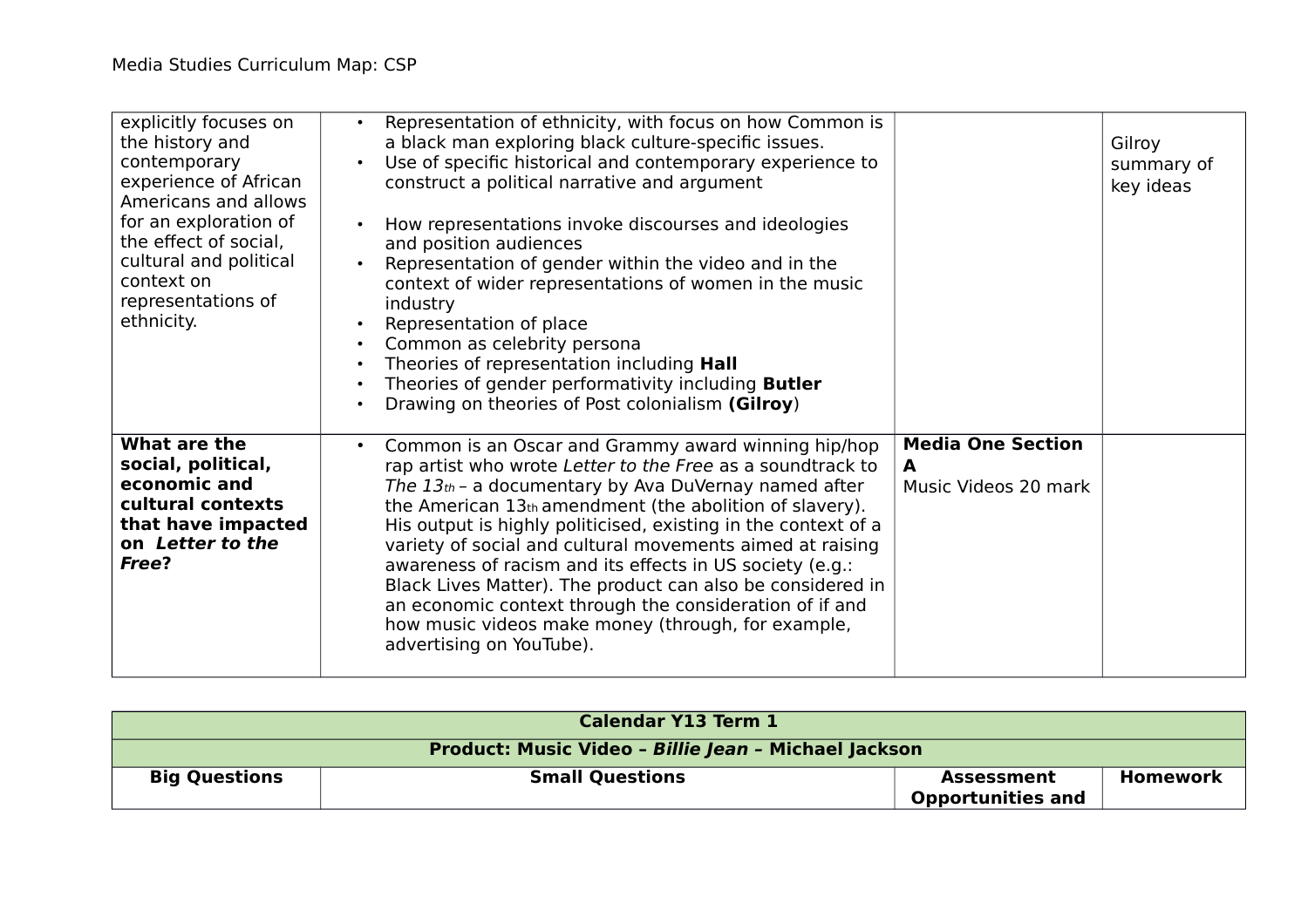|                                                                                                                                                                                                                                                                                                                                                                                                                |                                                                                                                                                                                                                                                                                                                                                                                                                                                                                                                                                                                                                                                                                                                                                                                                                                                                                  | Criteria. Teacher<br><b>Feedback point</b><br>(TFP)   |                                                                                      |
|----------------------------------------------------------------------------------------------------------------------------------------------------------------------------------------------------------------------------------------------------------------------------------------------------------------------------------------------------------------------------------------------------------------|----------------------------------------------------------------------------------------------------------------------------------------------------------------------------------------------------------------------------------------------------------------------------------------------------------------------------------------------------------------------------------------------------------------------------------------------------------------------------------------------------------------------------------------------------------------------------------------------------------------------------------------------------------------------------------------------------------------------------------------------------------------------------------------------------------------------------------------------------------------------------------|-------------------------------------------------------|--------------------------------------------------------------------------------------|
| This product relates<br>to the theoretical<br>framework by<br>providing a focus for<br>the study of:<br><b>Media Language</b><br>Detailed study of<br>Billie Jean should<br>enable students to<br>demonstrate<br>appreciation and<br>critical understanding<br>of the historical<br>development of music<br>videos and allow for<br>social, cultural and<br>political comparison<br>with contemporary<br>CSPs. | <b>Analysis should include:</b><br>$\bullet$<br>Mise-en-scene analysis<br>Cinematography<br>$\bullet$<br>Semiotics: how images signify cultural meanings<br>$\bullet$<br>Postmodernism<br>$\bullet$<br>How developing technologies affect media language<br><b>Narrative</b><br>$\bullet$<br>Construction of a narrative and links to song lyrics<br>$\bullet$<br>Narrative appeal and pleasures offered<br>Audience positioning and invited responses<br>Narratology including Todorov<br>$\bullet$<br><b>Genre</b><br>$\bullet$<br>How the music video genre uses intertextuality and<br>hybridity to establish meanings<br>The historically relative and dynamic nature of genre.<br>$\bullet$<br>How music videos serve the needs of media producers<br>$\bullet$<br>How music videos meet the expectations of audiences<br><b>Genre theory including Neale</b><br>$\bullet$ | <b>Media One Section</b><br>A<br>Music Videos 9 marks | Screen shots<br>and mise-en-<br>scene analysis<br>Mind map of<br>narrative<br>theory |
| The music video<br>promoting the<br>Michael Jackson song<br>Billie Jean was the<br>first to breakdown<br>MTV's racial barrier as<br>the first video by a<br>black artist to be<br>aired in heavy<br>rotation                                                                                                                                                                                                   | Analysis of Billie Jean can help develop an understanding<br>$\bullet$<br>of the processes of selection and combination which<br>construct versions of reality<br>The effect of social and cultural and historical<br>contexts on representations of ethnicity<br>How representations invoke discourses and ideologies<br>and position audiences<br>Representation of gender within the video<br>Representation of time and place<br>$\bullet$                                                                                                                                                                                                                                                                                                                                                                                                                                   |                                                       | Glossary of<br>term form<br>Post-<br>Colonialism                                     |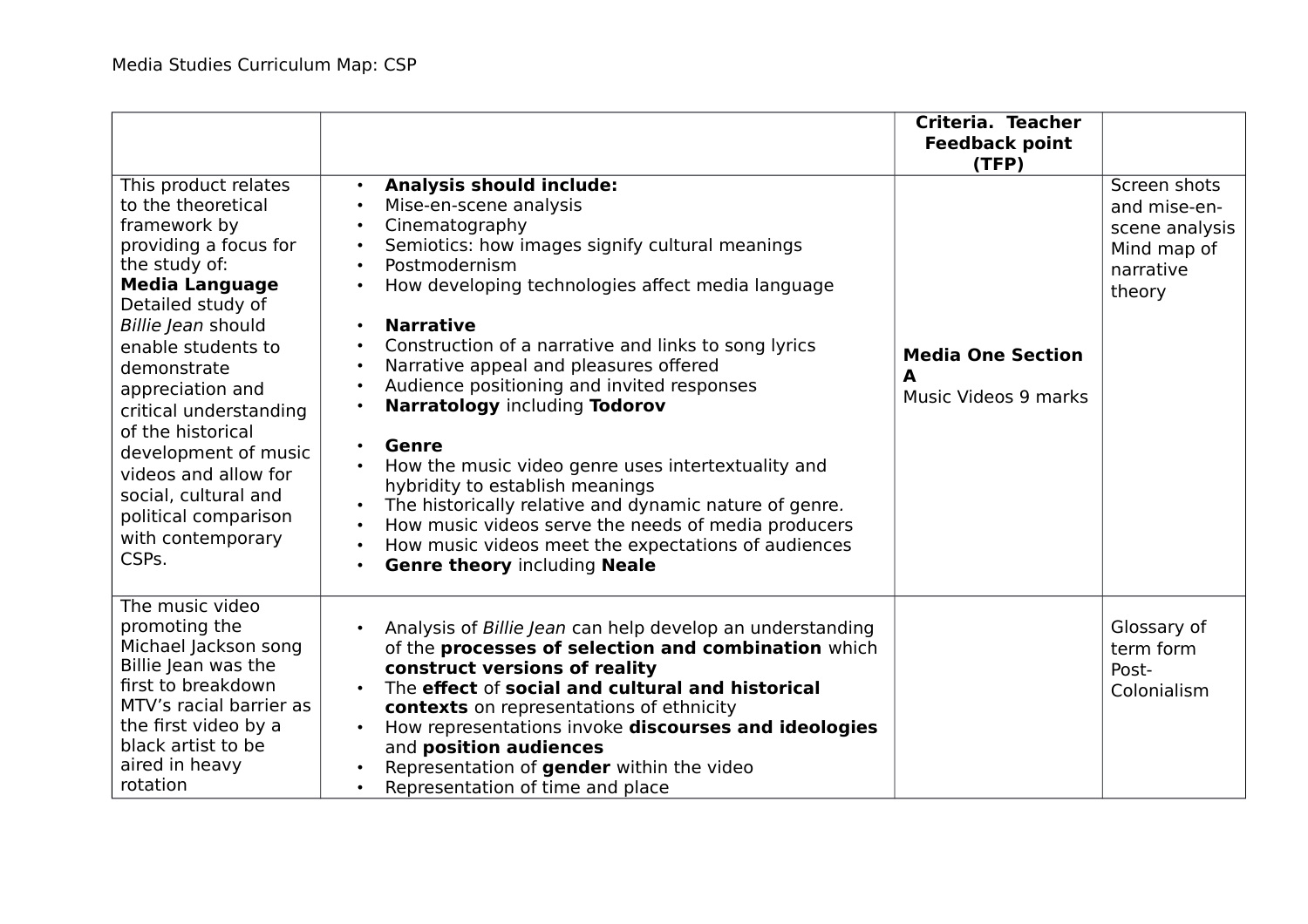|                                                                                                                      | Michael Jackson as celebrity persona including self<br>representation<br>Theories of representation including <b>Hall</b><br>Theories of gender performativity including <b>Butler</b><br>Drawing on theories of Postcolonialism (Gilroy)                                                                                                                                                                                                                                                                                                                                                                                                                                     |                                                           |
|----------------------------------------------------------------------------------------------------------------------|-------------------------------------------------------------------------------------------------------------------------------------------------------------------------------------------------------------------------------------------------------------------------------------------------------------------------------------------------------------------------------------------------------------------------------------------------------------------------------------------------------------------------------------------------------------------------------------------------------------------------------------------------------------------------------|-----------------------------------------------------------|
| What are the<br>social, political,<br>economic and<br>cultural contexts<br>that have impacted<br><b>Billie Jean?</b> | Billie Jean is of historical significance in that it is most<br>$\bullet$<br>often referred to as the product which came to define the<br>music video genre and the MTV generation. It was the<br>first music video by a black artist to be featured on heavy<br>rotation by MTV. It can be seen to reflect the changing<br>social, cultural and political sentiments in relation to<br>ethnicity in relation to music artists and society at large.<br>The product can also be considered in an economic<br>context through the consideration of if and how music<br>videos make money (through, for example, advertising on<br>YouTube) and how this has changed over time. | <b>Media One Section</b><br>A<br>Music Videos 20<br>marks |

| <b>Calendar Y12 Term 1</b>                                                                                                                     |                                                                                                                                                                                                                                                                                                     |                                                                                                      |                                                                                          |
|------------------------------------------------------------------------------------------------------------------------------------------------|-----------------------------------------------------------------------------------------------------------------------------------------------------------------------------------------------------------------------------------------------------------------------------------------------------|------------------------------------------------------------------------------------------------------|------------------------------------------------------------------------------------------|
|                                                                                                                                                | <b>Product: Advertising and Marketing - Score</b>                                                                                                                                                                                                                                                   |                                                                                                      |                                                                                          |
| <b>Big Questions</b>                                                                                                                           | <b>Small Questions</b>                                                                                                                                                                                                                                                                              | <b>Assessment</b><br><b>Opportunities and</b><br>Criteria. Teacher<br><b>Feedback point</b><br>(TFP) | <b>Homework</b>                                                                          |
| Detailed study of<br>Score should enable<br>students to develop<br>an understanding of<br>the dynamic and<br>changing<br>relationships between | <b>Analysis should include:</b><br>Mise-en-scene analysis<br>$\bullet$<br>Production values and Aesthetics<br>Semiotics: how images signify cultural meanings<br>$\bullet$<br>How advertising conventions are socially and historically<br>relative<br>The way in which media language incorporates |                                                                                                      | Screen shots<br>and mise-en-<br>scene analysis<br><b>Narrative</b><br>revision<br>sheets |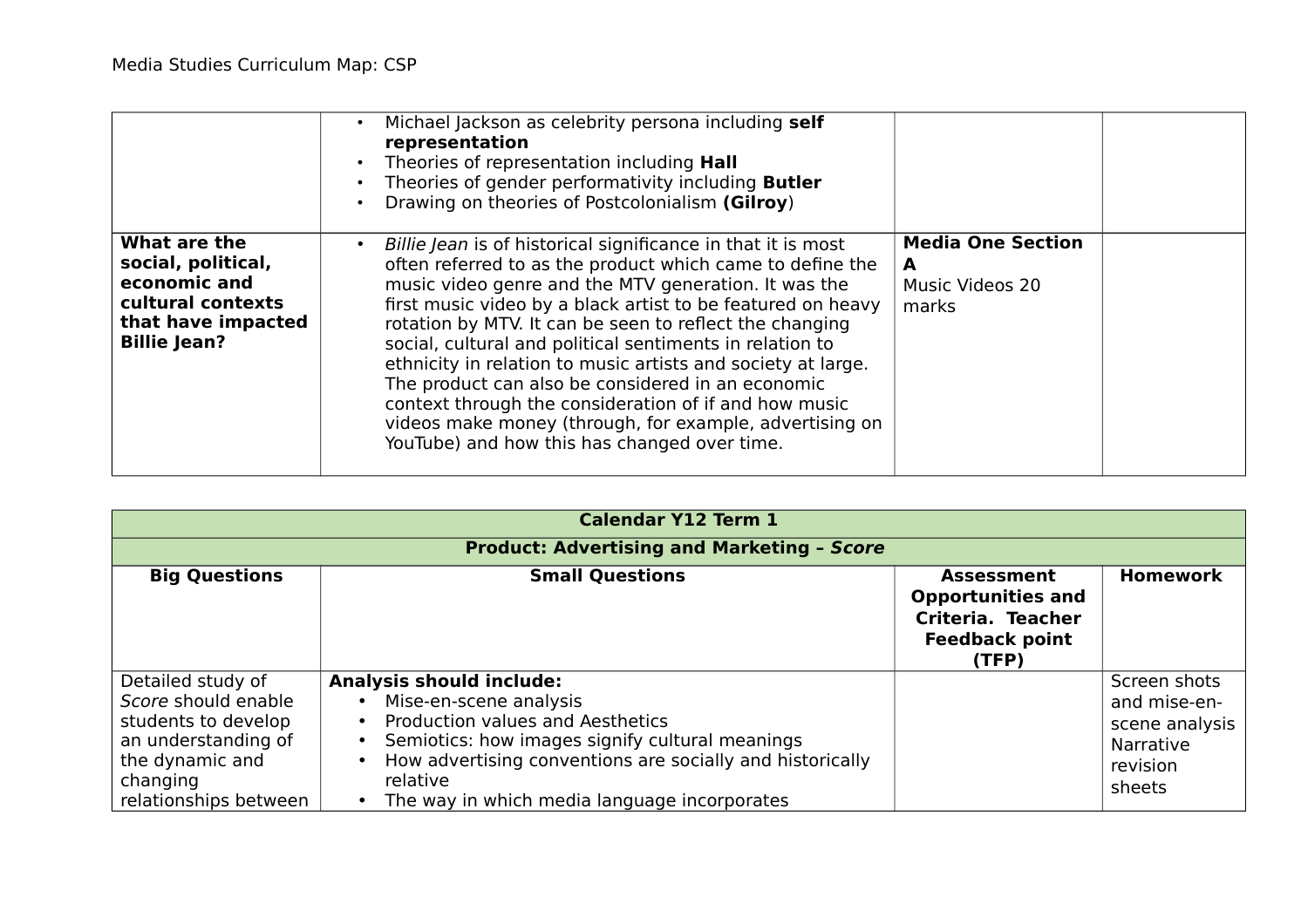| media forms,<br>products and<br>audiences.                                                                 | viewpoints and ideologies<br><b>Narrative</b><br>How does Score construct a narrative which appeals to its<br>target audience<br>How and why audience responses to the narrative of this<br>advert may have changed over time<br>How does this advert create desire for the product<br>$\bullet$                                                                                                                                                                                                                                                         |                                                                                           |                                                       |
|------------------------------------------------------------------------------------------------------------|----------------------------------------------------------------------------------------------------------------------------------------------------------------------------------------------------------------------------------------------------------------------------------------------------------------------------------------------------------------------------------------------------------------------------------------------------------------------------------------------------------------------------------------------------------|-------------------------------------------------------------------------------------------|-------------------------------------------------------|
|                                                                                                            | <b>Techniques of Persuasion</b><br>Students should be able to demonstrate knowledge and<br>understanding of the persuasive techniques used in the<br>advert and issues surrounding brand values, brand<br>message, brand personality and brand positioning should<br>inform the analysis                                                                                                                                                                                                                                                                 |                                                                                           |                                                       |
| Discussion of the<br>Score advertisement<br>will focus mainly on<br>representation of<br>gender            | The processes which lead media producers to make<br>$\bullet$<br>choices about how to represent social groups<br>How audience responses to interpretations of media<br>representations reflect social, cultural and historical<br>attitudes<br>The effect of historical contexts on representations<br>Theories of representation including Hall<br>Theories of gender performativity including <b>Butler</b><br>$\bullet$<br>Feminist theories including bel hooks and van Zoonen<br>$\bullet$<br>Theories of identity including Gauntlett<br>$\bullet$ |                                                                                           | Table of<br>Representatio<br>n Theory as a<br>summary |
| <b>What historical,</b><br>social and cultural<br>contexts have<br>impacted on the<br><b>Score advert?</b> | The Score hair cream advert is an historical artefact from 1967,<br>as such it can be examined productively by considering its<br>historical, social and cultural contexts, particularly as it relates<br>to gender roles, sexuality and the historical context of<br>advertising techniques. 1967 can be seen as a period of slow<br>transformation in western cultures with legislation about and<br>changing attitudes to the role of women - and men - in society,<br>something that the advert can be seen to negotiate. Produced in                | <b>Media One Section</b><br>A<br>Advertising and<br>Marketing<br>Music Videos 20<br>marks |                                                       |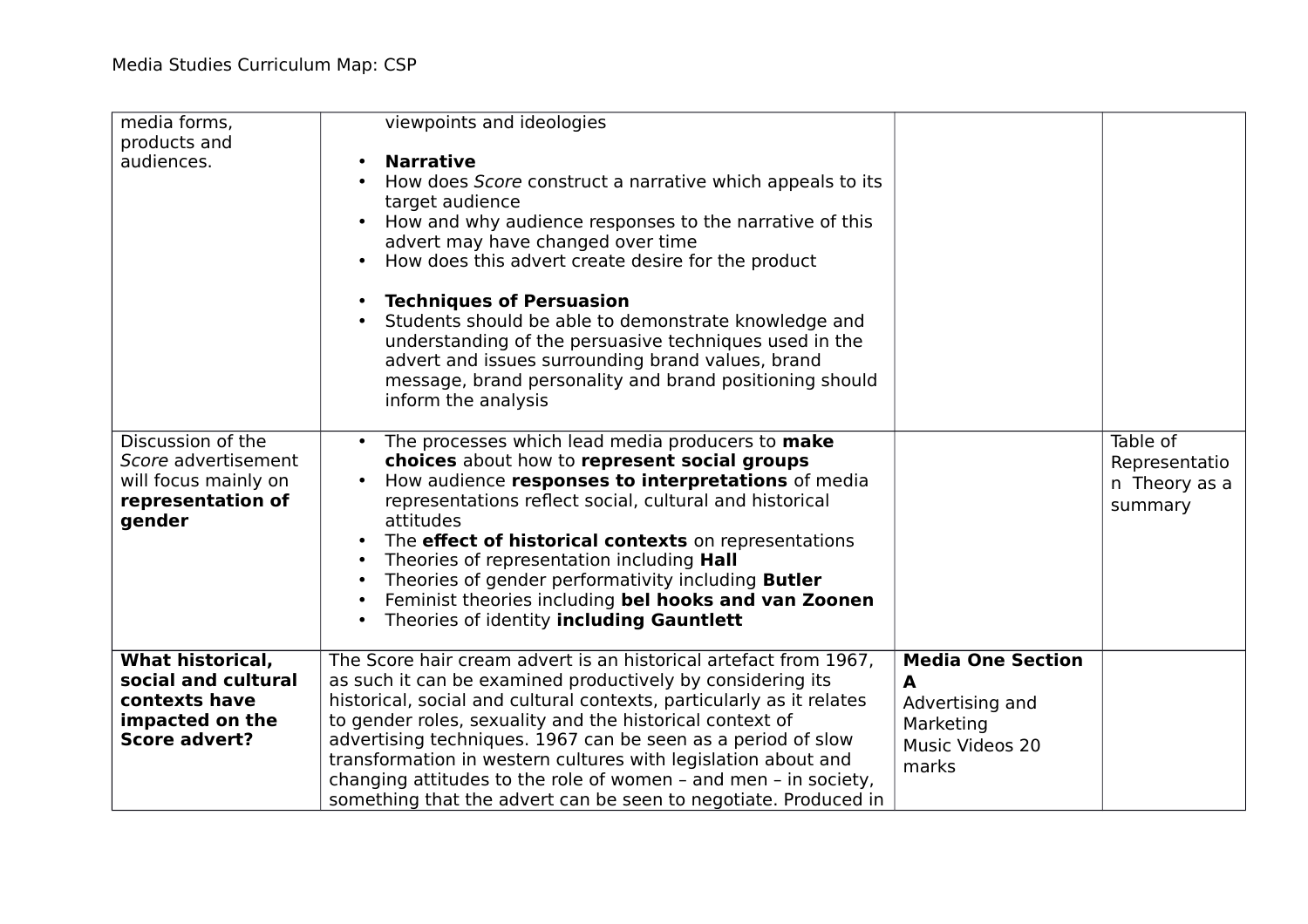| the year of decriminilasiation of homosexuality the<br>representation of heterosexuality could be read as signaling<br>more anxiety than might first appear. The reference to<br>colonialist values can also be linked to social and cultural<br>contexts of the ending of Empire. The advertising techniques of<br>fifty years ago are fundamentally similar to today - if more<br>explicit. |  |
|-----------------------------------------------------------------------------------------------------------------------------------------------------------------------------------------------------------------------------------------------------------------------------------------------------------------------------------------------------------------------------------------------|--|
|-----------------------------------------------------------------------------------------------------------------------------------------------------------------------------------------------------------------------------------------------------------------------------------------------------------------------------------------------------------------------------------------------|--|

| <b>Calendar Y12 Term 1</b>                                                                                                                                                                                                                                                            |                                                                                                                                                                                                                                                                                                                                                                                                                                                                                                                                                                                                                                                                                                                                                                     |                                                                                                      |                                                                                   |
|---------------------------------------------------------------------------------------------------------------------------------------------------------------------------------------------------------------------------------------------------------------------------------------|---------------------------------------------------------------------------------------------------------------------------------------------------------------------------------------------------------------------------------------------------------------------------------------------------------------------------------------------------------------------------------------------------------------------------------------------------------------------------------------------------------------------------------------------------------------------------------------------------------------------------------------------------------------------------------------------------------------------------------------------------------------------|------------------------------------------------------------------------------------------------------|-----------------------------------------------------------------------------------|
|                                                                                                                                                                                                                                                                                       | Product: Advertising and Marketing - Maybelline 'That Boss Life part 1' Manny Guitterez                                                                                                                                                                                                                                                                                                                                                                                                                                                                                                                                                                                                                                                                             |                                                                                                      |                                                                                   |
| <b>Big Questions</b>                                                                                                                                                                                                                                                                  | <b>Small Questions</b>                                                                                                                                                                                                                                                                                                                                                                                                                                                                                                                                                                                                                                                                                                                                              | <b>Assessment</b><br><b>Opportunities and</b><br>Criteria. Teacher<br><b>Feedback point</b><br>(TFP) | <b>Homework</b>                                                                   |
| <b>Media Language</b><br>Detailed study of the<br><b>Maybelline 'That Boss</b><br>life' should enable<br>students to develop an<br>understanding of how<br>conventions of<br>advertising are socially<br>and historically<br>relative, dynamic and<br>can be used in a<br>hybrid way. | <b>Analysis should include:</b><br>Mise-en-scene analysis<br>$\bullet$<br>Cinematography and Aesthetics<br>How developing technologies affect media language<br>$\bullet$<br>Intertextuality and hybridity<br>Semiotics: how images signify cultural meanings<br>How advertising conventions are socially and<br>historically relative<br>The significance of challenging or subverting<br>$\bullet$<br>advertising conventions<br>The way in which media language <b>incorporates</b><br>viewpoints and ideologies<br><b>Narrative</b><br>How does the Maybelline advert position its audience<br>$\bullet$<br>How does the Maybelline advert construct a narrative<br>which appeals to its target audience<br>The ways in which the advert can attract a range of |                                                                                                      | Screen shots<br>and mise-en-<br>scene analysis<br>Narrative<br>revision<br>sheets |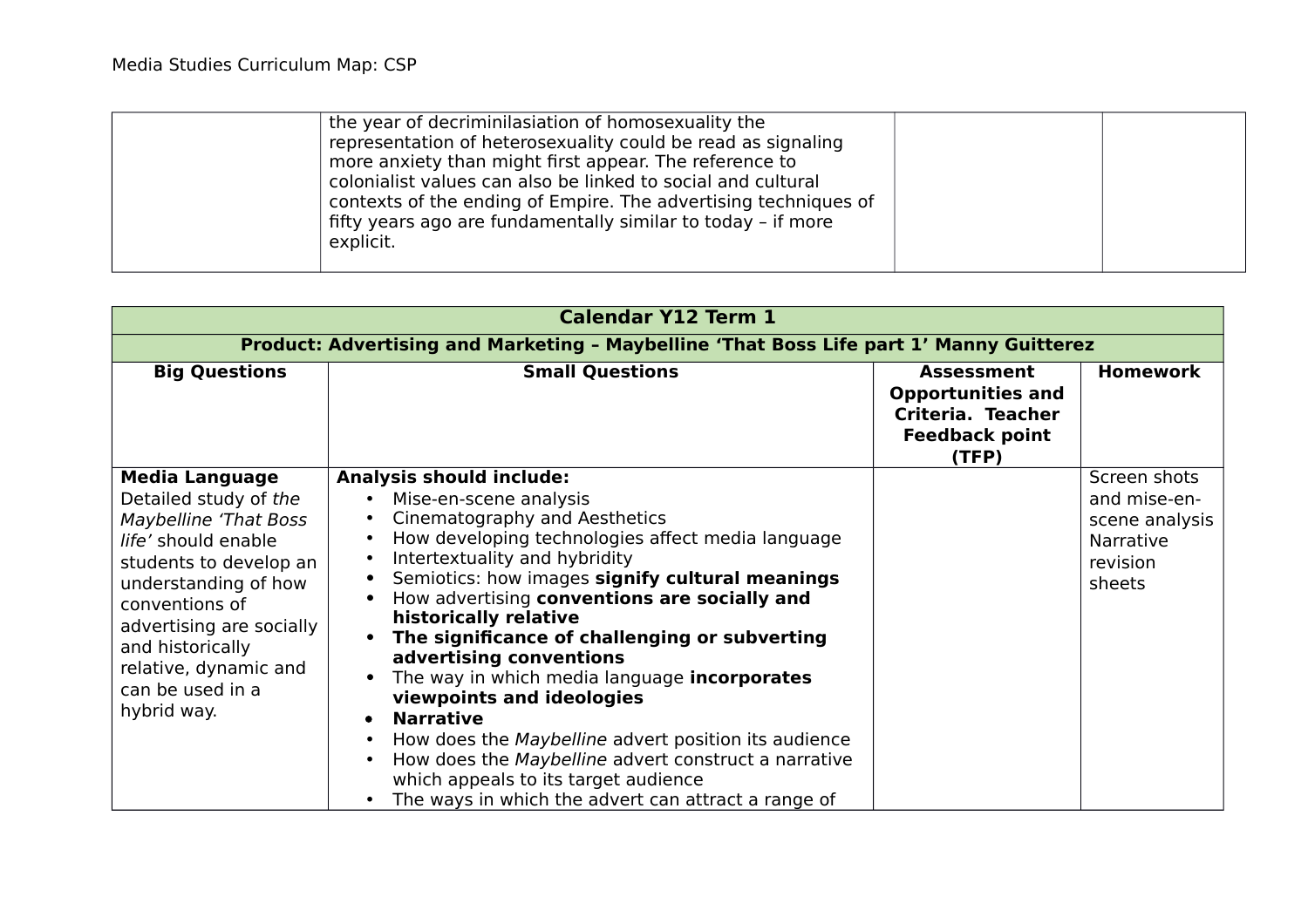|                                                                                                                                                                                                                  | responses and interpretations<br>How does this advert create desire for the product<br><b>Techniques of Persuasion</b><br>$\bullet$<br>Students should be able to demonstrate knowledge<br>$\bullet$<br>and understanding of the persuasive techniques used<br>in the advert and issues surrounding brand values,<br>brand message, brand personality and brand<br>positioning should inform the analysis                                                                                                                                                   |                                                                                           |                                                       |
|------------------------------------------------------------------------------------------------------------------------------------------------------------------------------------------------------------------|-------------------------------------------------------------------------------------------------------------------------------------------------------------------------------------------------------------------------------------------------------------------------------------------------------------------------------------------------------------------------------------------------------------------------------------------------------------------------------------------------------------------------------------------------------------|-------------------------------------------------------------------------------------------|-------------------------------------------------------|
| Discussion of the<br>Maybelline advert will<br>focus mainly on<br>representation of<br>gender, age,<br>ethnicity and<br>lifestyle with<br>opportunities for direct<br>comparison with other<br>advertising CSPs. | The way the media through re-presentation<br>constructs versions of reality<br>How and why stereotypes can be used positively<br>and negatively<br>The processes which lead media producers to make<br>choices about how to represent social groups<br>How audience responses to interpretations of<br>media representations reflect social, cultural and<br>historical attitudes<br>The effect of social and cultural contexts on<br>representations<br>Theories of representation including Hall<br>Theories of identity including Gauntlett<br>$\bullet$ |                                                                                           | Table of<br>Representatio<br>n Theory as a<br>summary |
| What social and<br>cultural contexts have<br>an impact on the<br>Maybelline advert?                                                                                                                              | Analysis of the Maybelline advert will enable students to<br>enter discourses on gender fluidity and engage with the idea<br>that for advertisers, gender is no longer important - the only<br>identity that matters is as consumer. The changes in cultural<br>and social norms are well-reflected in this product and the<br>changing expectations of audiences and consumers can be<br>explored through this product.                                                                                                                                    | <b>Media One Section</b><br>A<br>Advertising and<br>Marketing<br>Music Videos 20<br>marks |                                                       |

| <b>Calendar Y12 Term 1</b>                       |  |
|--------------------------------------------------|--|
| <b>Product: Radio - War of the Worlds (1938)</b> |  |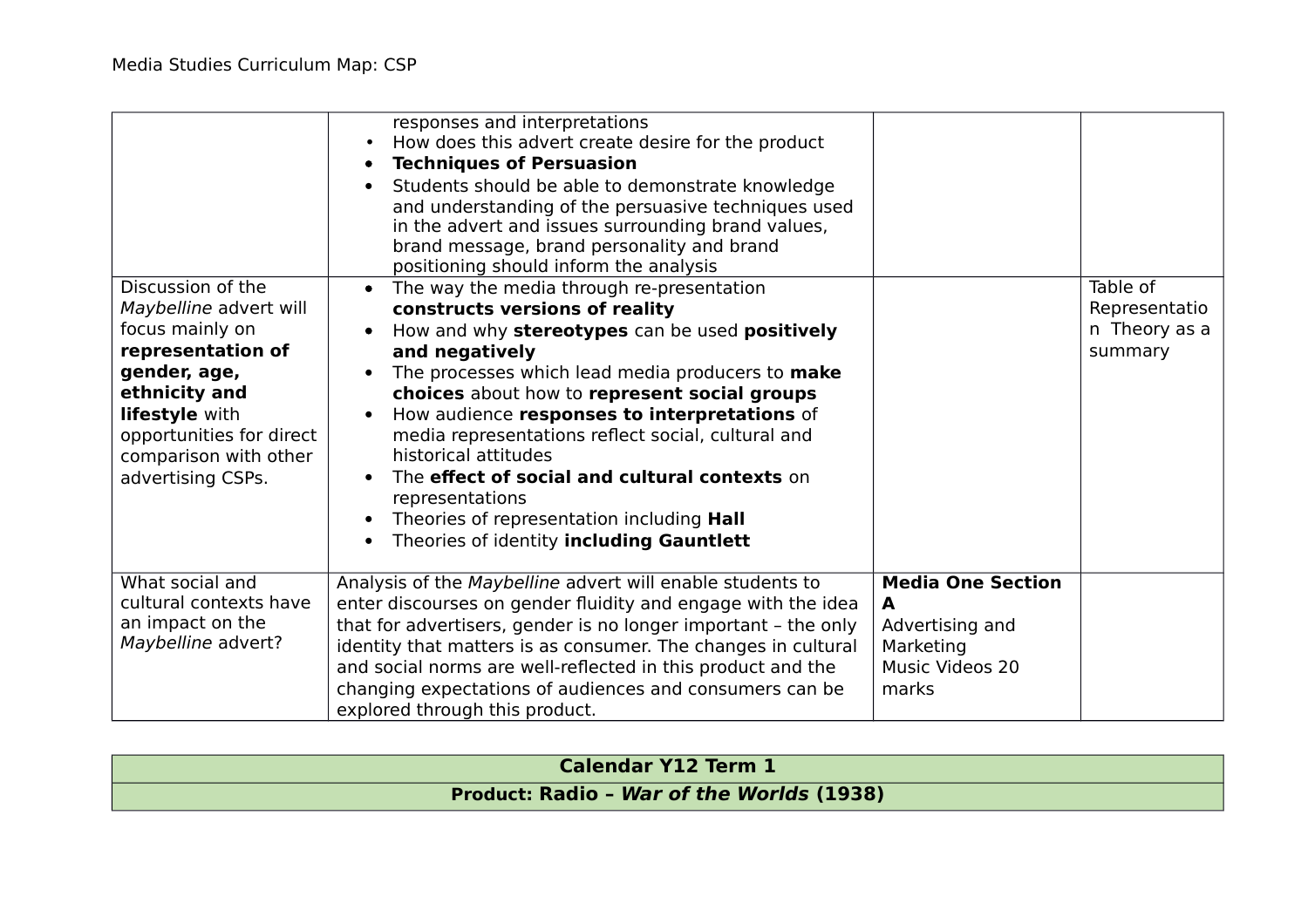| <b>Big Questions</b>                                                                                                                                                                                                                                                   | <b>Small Questions</b>                                                                                                                                                                                                                                                                                                                                                                                                                                                                                                                                                                                                                                                                                                                                                                                                                                                                                                                                                                                                                                                                                                                                             | <b>Assessment</b><br><b>Opportunities and</b><br>Criteria. Teacher<br><b>Feedback point</b><br>(TFP) | <b>Homework</b>                                     |
|------------------------------------------------------------------------------------------------------------------------------------------------------------------------------------------------------------------------------------------------------------------------|--------------------------------------------------------------------------------------------------------------------------------------------------------------------------------------------------------------------------------------------------------------------------------------------------------------------------------------------------------------------------------------------------------------------------------------------------------------------------------------------------------------------------------------------------------------------------------------------------------------------------------------------------------------------------------------------------------------------------------------------------------------------------------------------------------------------------------------------------------------------------------------------------------------------------------------------------------------------------------------------------------------------------------------------------------------------------------------------------------------------------------------------------------------------|------------------------------------------------------------------------------------------------------|-----------------------------------------------------|
| <b>Media Industries</b><br>War of the Worlds'<br>provides an historical<br>context for<br>broadcasting, being<br>produced at a period<br>when radio was the<br>only form of domestic<br>media; the 1930s and<br>1940s became known<br>as the 'golden age' of<br>radio. | War of the Worlds was broadcast by Columbia<br>Broadcasting Company - an institution still in existence<br>(in a very different form) today. In 1938 there were only<br>two national broadcasting companies - known as<br>the networks.<br>Radio broadcasting was seen as direct competition to<br>newspapers which had previously been the only way of<br>receiving news. War of the Worlds was drawing on new<br>forms – and referring to its main competitor – by using<br>the news format.<br>The broadcast is typical of the way institutions are<br>always looking for new styles in order to attract<br>audiences.<br>Regulation - radio broadcasting was regulated by the<br>Federal Communications Commission and it<br>investigated the broadcast to see if it had broken any<br>laws. In the 1930s there were concerns over the power<br>of radio to cause distress.<br>• The broadcast provides an excellent example to<br>consider the effect of individual producers on media<br>industries as this is the work of Orson Welles who can<br>be seen as the author of the work, pushing the<br>boundaries of what was thought to be possible in radio. | <b>Media One Section</b><br>в<br>Radio 9 marks                                                       | Summary of<br>commentary-<br>contexts<br>recognised |
| War of the Worlds has<br>become a real-world<br>test case for a variety<br>of audience theories,                                                                                                                                                                       | What techniques does the broadcast use to convince<br>the audience that what they're hearing is really<br>happening?<br>Consider the way that external factors - global                                                                                                                                                                                                                                                                                                                                                                                                                                                                                                                                                                                                                                                                                                                                                                                                                                                                                                                                                                                            |                                                                                                      | Summary of<br>Audience<br>theory<br>applied to      |
| although the exact<br>nature of the audience                                                                                                                                                                                                                           | political context, gender, religion, education etc. -<br>are likely to also affect audience response                                                                                                                                                                                                                                                                                                                                                                                                                                                                                                                                                                                                                                                                                                                                                                                                                                                                                                                                                                                                                                                               |                                                                                                      | <b>WOTW</b>                                         |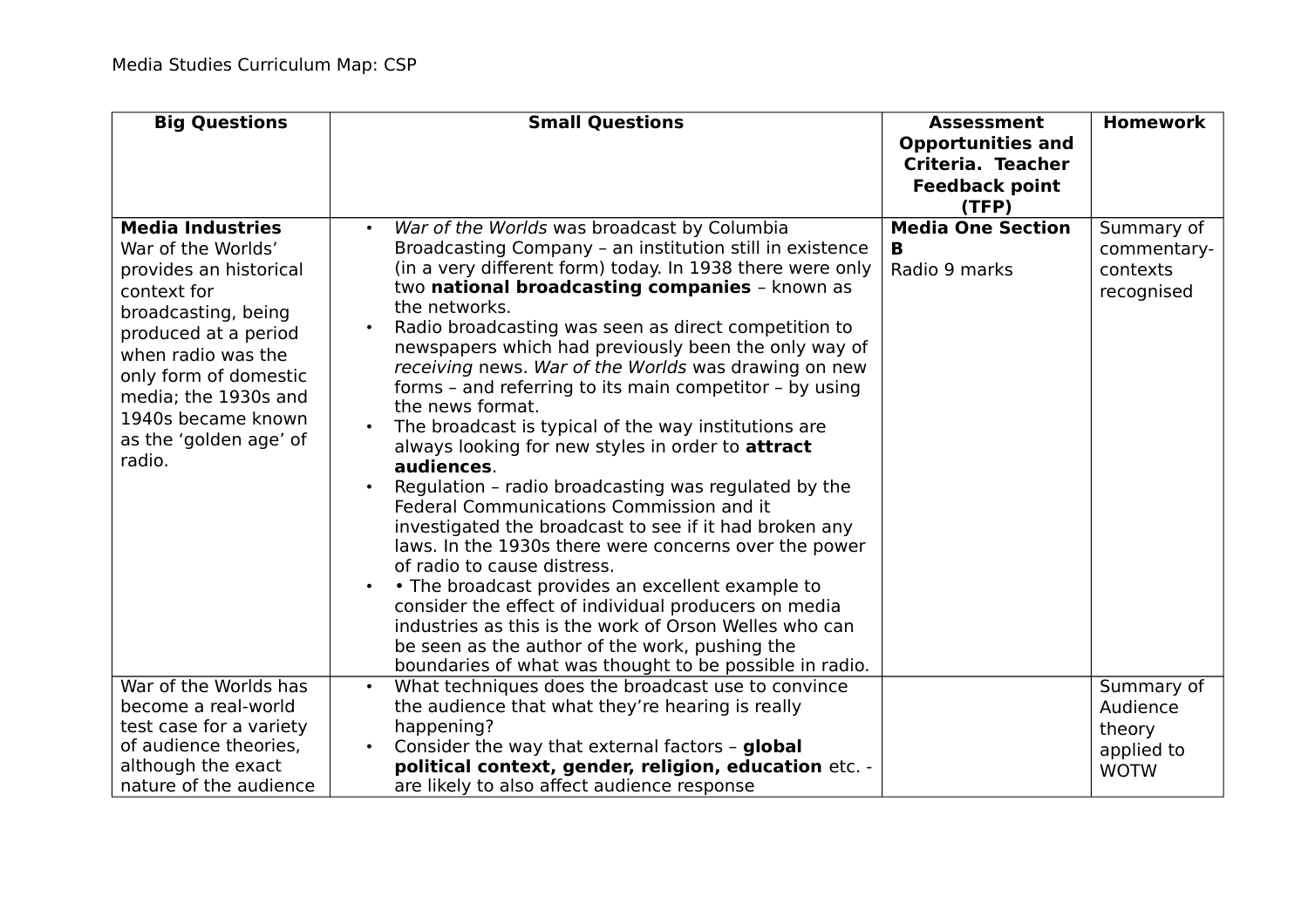| response is still<br>disputed.                                                      | The ways in which <b>audiences interpret</b> the same<br>$\bullet$<br>media product differently - at the time of broadcast<br>and now. Would audiences react in the same way<br>today?<br>Cultivation theory including Gerbner<br>$\bullet$ .<br>Reception theory including Hall<br>$\bullet$                                                                                                                                                                                                                 |                                                 |
|-------------------------------------------------------------------------------------|---------------------------------------------------------------------------------------------------------------------------------------------------------------------------------------------------------------------------------------------------------------------------------------------------------------------------------------------------------------------------------------------------------------------------------------------------------------------------------------------------------------|-------------------------------------------------|
| What social and<br>cultural contexts have<br>an impact on the War<br>of the Worlds? | War of the Worlds can be considered in a historical<br>$\bullet$<br>context as it provides an interesting study of the power<br>and influence of radio as a form during its early days of<br>broadcasting. It is also useful to consider the product in<br>a social, cultural and political context when considering<br>audience responses to the programme. It was first<br>broadcast on the eve of World War II and reflected<br>fears of invasion in the US and concerns about<br>international relations. | <b>Media One Section</b><br>в<br>Radio 20 marks |

| <b>Calendar Y12 Term 1</b>                                                                                                            |                                                                                                                                                                                                                                                                                                                                                     |                                                                                                      |                                                       |
|---------------------------------------------------------------------------------------------------------------------------------------|-----------------------------------------------------------------------------------------------------------------------------------------------------------------------------------------------------------------------------------------------------------------------------------------------------------------------------------------------------|------------------------------------------------------------------------------------------------------|-------------------------------------------------------|
| <b>Product: Radio - Radio - Life Hacks</b>                                                                                            |                                                                                                                                                                                                                                                                                                                                                     |                                                                                                      |                                                       |
| <b>Big Questions</b>                                                                                                                  | <b>Small Questions</b>                                                                                                                                                                                                                                                                                                                              | <b>Assessment</b><br><b>Opportunities and</b><br>Criteria. Teacher<br><b>Feedback point</b><br>(TFP) | <b>Homework</b>                                       |
| This radio product<br>relates to the<br>theoretical framework<br>by providing a focus<br>for the study of:<br><b>Media Industries</b> | Life Hacks is a Radio 1 product and therefore has a<br>$\bullet$<br>public service status as part of the BBC.<br>Identification of funding for Radio 1 through the license<br>$\bullet$<br>fee, concept of a hypothecated tax.<br>Issues around the role of a public service broadcaster -<br>how does Life Hacks reflect the need to represent the | <b>Media One Section</b><br>в<br>Radio 9 marks                                                       | Case Study<br>on the BBC<br>and role of<br><b>PSB</b> |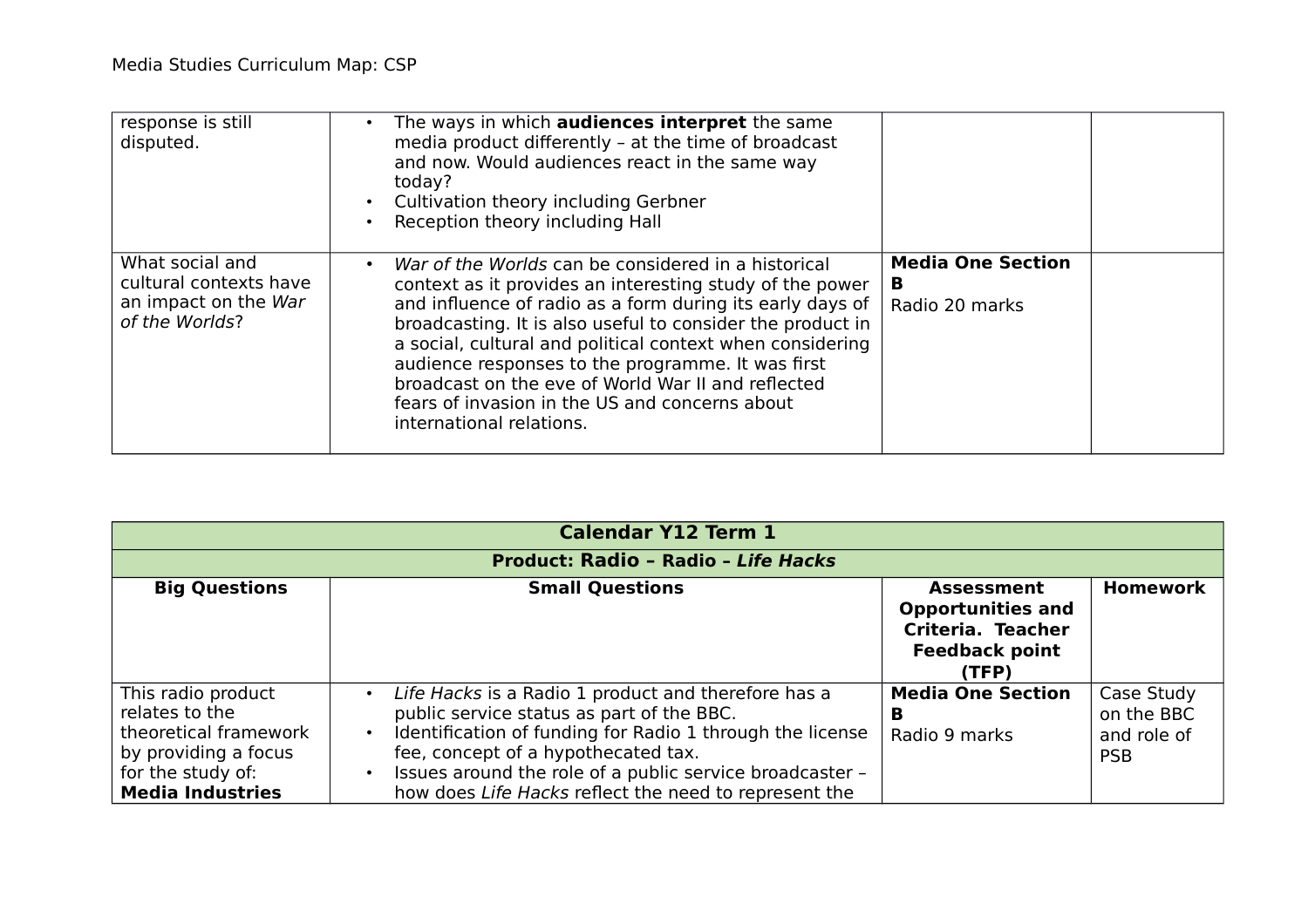| Life Hacks is reflective<br>of the way the industry<br>targets niche<br>audiences and<br>provides an<br>opportunity to consider<br>industry regulation and<br>the availability of new<br>technology shapes<br>audience targeting and<br>response. | nation. Arguments over the need for addressing a<br>youth audience already catered for commercially.<br>Consider the programme as distinctive in its public<br>service remit.<br>The influence of new technology on media industries -<br>Life Hacks as multi - platform media product.<br>What techniques does the broadcast use to target a<br>$\bullet$<br>youth audience?<br>Consider the way that external factors - such as<br>demographics and psychographics - are likely to also<br>affect audience response and produce differing<br>interpretations<br>Consider the opportunities for audience interaction and<br>self-representation<br>cultivation theory including Gerbner<br>reception theory including Hall |                                                                                                      |                                                  |
|---------------------------------------------------------------------------------------------------------------------------------------------------------------------------------------------------------------------------------------------------|-----------------------------------------------------------------------------------------------------------------------------------------------------------------------------------------------------------------------------------------------------------------------------------------------------------------------------------------------------------------------------------------------------------------------------------------------------------------------------------------------------------------------------------------------------------------------------------------------------------------------------------------------------------------------------------------------------------------------------|------------------------------------------------------------------------------------------------------|--------------------------------------------------|
| What social and<br>cultural contexts have<br>an impact on Life<br>Hackss?                                                                                                                                                                         | Life Hacks reflects an acceptance of diversity and a<br>$\bullet$<br>degree of openness in contemporary culture around<br>personal, social and identity issues.                                                                                                                                                                                                                                                                                                                                                                                                                                                                                                                                                             | <b>Media One Section</b><br>R<br>Radio 20 marks                                                      |                                                  |
|                                                                                                                                                                                                                                                   | <b>Calendar Y13 Term 2</b>                                                                                                                                                                                                                                                                                                                                                                                                                                                                                                                                                                                                                                                                                                  |                                                                                                      |                                                  |
|                                                                                                                                                                                                                                                   | Product: Film - Chicken: (Joe Stephenson, UK, 2014) production and distribution context                                                                                                                                                                                                                                                                                                                                                                                                                                                                                                                                                                                                                                     |                                                                                                      |                                                  |
| <b>Big Questions</b>                                                                                                                                                                                                                              | <b>Small Questions</b>                                                                                                                                                                                                                                                                                                                                                                                                                                                                                                                                                                                                                                                                                                      | <b>Assessment</b><br><b>Opportunities and</b><br>Criteria. Teacher<br><b>Feedback point</b><br>(TFP) | <b>Homework</b>                                  |
| This film product<br>relates to the<br>theoretical framework<br>by providing a focus                                                                                                                                                              | Identification of how Chicken is characteristic of an<br>$\bullet$<br>independent film release, with consideration of<br>budget, distribution, exhibition.<br>Micro budget rather than low budget film                                                                                                                                                                                                                                                                                                                                                                                                                                                                                                                      |                                                                                                      | Summary of<br>the key<br>marketing<br>strategies |